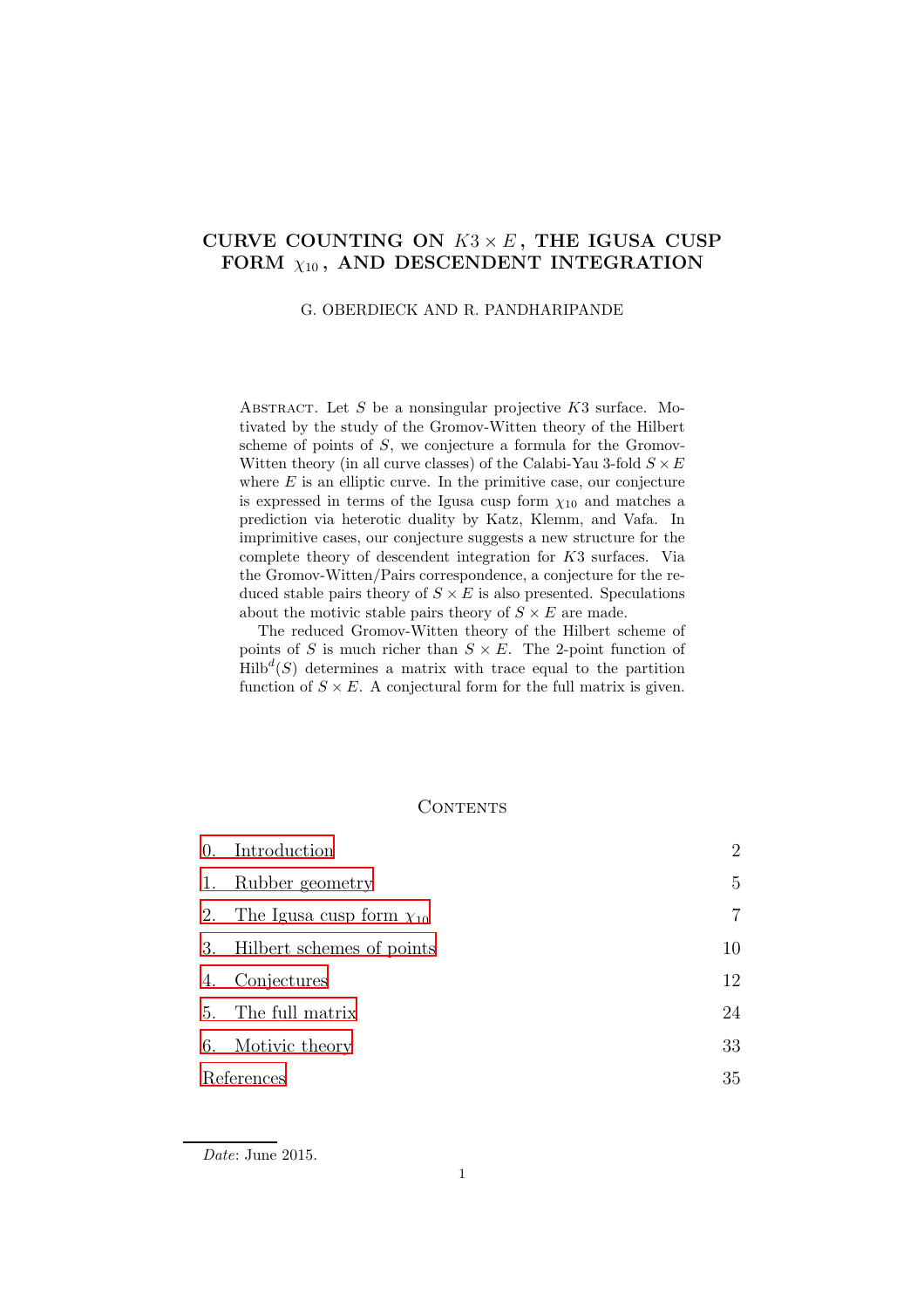#### 0. INTRODUCTION

<span id="page-1-0"></span>Let S be a nonsingular projective  $K3$  surface, and let E be a nonsingular elliptic curve. The 3-fold

$$
X=S\times E
$$

has trivial canonical bundle, and hence is Calabi-Yau. Let

$$
\pi_1: X \to S \ , \quad \pi_2: X \to E
$$

denote the projections on the respective factors. Let

$$
\iota_{S,e}: S \to X, \quad \iota_{E,s}: E \to X
$$

be inclusions of the fibers of  $\pi_2$  and  $\pi_1$  over points  $e \in E$  and  $s \in S$ respectively. We will often drop the subscripts e and s.

Let  $\beta \in Pic(S) \subset H_2(S, \mathbb{Z})$  be a class which is positive (with respect to any ample polarization), and let  $d \geq 0$  be an integer. The pair  $(\beta, d)$ determines a class in  $H_2(X,\mathbb{Z})$  by

$$
(\beta,d) = \iota_{S*}(\beta) + \iota_{E*}(d[E]) .
$$

The moduli space of stable maps  $\overline{M}_g(X, (\beta, d))$  from connected genus q curves to X representing the class  $(\beta, d)$  is of virtual dimension 0. However, because  $S$  is holomorphic symplectic, the virtual class van- $ishes<sup>1</sup>$  $ishes<sup>1</sup>$  $ishes<sup>1</sup>$ ,

$$
\left[\overline{M}_g(X,(\beta,d))\right]^{vir}=0.
$$

The Gromov-Witten theory of  $X$  is only interesting after *reduction*. The reduced class  $\left[\overline{M}_g(X, (\beta, d))\right]^{red}$  is of dimension 1. The elliptic curve E acts on  $\overline{M}_g(X, (\beta, d))$  with orbits of dimension 1. The moduli space  $\overline{M}_g(X, (\beta, d))$  may be viewed virtually as a finite union of Eorbits. The basic enumerative question here is to count the number of these E-orbits.

The counting of the E-orbits is defined mathematically by the following construction. Let  $\beta^{\vee} \in H^2(S, \mathbb{Q})$  be any class satisfying

<span id="page-1-2"></span>
$$
\langle \beta, \beta^{\vee} \rangle = 1
$$

with respect to the intersection pairing on S. For  $g \geq 0$ , we define

<span id="page-1-3"></span>(2) 
$$
\mathsf{N}_{g,\beta,d}^X = \int_{[\overline{M}_{g,1}(X,(\beta,d))]^{red}} \mathrm{ev}_1^*\Big(\pi_1^*(\beta^\vee) \cup \pi_2^*([0])\Big) ,
$$

<span id="page-1-1"></span><sup>&</sup>lt;sup>1</sup>See [\[24\]](#page-35-0) for discussion of the virtual class for stable maps to  $K3$  surfaces.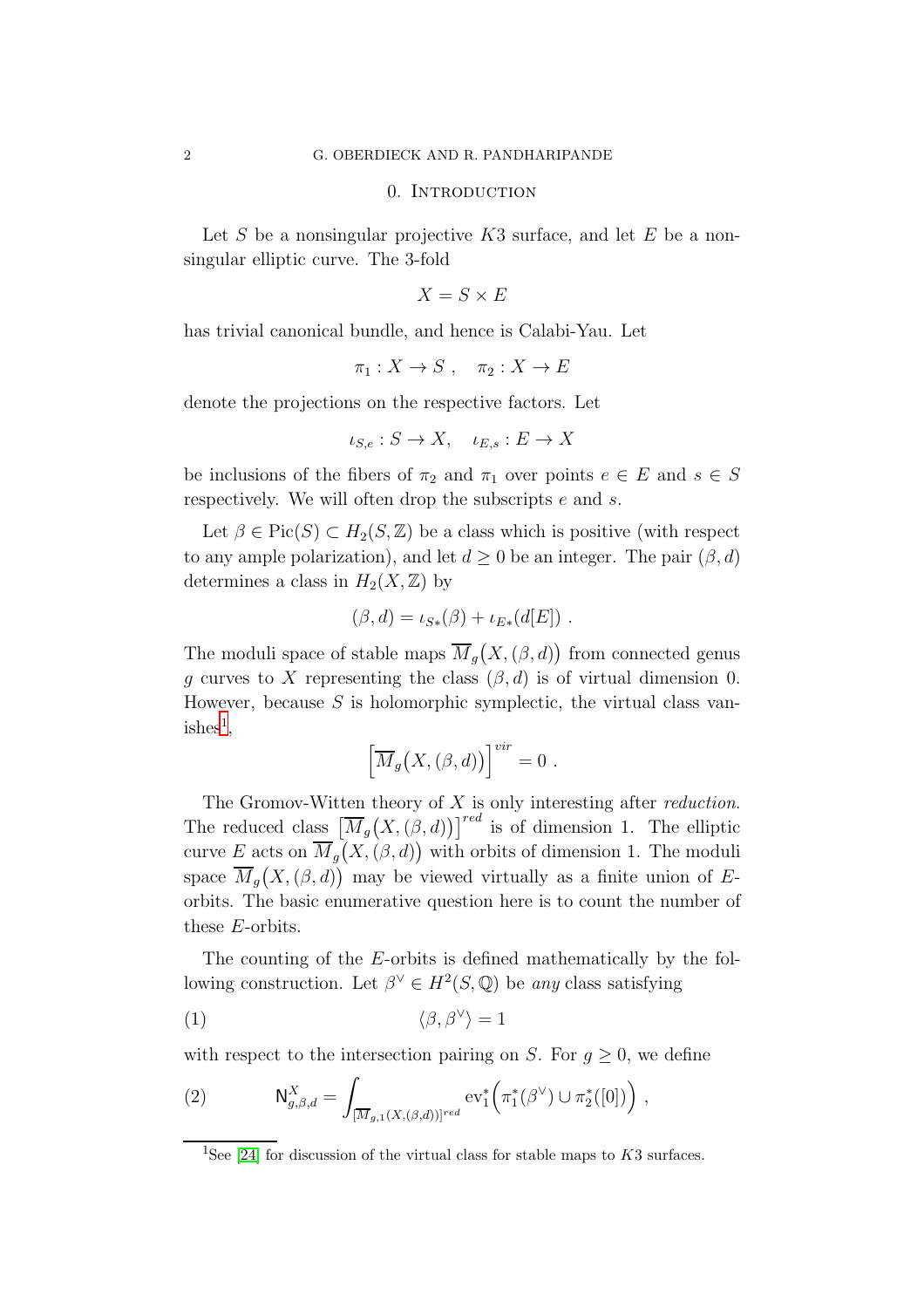where  $0 \in E$  is the zero of the group law. The invariant  $\mathsf{N}_{g,\beta,d}^X$  is the virtual count of E-orbits discussed above. Because of orbifold issues and the possible non-integrality of  $\beta^{\vee}$ ,

$$
\mathsf{N}_{g,\beta,d}^X\in\mathbb{Q}.
$$

We will prove  $\mathsf{N}^X_{g,\beta,d}$  does not depend upon the choice of  $\beta^\vee$  satisfying [\(1\)](#page-1-2). The count  $\mathsf{N}_{g,\beta,d}^X$  is invariant under deformations of S for which  $\beta$ remains algebraic. By standard arguments [\[24,](#page-35-0) [35\]](#page-36-0),  $\mathsf{N}_{g,\beta,d}^X$  then depends upon S and  $\beta$  only via the norm square

<span id="page-2-2"></span>
$$
2h - 2 = \langle \beta, \beta \rangle
$$

and the divisibility  $m(\beta)$ . The count  $\mathsf{N}_{g,\beta,d}^X$  is independent of the complex structure of E. The notation

$$
\mathsf{N}_{g,m,h,d}^X = \mathsf{N}_{g,\beta,d}^X
$$

will be used.

We conjecture here four basic properties of the reduced Gromov-Witten counts  $\mathsf{N}_{g,\beta,d}^X$ :

- (i) a closed formula for their generating series in term of the Igusa cusp form  $\chi_{10}$  in case  $\beta$  is primitive,
- (ii) a reduction rule expressing the invariants for imprimitive  $\beta$  in terms of the primitive cases determined by (i),
- (iii) a Gromov-Witten/Pairs correspondence governing the reduced stable pairs invariants of  $X$ ,
- (iv) a precise formula relating  $\mathsf{N}_{g,\beta,d}^X$  to the reduced genus 0 Gromov-Witten invariants of the Hilbert scheme  $\text{Hilb}^d(S)$  of d points of the K3 surface S in case  $\beta$  is primitive.

<span id="page-2-1"></span>In the  $d=0$  case, the counts  $\mathsf{N}_{g,\beta,0}^X$  specialize to the basic integrals

(4) 
$$
\mathsf{N}_{g,\beta,0}^X = \int_{[\overline{M}_g(S,\beta)]^{red}} (-1)^g \lambda_g
$$

of the reduced Gromov-Witten theory of  $K3$  surfaces.<sup>[2](#page-2-0)</sup> The integrals [\(4\)](#page-2-1) are governed by the Katz-Klemm-Vafa conjecture proven in [\[34\]](#page-36-1). Formula (i) specializes to the Jacobi form of the KKV formula. Formulas for BPS counts of  $S \times E$  associated to primitive curve classes  $\beta \in H_2(S, \mathbb{Z})$  are predicted in [\[15,](#page-35-1) Section 6.2] via heterotic duality. After suitable interpretation of the Gromov-Witten theory [\(2\)](#page-1-3), our formulas (i) match those of [\[15\]](#page-35-1).

<span id="page-2-0"></span><sup>&</sup>lt;sup>2</sup>Here,  $\lambda_q$  is the top Chern class of the Hodge bundle.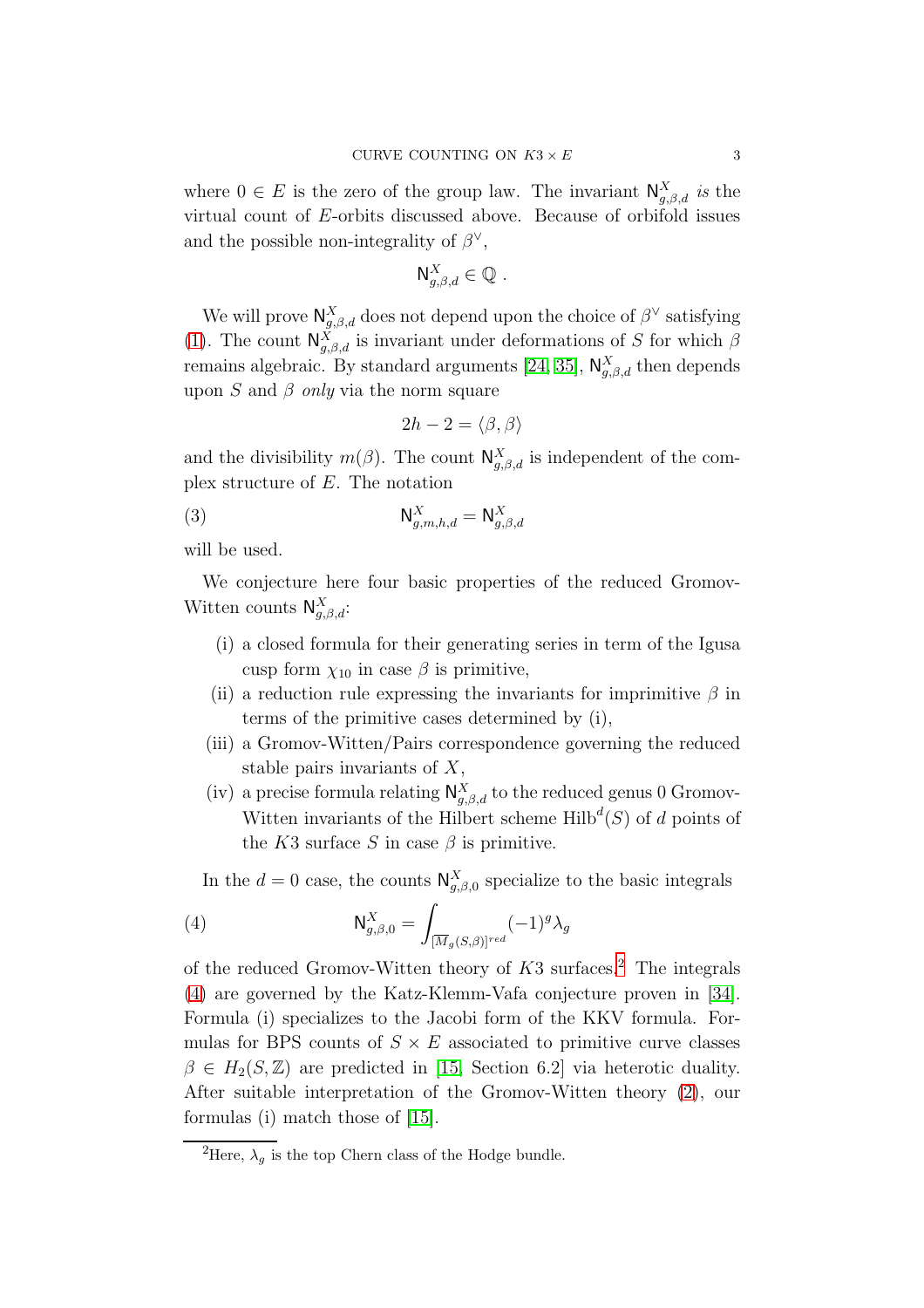The imprimitive structure (ii) is new and takes a surprisingly different form from the standard 3-fold Gromov-Witten multiple cover theory. In fact, conjecture (ii) suggests a new structure for the complete theory of descendent integration for K3 surfaces:

(v) We conjecture a reduction rule expressing the descendent integrals

$$
\left\langle \prod_{i=1}^n \tau_{\alpha_i}(\gamma_i) \right\rangle_{g,\beta}^S = \int_{[\overline{M}_{g,n}(S,\beta)]^{red}} \prod_{i=1}^n \psi_i^{\alpha_i} \cup \text{ev}_i^*(\gamma_i) , \quad \gamma_i \in H^*(S,\mathbb{Q})
$$

for imprimitive  $\beta$  in terms of the primitive cases.

By [\[25,](#page-35-2) Theorem 4], the descendent integrals in the primitive cases are known to be coefficients of quasi-modular forms.

The GW/P correspondence (iii) for X is straightforward to conjecture. Because reduced theories are considered, the correspondence here is not directly a special case of the standard GW/P correspondence for 3-folds [\[20,](#page-35-3) [33\]](#page-35-4).

In [\[6,](#page-34-1) [29,](#page-35-5) [30\]](#page-35-6), a triangle of parallel equivalences relating the Gromov-Witten and Donaldson-Thomas theory of  $\mathbb{C}^2 \times \mathbb{P}^1$  to the quantum cohomology of  $\text{Hilb}^d(\mathbb{C}^2)$  was established. Equivalences relating the counting theories of  $S \times \mathbb{P}^1$  and the quantum cohomology of  $\text{Hilb}^d(S)$  were expected. However, the conjectured formula (iv) relating  $\mathsf{N}_{g,\beta,d}^X$  to the reduced genus 0 Gromov-Witten invariants of  $Hilb<sup>d</sup>(S)$  is subtle: an interesting correction term appears.

The 2-point function in the reduced genus 0 Gromov-Witten theory of  $\text{Hilb}^d(S)$  studied in [\[27\]](#page-35-7) underlies (iv) and motivates the entire paper. An interesting speculation which emerges concerns the 3-fold geometry

$$
(5) \tS \times \mathbb{P}^1 / \{S_0 \cup S_{\infty}\}\
$$

relative to the K3-fibers over  $0, \infty \in \mathbb{P}^1$ :

<span id="page-3-0"></span>(vi) For primitive  $\beta \in Pic(S)$ , we conjecture a form for the matrix of relative invariants of the geometry [\(5\)](#page-3-0).

The reduced Gromov-Witten invariants of  $S \times E$  arise as the trace of the matrix (vi).

The precise statements of the above conjectures are given in Sections 4 and 5. Conjecture A of Section 4.1 covers both (i) and (iv). Conjectures B, C, and D of Sections  $4.2\n-4.4$  correspond to (ii), (v), and (iii) respectively. Conjectures E, F, and G of Section 5 address (vi) via the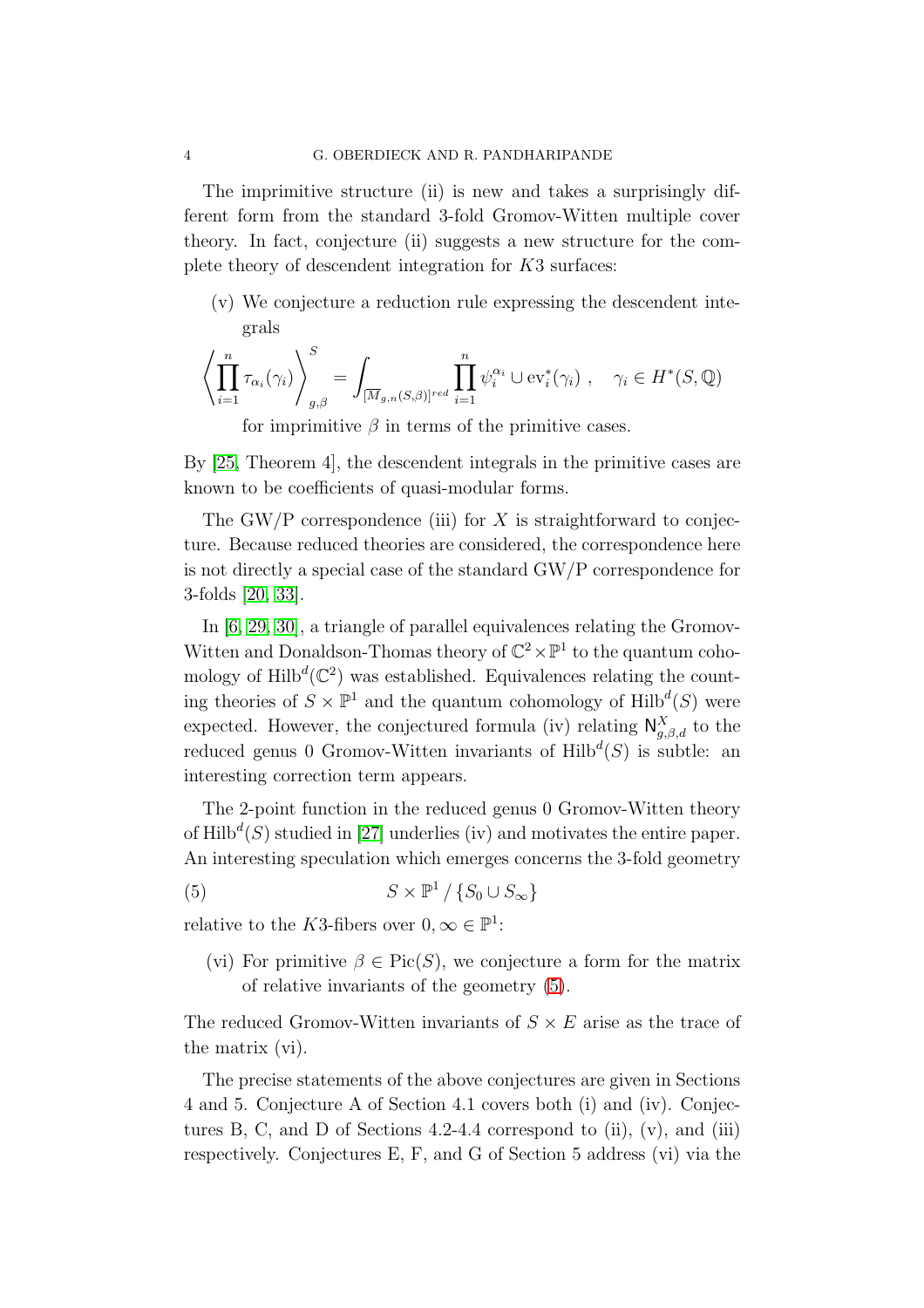reduced Gromov-Witten theory of  $\mathrm{Hilb}^d(S)$ . Conjectures E and F were first proposed in [\[27\]](#page-35-7) in a different but equivalent form. Conjecture G is a direct Hilbert scheme / stable pairs correspondence (again with a correction term).

We conclude the paper with speculations about the motivic stable pairs invariants of  $S \times E$ . The theory should simultaneously refine the Igusa cusp form  $\chi_{10}$  and generalize the formula of [\[14\]](#page-35-8).

Acknowledgements. We thank J. Bryan, S. Katz, A. Klemm, D. Maulik, A. Pixton, R. Thomas, and B. Szendroi for many conversations over the years about the Gromov-Witten theory of K3 surfaces. We thank M. Raum for discussions about  $\chi_{10}$ . The paper was partially written while both authors were attending the summer school Modern trends in Gromov-Witten theory at the Leibniz Universität Hannover organized by O. Dumitrescu and N. Pagani in September 2014.

<span id="page-4-0"></span>G.O. was supported by the grant SNF-200021-143274. R.P. was partially supported by grants SNF-200021-143274 and ERC-2012-AdG-320368-MCSK.

#### 1. RUBBER GEOMETRY

1.1. **Definition.** Let R be the 1-dimensional rubber target obtained from the relative geometry

$$
\mathbb{P}^1\,/\,\{0,\infty\}
$$

after quotienting by the scaling action. Let  $Y$  be the straight rubber over the  $K3$  surface  $S$ ,

$$
Y=S\times R\;.
$$

The moduli space of stable maps to rubber,

$$
\overline{M}_{g}^{\bullet}\big(Y, (\beta,d)\big)_{\nu,\nu^{\vee}}^{\sim},
$$

has reduced virtual dimension 0. Here:

- (i) the superscript  $\bullet$  indicates the domain curve may be disconnected (but no connected components are mapped to points),
- (ii)  $\beta \in Pic(S)$  and  $d \geq 0$  is the degree over R,
- (iii) the relative conditions over 0 and  $\infty$  of the rubber are specified by partitions of  $d$  weighted by the cohomology of  $S$ ,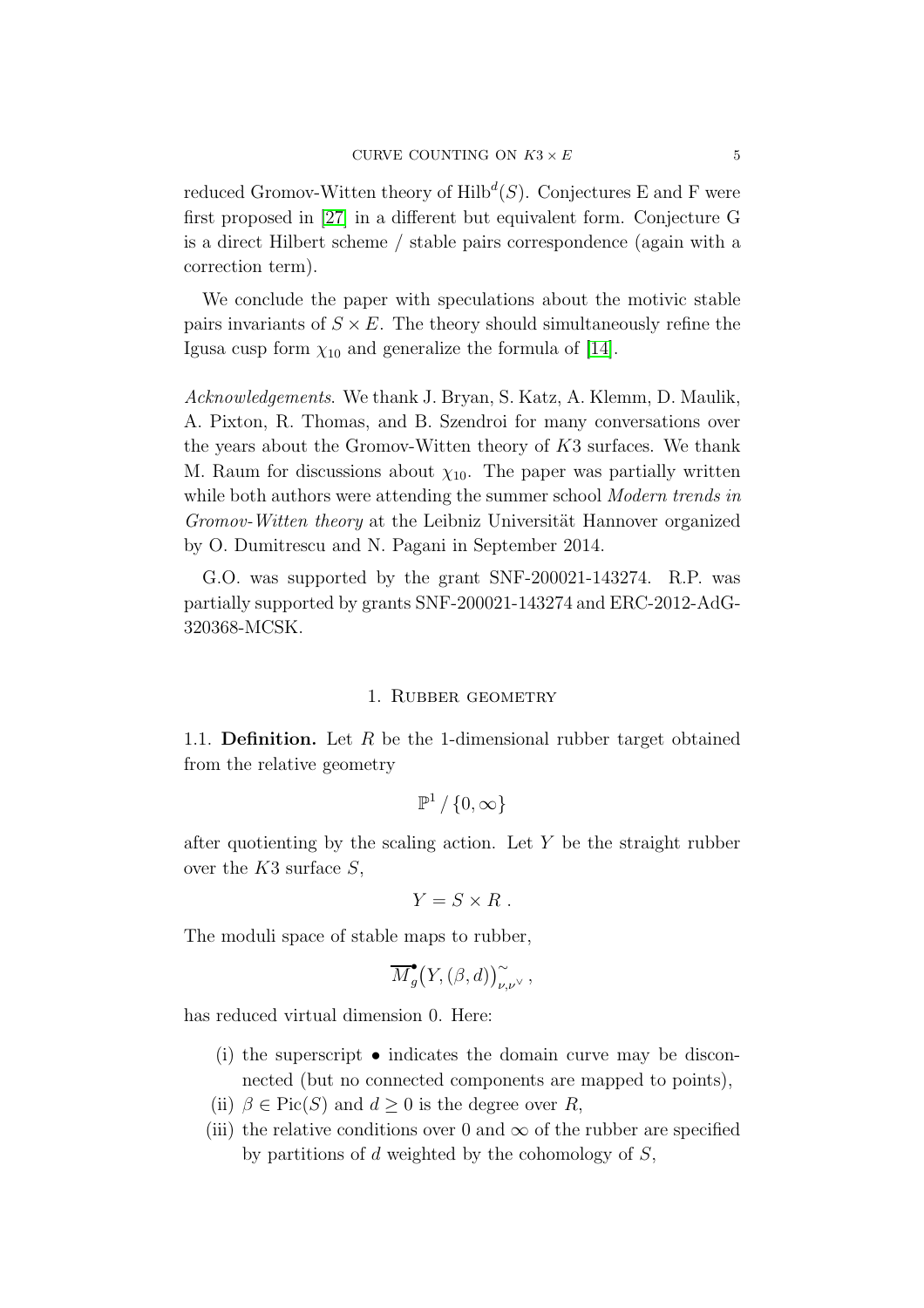(iv)  $\nu$  and  $\nu^{\vee}$  are dual cohomology weighted partitions.<sup>[3](#page-5-0)</sup>

We define

<span id="page-5-1"></span>(6) 
$$
\widetilde{\mathsf{N}}_{g,\beta,d}^{Y\bullet}(\nu,\nu^{\vee}) = \int_{[\overline{M}_{g}^{\bullet}(Y,(\beta,d))_{\nu,\nu^{\vee}}]^{red}} 1.
$$

The definition of  $\mathsf{N}^{Y\bullet}_{g,\beta,d}(\nu,\nu^\vee)$  requires no insertion as in [\(2\)](#page-1-3).

1.2. Disconnected invariants of  $S \times E$ . In order to relate the integrals [\(2\)](#page-1-3) and [\(6\)](#page-5-1), we must consider the disconnected Gromov-Witten theory of

$$
X = S \times E .
$$

Let  $\overline{M}_q^{\bullet}$  $\binom{•}{g,1}(X, (\beta, d))$  be the moduli space of stable maps from from possibily disconnected genus q curves to  $X$  (with no connected components mapped to points) representing the class  $(\beta, d)$ . After reduction, the moduli space is of dimension 2. For  $\beta^{\vee} \in H_2(S, \mathbb{Z})$  satisfing [\(1\)](#page-1-2), we define

<span id="page-5-2"></span>(7) 
$$
\mathsf{N}_{g,\beta,d}^{X\bullet} = \int_{[\overline{M}_{g,1}^{\bullet}(X,(\beta,d))]^{red}} \mathrm{ev}_1^*\left(\pi_1^*(\beta^{\vee}) \cup \pi_2^*([0])\right),
$$

where  $0 \in E$  is the zero of the group law as before.

Because of the holomorphic symplectic form of  $S$ , the stable maps with two connected components mapping nontrivially to S contribute 0 to [\(7\)](#page-5-2). Hence, the only nontrivial contibutions to [\(7\)](#page-5-2) come from stable maps with a single marked connected component mapping nontrivially to S and possibly other connected components contracted over S. By standard vanishing considerations, all connected components contracted over S must be of genus 1. After evaluating the contracted contributions, we obtain the following relation:

**Proposition 1.** For all  $g \geq 0$  and  $\beta \in Pic(S)$ , the disconnected and connected counts for X satisfy

$$
\sum_{d\geq 0} \mathsf{N}^{X\bullet}_{g,\beta,d}\,\tilde{q}^d = \frac{\sum_{d\geq 0} \mathsf{N}^X_{g,\beta,d}\,\tilde{q}^d}{\prod_{n>0} (1-\tilde{q}^n)^{24}}\ .
$$

<span id="page-5-0"></span><sup>&</sup>lt;sup>3</sup>Let  $\{\gamma_i\}$  be a basis of  $H^*(S, \mathbb{Z})$ , let and  $\{\gamma_i^{\vee}\}\$  be the dual basis. If  $\nu = \{(\nu_j, \gamma_{i_j})\},$ then  $\nu^{\vee} = \{(\nu_j, \gamma_{i_j}^{\vee})\}.$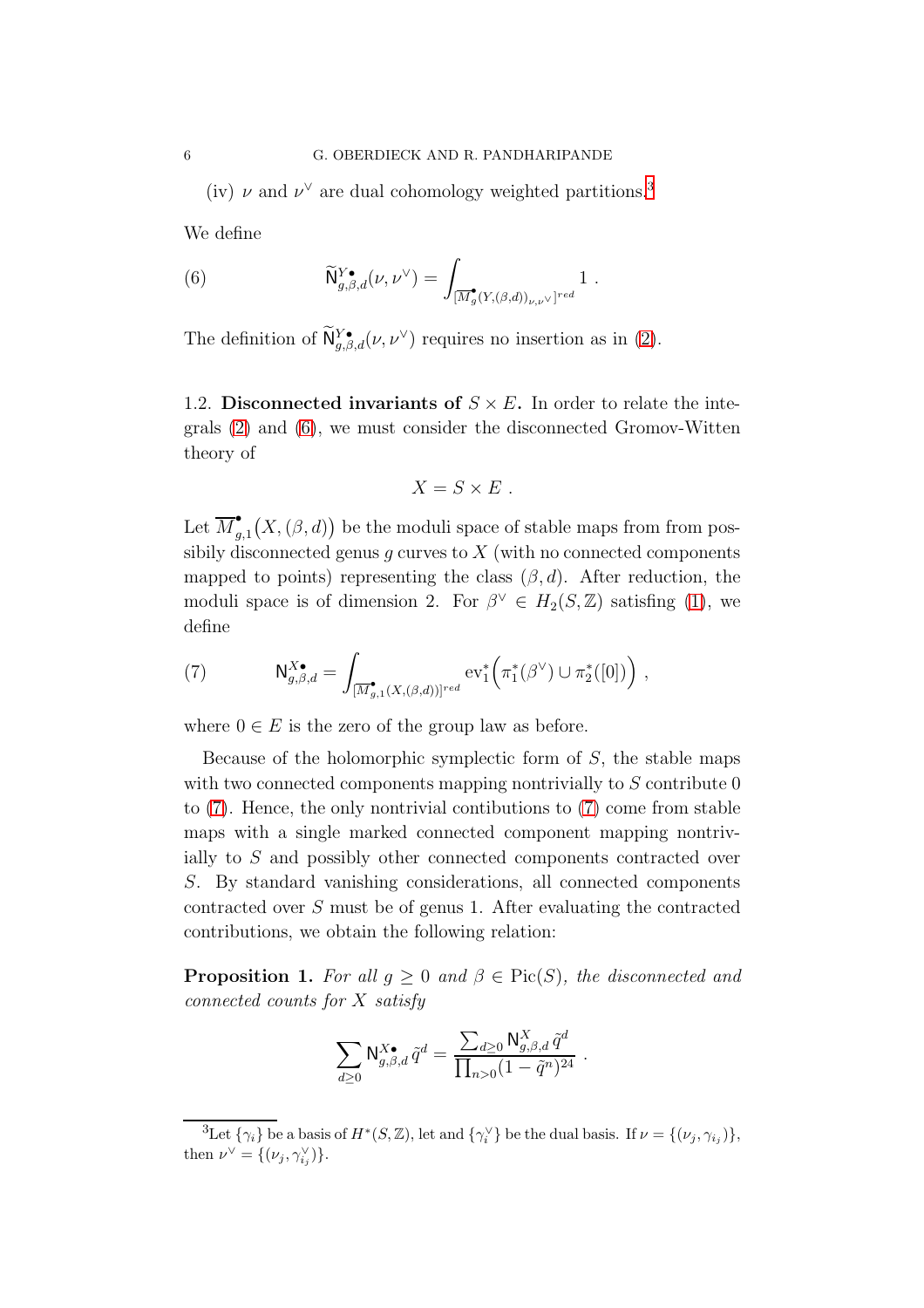1.3. **Relating** X and Y. Consider the degeneration of  $E$  to a nodal rational curve C. The degeneration,

$$
X = S \times E \quad \leadsto \quad S \times C \ ,
$$

leads to a formula for  $\mathsf{N}_{g,\beta,d}^{\chi\bullet}$  in terms of the relative geometry

$$
S \times \mathbb{P}^1 / \{ S_0 \cup S_{\infty} \} .
$$

Then, using standard rigidification of the rubber and the divisor axiom, we obtain the relation:

<span id="page-6-1"></span>(8) 
$$
\mathsf{N}_{g,\beta,d}^{X\bullet} = \left[ \sum_{\nu \in \mathcal{P}(d)} \mathfrak{z}(\nu) \widetilde{\mathsf{N}}_{\beta,d}^{Y\bullet}(\nu, \nu^{\vee}) u^{2\ell(\nu)} \right]_{u^{2g-2}}.
$$

Here,  $\mathcal{P}(d)$  is the set of all cohomology weighted partitions of d with respect to a fixed basis  $\{\gamma_i\}$  of  $H^*(S, \mathbb{Z})$ . The rubber series on the right side of [\(8\)](#page-6-1) is

$$
\widetilde{\mathsf{N}}_{\beta,d}^{Y\bullet}(\nu,\nu^\vee) = \sum_{g\in\mathbb{Z}} u^{2g-2} \widetilde{\mathsf{N}}_{g,\beta,d}^{Y\bullet}(\nu,\nu^\vee) .
$$

Finally,  $\mathfrak{z}(\nu) = |\operatorname{Aut}(\nu)| \prod_i \nu_i$  is the usual combinatorial factor. Formula [\(8\)](#page-6-1) and Proposition 1 together imply the following result.

<span id="page-6-0"></span>**Proposition 2.** Definition [\(2\)](#page-1-3) for  $\mathsf{N}_{g,\beta,d}^X$  is independent of the choice of  $\beta^{\vee}$  satisfying [\(1\)](#page-1-2).

## 2. THE IGUSA CUSP FORM  $\chi_{10}$

Let  $\mathbb{H}_2$  denote the Siegel upper half space. The standard coordinates are

$$
\Omega = \begin{pmatrix} \tau & z \\ z & \widetilde{\tau} \end{pmatrix} \in \mathbb{H}_2,
$$

where  $\tau, \tilde{\tau} \in \mathbb{H}_1$  lie in the Siegel upper half plane,  $z \in \mathbb{C}$ , and

$$
\mathrm{Im}(z)^2 < \mathrm{Im}(\tau)\mathrm{Im}(\tilde{\tau}) .
$$

We denote the exponentials of the coordinates by

$$
p = \exp(2\pi i z), \quad q = \exp(2\pi i \tau), \quad \tilde{q} = \exp(2\pi i \tilde{\tau}).
$$

For us, the variable  $p$  is related to the genus parameter  $u$  of Gromov-Witten theory and the Euler characteristic parameter  $y$  of stable pairs theory:

$$
p = \exp(iu) , \qquad y = -p .
$$

More precisely, we have  $u = 2\pi z$  and  $y = \exp(2\pi i (z + 1/2))$ .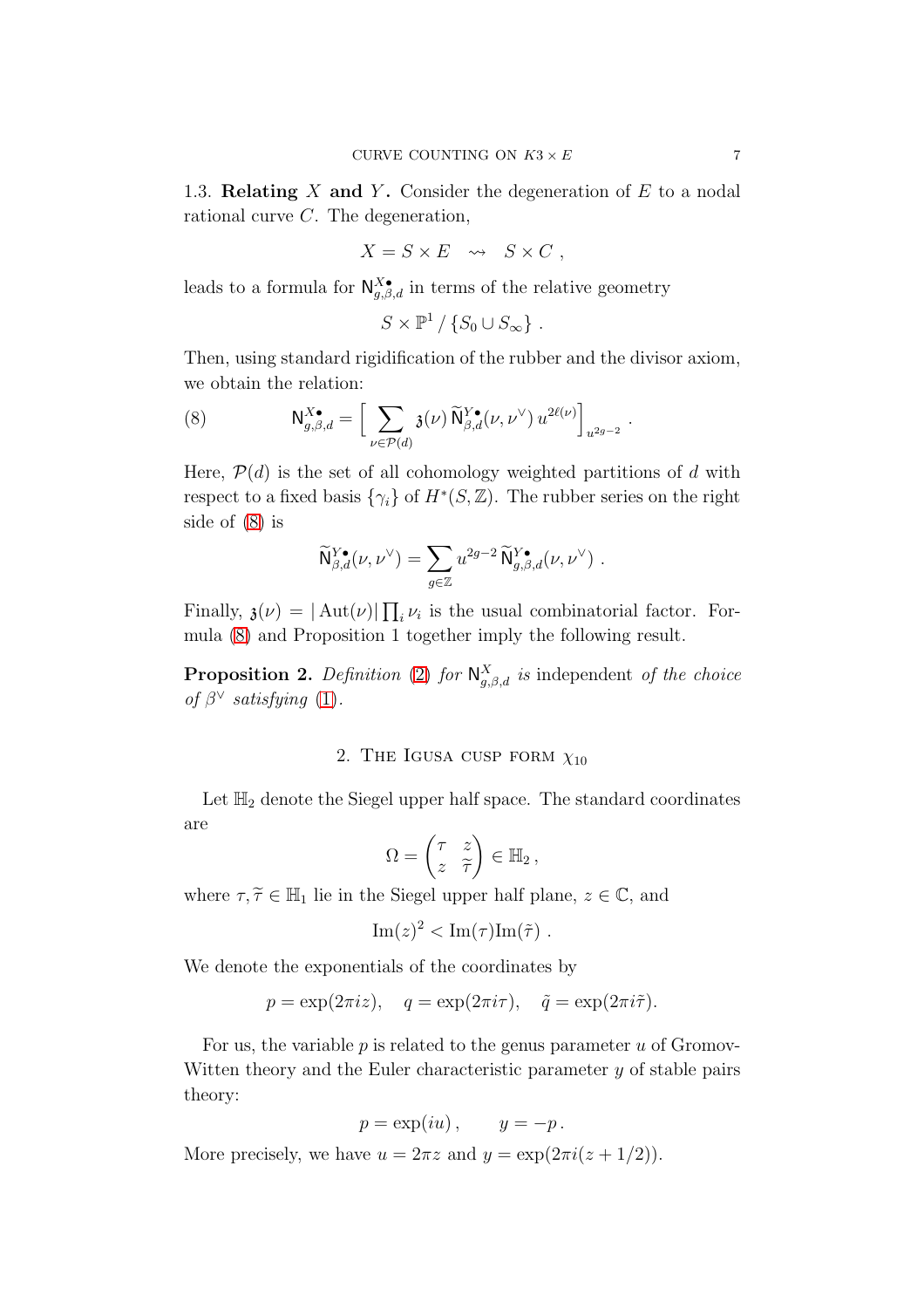In the partition functions, the variable  $q$  indexes classes of  $S$ ,

 $q^{h-1} \longleftrightarrow$  a primitive class  $\beta_h$  on S satifying  $2h-2 = \langle \beta_h, \beta_h \rangle$ , and the variable  $\tilde{q}$  indexes classes of E,

 $\tilde{q}^{d-1} \longleftrightarrow d \text{ times the class } [E] .$ 

We will require several special functions. Let

$$
C_{2k}(\tau) = -\frac{B_{2k}}{2k(2k)!}E_{2k}(\tau)
$$

be renormalized Eisenstein series:

$$
C_2 = -\frac{1}{24}E_2\,,\quad C_4 = \frac{1}{2880}E_4\,,\quad \ldots\,.
$$

Define the Jacobi theta function by

$$
F(z,\tau) = \frac{\vartheta_1(z,\tau)}{\eta^3(\tau)}
$$
  
=  $-i(p^{1/2} - p^{-1/2}) \prod_{m \ge 1} \frac{(1 - pq^m)(1 - p^{-1}q^m)}{(1 - q^m)^2}$   
=  $u \exp\left(-\sum_{k \ge 1} (-1)^k C_{2k} u^{2k}\right),$ 

where we have choosen the normalization<sup>[4](#page-7-0)</sup>

(9) 
$$
F = u + O(u^2), \quad u = 2\pi z.
$$

Define the Weierstrass  $\wp$  function by

<span id="page-7-1"></span>
$$
\wp(z,\tau) = -\frac{1}{u^2} - \sum_{k\geq 2} (-1)^k (2k-1)2kC_{2k}u^{2k-2}
$$

$$
= \frac{1}{12} + \frac{p}{(1-p)^2} + \sum_{k,r\geq 1} k(p^k - 2 + p^{-k})q^{kr}.
$$

 $F(z, \tau)$  and  $\wp(z, \tau)$  are related by the following construction. Let

<span id="page-7-2"></span>(10) 
$$
G = F\partial_z^2(F) - \partial_z(F)^2 = F^2\partial_z^2 \log(F),
$$

where  $\partial_z = \frac{1}{2\pi}$  $2\pi i$  $\frac{\partial}{\partial z}=\frac{1}{i}$ i  $\frac{\partial}{\partial u} = p\frac{d}{dp}$ . Then we have the basic relation

<span id="page-7-3"></span>(11) 
$$
\wp(z,\tau) = -\partial_z^2(\log(F(z,\tau))) - 2C_2(\tau) \n= -\frac{G}{F^2} + \frac{1}{12}E_2.
$$

<span id="page-7-0"></span><sup>&</sup>lt;sup>4</sup>From the point of Gromov-Witten theory, the leading term  $u^k$  for the special functions is more natural. However, the usual convention in the literature is to take leading term  $(2\pi i z)^k$ . We follow the usual convention for most of the classical functions. Our convention for  $F$  is an exception which allows for fewer signs in the statement of the Gromov-Witten and pairs results, but results in sign changes when comparing with classical function (see Conjecture A).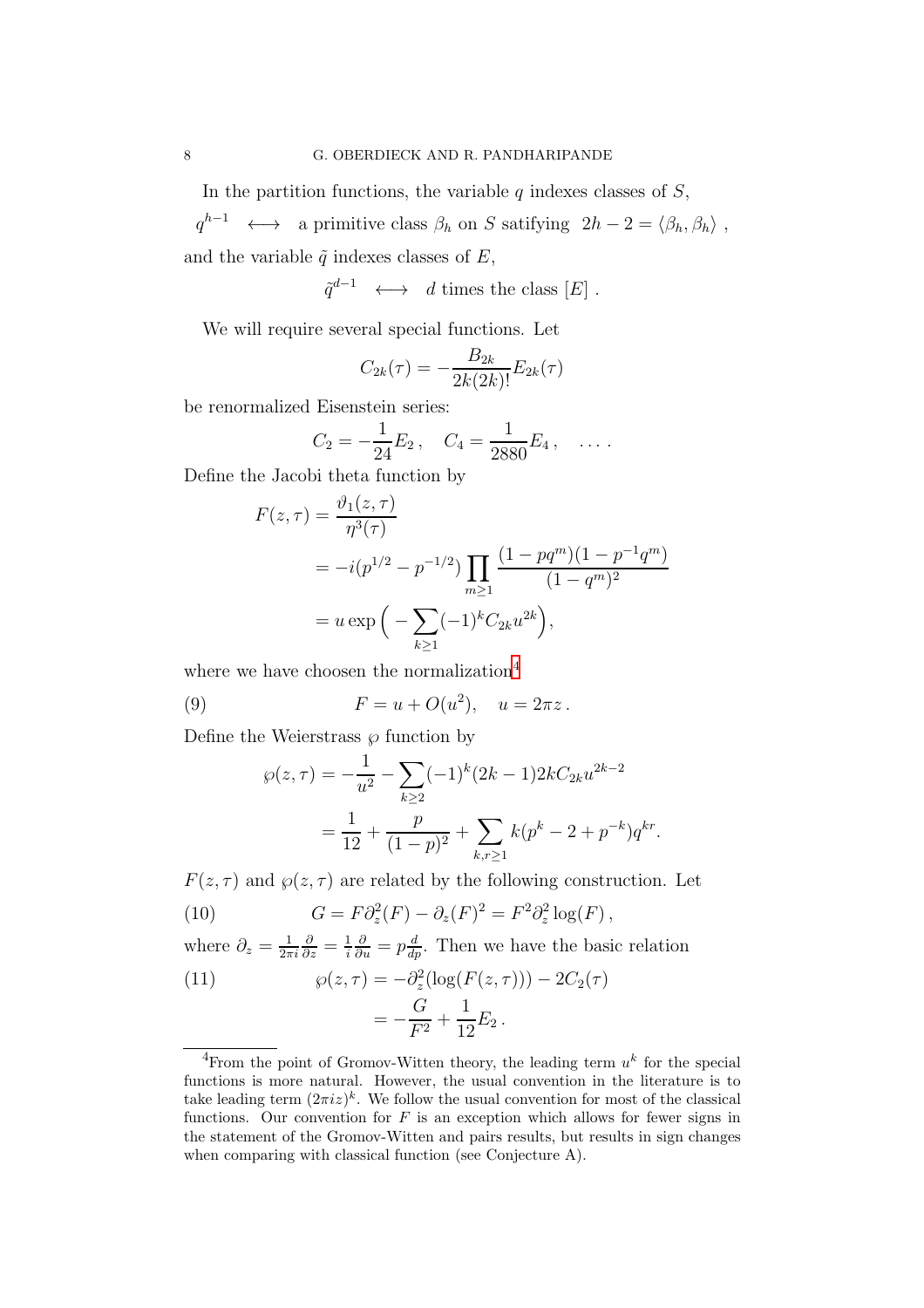Define the coefficients  $c(m)$  by the expansion

$$
Z(z,\tau) = -24\wp(z,\tau)F(z,\tau)^{2} = \sum_{n\geq 0} \sum_{k\in\mathbb{Z}} c(4n-k^{2})p^{k}q^{n}.
$$

The Igusa cusp form  $\chi_{10}(\Omega)$  may be expressed by a result of Gritsenko and Nikulin [\[13\]](#page-35-9) as

<span id="page-8-0"></span>(12) 
$$
\chi_{10}(\Omega) = pq\tilde{q} \prod_{(k,h,d)} (1 - p^k q^h \tilde{q}^d)^{c(4hd - k^2)},
$$

where the product is over all  $k \in \mathbb{Z}$  and  $h, d \geq 0$  satisfying one of the following two conditions:

- $h > 0$  or  $d > 0$ .
- <span id="page-8-2"></span>•  $h = d = 0$  and  $k < 0$ .

It follows from [\(12\)](#page-8-0), that the form  $\chi_{10}$  is symmetric in the variables q and  $\tilde{q}$ ,

(13) 
$$
\chi_{10}(q, \tilde{q}) = \chi_{10}(\tilde{q}, q) .
$$

Let  $\phi|_{k,m}V_l$  denote the action of the  $l^{\text{th}}$  Hecke operator on a Jacobi form  $\phi$  of index m and weight k, see [\[8,](#page-34-2) page 41]. The definition [\(12\)](#page-8-0) is equivalent to

<span id="page-8-1"></span>(14) 
$$
\chi_{10}(\Omega) = -\tilde{q} \cdot F(z,\tau)^2 \Delta(\tau) \cdot \exp\left(-\sum_{l \geq 1} \tilde{q}^l \cdot (Z|_{0,1} V_l)(z,\tau)\right),
$$

where

$$
\Delta(\tau) = q \prod_{n>0} (1-q^n)^{24} .
$$

Alternatively, we may define  $\chi_{10}(\Omega)$  as the additive lift,

$$
\chi_{10}(\Omega) = -\sum_{\ell \geq 1} \tilde{q}^{\ell} \cdot (F^2 \Delta|_{10,1} V_{\ell})(z,\tau).
$$

Our main interest is in the inverse of the Igusa cusp form,

$$
\frac{1}{\chi_{10}(\Omega)}\,.
$$

By [\(9\)](#page-7-1) and [\(14\)](#page-8-1),  $\frac{1}{\chi_{10}}$  has a pole of order 2 at  $z = 0$  and its translates. Hence, the Fourier expansion of  $\frac{1}{\chi_{10}}$  depends on the location in  $\Omega$ . We will always assume the parameters  $(z, \tau)$  to be in the region

$$
0 < |q| < |p| < 1.
$$

The above choice determines the Fourier expansion of  $\frac{1}{F^2\Delta}$  and therefore also of  $\frac{1}{\chi_{10}}$ .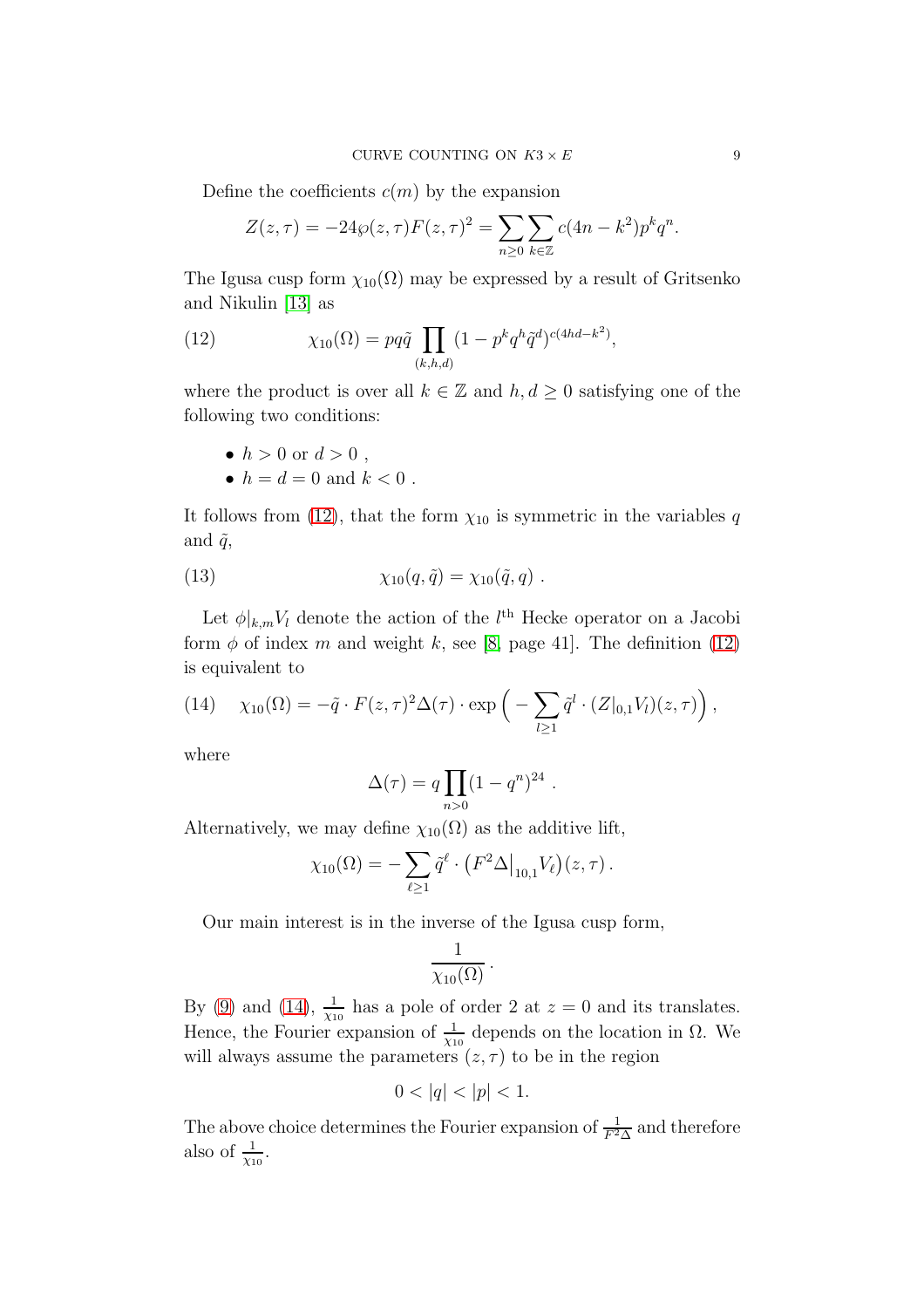Consider the expansion in  $\tilde{q}$ ,

$$
\frac{1}{\chi_{10}(\Omega)} = \sum_{n \ge -1} \tilde{q}^n \psi_n.
$$

For the first few terms (see [\[16,](#page-35-10) page 27]), we have

$$
\psi_{-1} = -\frac{1}{F^2 \Delta} \n\psi_0 = 24 \frac{\wp}{\Delta} \n\psi_1 = -\left(324 \wp^2 + \frac{3}{4} E_4\right) \frac{F^2}{\Delta} \n\psi_2 = \left(3200 \wp^3 + \frac{64}{3} E_4 \wp + \frac{10}{27} E_6\right) \frac{F^4}{\Delta}.
$$

In particular, the leading coefficient (with  $p = -y$ ) is

$$
\psi_{-1} = \frac{-1}{y+2+y^{-1}} \frac{1}{q} \prod_{m \geq 1} \frac{1}{(1+y^{-1}q^m)^2 (1-q^m)^{20} (1+yq^m)^2}.
$$

It is related to the Katz-Klemm-Vafa formula for K3 surfaces proven in [\[25,](#page-35-2) [34\]](#page-36-1),

$$
-\psi_{-1}\Big|_{-y=\exp(-iu)} = \sum_{\substack{h\geq 0\\ g\geq 0}} u^{2g-2} q^{h-1} \int_{\overline{M}_g(S,\beta_h)} (-1)^g \lambda_g
$$
  
= 
$$
\frac{1}{u^2 \Delta(\tau)} \exp\Big(\sum_{k\geq 1} u^{2k} \frac{|B_{2k}|}{k \cdot (2k)!} E_{2k}(\tau)\Big).
$$

The functions  $\psi_d$  are meromorphic Jacobi forms with poles of order 2 at  $z = 0$  and its translates. The principal part of  $\psi_d$  at  $z = 0$  equals

(15) 
$$
\frac{a(d)}{\Delta(\tau)} \frac{1}{(2\pi i z)^2}
$$

<span id="page-9-0"></span>where  $a(d)$  is the  $q^d$  coefficient of  $\frac{1}{\Delta}$ .

# <span id="page-9-1"></span>3. Hilbert schemes of points

3.1. Curves classes. Let S be a nonsingular projective  $K3$  surface. Let

$$
S^{[d]} = \text{Hilb}^d(S)
$$

denote the the Hilbert scheme of  $d$  points of  $S$ . The Hilbert scheme  $S^{[d]}$  is a nonsingular projective variety of dimension 2d. Moreover,  $S^{[d]}$ carries a holomorphic symplectic form, see [\[1,](#page-34-3) [26\]](#page-35-11).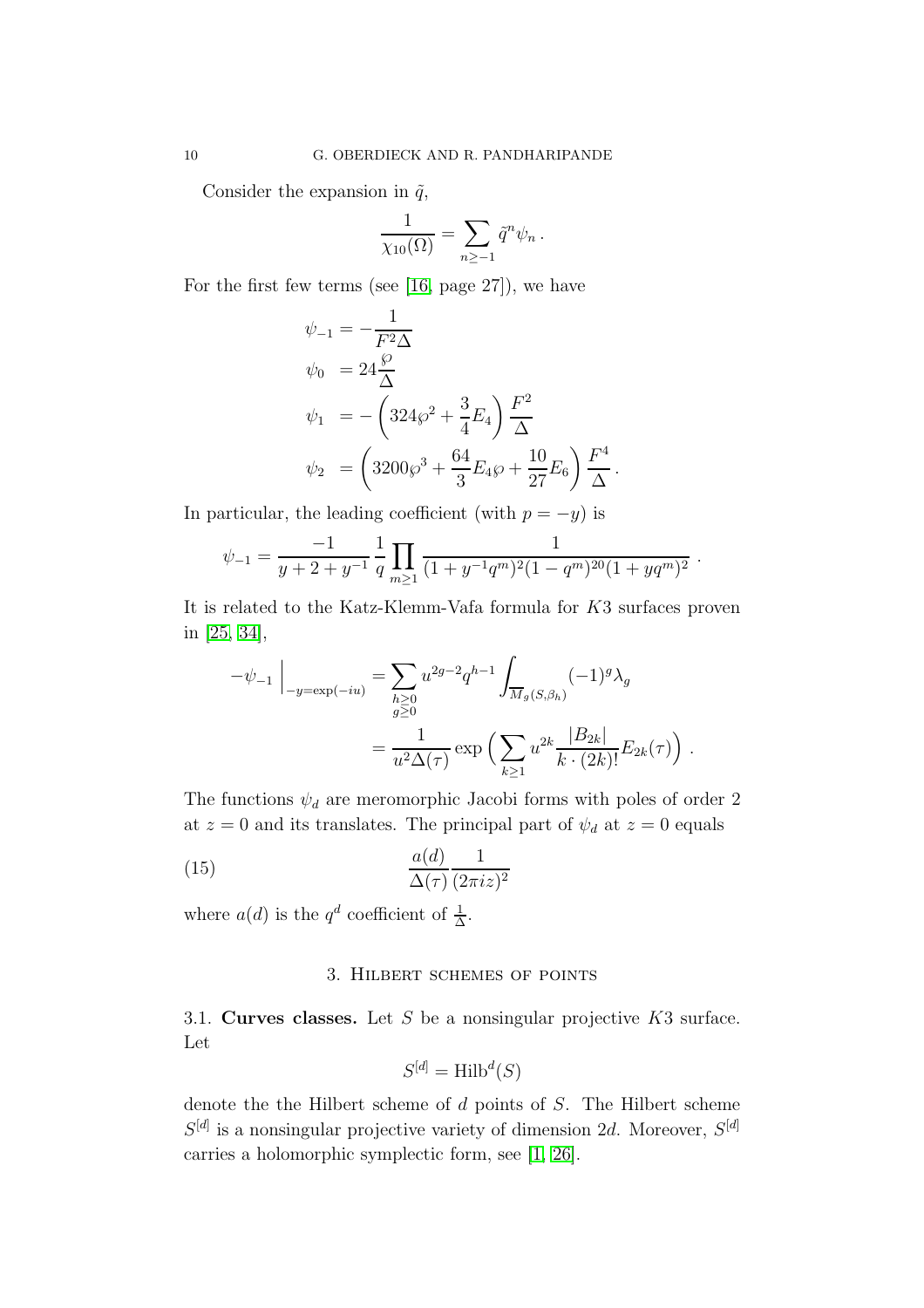We follow standard notation for the Nakajima operators [\[26\]](#page-35-11). For  $\alpha \in H^*(S; \mathbb{Q})$  and  $i > 0$ , let

$$
\mathfrak{p}_{-i}(\alpha) : H^*(S^{[d]},{\mathbb Q}) \longrightarrow H^*(S^{[d+i]},{\mathbb Q}), \quad \gamma \mapsto \mathfrak{p}_{-i}(\alpha)\gamma
$$

be the Nakajima creation operator defined by adding length i punctual subschemes incident to a cycle Poincare dual to  $\alpha$ . The cohomology of  $S<sup>[d]</sup>$  can be completely described by the cohomology of S via the action of the operators  $\mathfrak{p}_{-i}(\alpha)$  on the vacuum vector

$$
1_S \in H^*(S^{[0]}, \mathbb{Q}) = \mathbb{Q}.
$$

Let **p** be the class of a point on S. For  $\beta \in H_2(S, \mathbb{Z})$ , define the class

$$
C(\beta) = \mathfrak{p}_{-1}(\beta)\mathfrak{p}_{-1}(\mathfrak{p})^{d-1}1_S \in H_2(S^{[d]},{\mathbb{Z}}).
$$

If  $\beta = [C]$  for a curve  $C \subset S$ , then  $C(\beta)$  is the class of the curve given by fixing  $d-1$  distinct points away from C and letting a single point move on C. For  $d \geq 2$ , let

$$
A=\mathfrak{p}_{-2}(\mathsf{p})\mathfrak{p}_{-1}(\mathsf{p})^{d-2}1_S
$$

be the class of an exceptional curve – the locus of spinning double points centered at a point  $s \in S$  plus  $d-2$  fixed points away from s. For  $d \geq 2$ ,

$$
H_2(S^{[d]},{\mathbb{Z}}) = \{ C(\beta) + kA \mid \beta \in H_2(S,{\mathbb{Z}}), k \in {\mathbb{Z}} \} .
$$

<span id="page-10-1"></span>The moduli space of stable maps<sup>[5](#page-10-0)</sup>  $\overline{M}_{0,2}(S^{[d]}, C(\beta) + kA)$  carries a reduced virtual class of dimension 2d.

### 3.2. **Elliptic fibration.** Let S be an elliptic  $K3$  surface

$$
\pi : S \longrightarrow \mathbb{P}^1
$$

with a section, and let  $F \in H_2(S, \mathbb{Z})$  be the class of a fiber. The generic fiber of the induced fibration

$$
\pi^{[d]} : \operatorname{Hilb}^d(S) \longrightarrow \operatorname{Hilb}^d(\mathbb{P}^1) = \mathbb{P}^d,
$$

is a nonsingular Lagrangian torus. Let

$$
L_z \subset \text{Hilb}^d(S)
$$

denote the the fiber of  $\pi^{[d]}$  over  $z \in \mathbb{P}^d$ .

Let  $\beta_h$  be a primitive curve class on S with  $\langle \beta_h, F \rangle = 1$  and square

$$
\langle \beta_h, \beta_h \rangle = 2h - 2.
$$

<span id="page-10-0"></span><sup>5</sup>Here, the maps are required to have *connected* domains. No superscript • appears in the notation.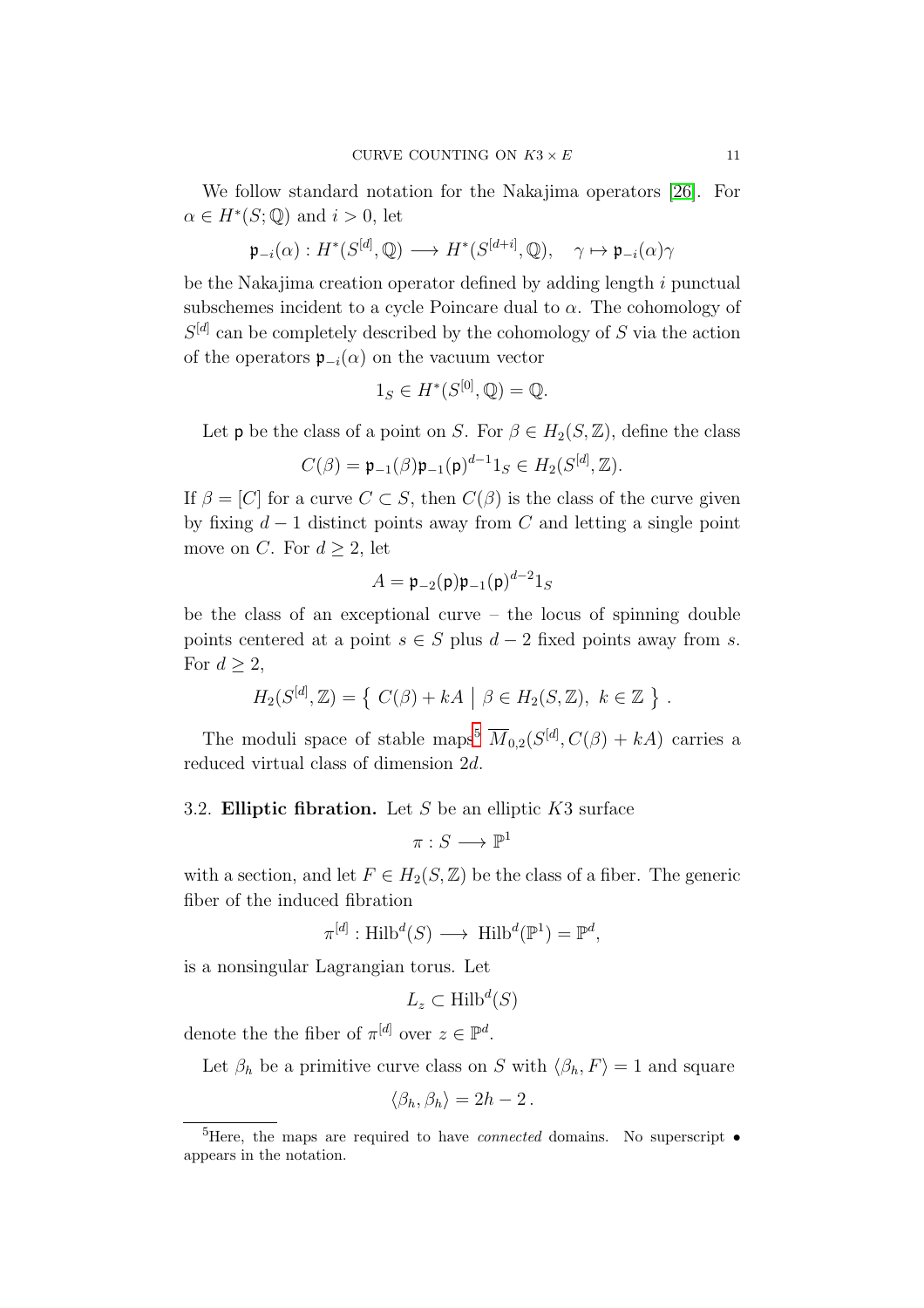For  $z_1, z_2 \in \mathbb{P}^d$ , define the invariant

$$
N_{k,h,d}^{\text{Hilb}} = \langle L_{z_1}, L_{z_2} \rangle_{\beta_h,k}^{\text{Hilb}^d(S)}
$$
  
= 
$$
\int_{[\overline{M}_{0,2}(S^{[d]}, C(\beta_h) + kA)]^{\text{red}}} \text{ev}_1^*(L_{z_1}) \cup \text{ev}_2^*(L_{z_2})
$$

which (virtually) counts the number of rational curves incident to the Lagrangians  $L_{z_1}$  and  $L_{z_2}$ .

A central result of [\[27\]](#page-35-7) is the following complete evaluation of  $N_{k,h,d}^{\text{Hilb}}$ .

<span id="page-11-1"></span>**Theorem 3.** For  $d > 0$ , we have

$$
\sum_{k\in\mathbb{Z}}\sum_{h\geq 0}\mathsf{N}^{\mathrm{Hilb}}_{k,h,d}\,y^k q^{h-1}=\frac{F(z,\tau)^{2d-2}}{\Delta(\tau)}
$$
 where  $y=-e^{2\pi iz}$  and  $q=e^{2\pi i\tau}$ .

In the  $d = 1$  case, the class A vanishes on  $S^{[1]} = S$ . By convention, only the  $k = 0$  term in the sum on the left is taken. Then, Theorem [3](#page-11-1) specializes in  $d = 1$  to the Yau-Zaslow formula [\[36\]](#page-36-2) for rational curve counts in primitive classes of K3 surfaces.

If we specialize the formula of Theorem [3](#page-11-1) to  $d = 0$ , we obtain

$$
\sum_{k \in \mathbb{Z}} \sum_{h \ge 0} \mathsf{N}^{\text{Hilb}}_{k,h,0} y^k q^{h-1} = \frac{F(z,\tau)^{-2}}{\Delta(\tau)} = \frac{1}{F(z,\tau)^2 \Delta}.
$$

The result is exactly the Katz-Klemm-Vafa formula as discussed in Section 2. While the  $d = 0$  specialization is not geometrically welldefined from the point of view of the Hilbert scheme, the result strongly suggests a correspondence between the Gromov-Witten theory of K3 fibrations and the reduced theory of  $\mathrm{Hilb}^d(S)$ . Precise conjectures will be formulated in the next Section.

### 4. Conjectures

<span id="page-11-0"></span>4.1. Primitive case. Let  $\beta_h \in Pic(S) \subset H_2(S, \mathbb{Z})$  be a primitive class which is positive (with respect to any ample polarization) and satsifies

$$
\langle \beta_h, \beta_h \rangle = 2h - 2.
$$

Let  $(E, 0)$  be a nonsingular elliptic curve with origin  $0 \in E$ . For  $d > 0$ , consider the reduced Gromov-Witten invariant

<span id="page-11-2"></span>(16) 
$$
\mathsf{H}_d(y,q) = \sum_{k \in \mathbb{Z}} \sum_{h \geq 0} y^k q^{h-1} \int_{[\overline{M}_{(E,0)}(S^{[d]}, C(\beta_h) + kA)]^{\text{red}}} \text{ev}_0^*(\beta_{h,k}^{\vee}).
$$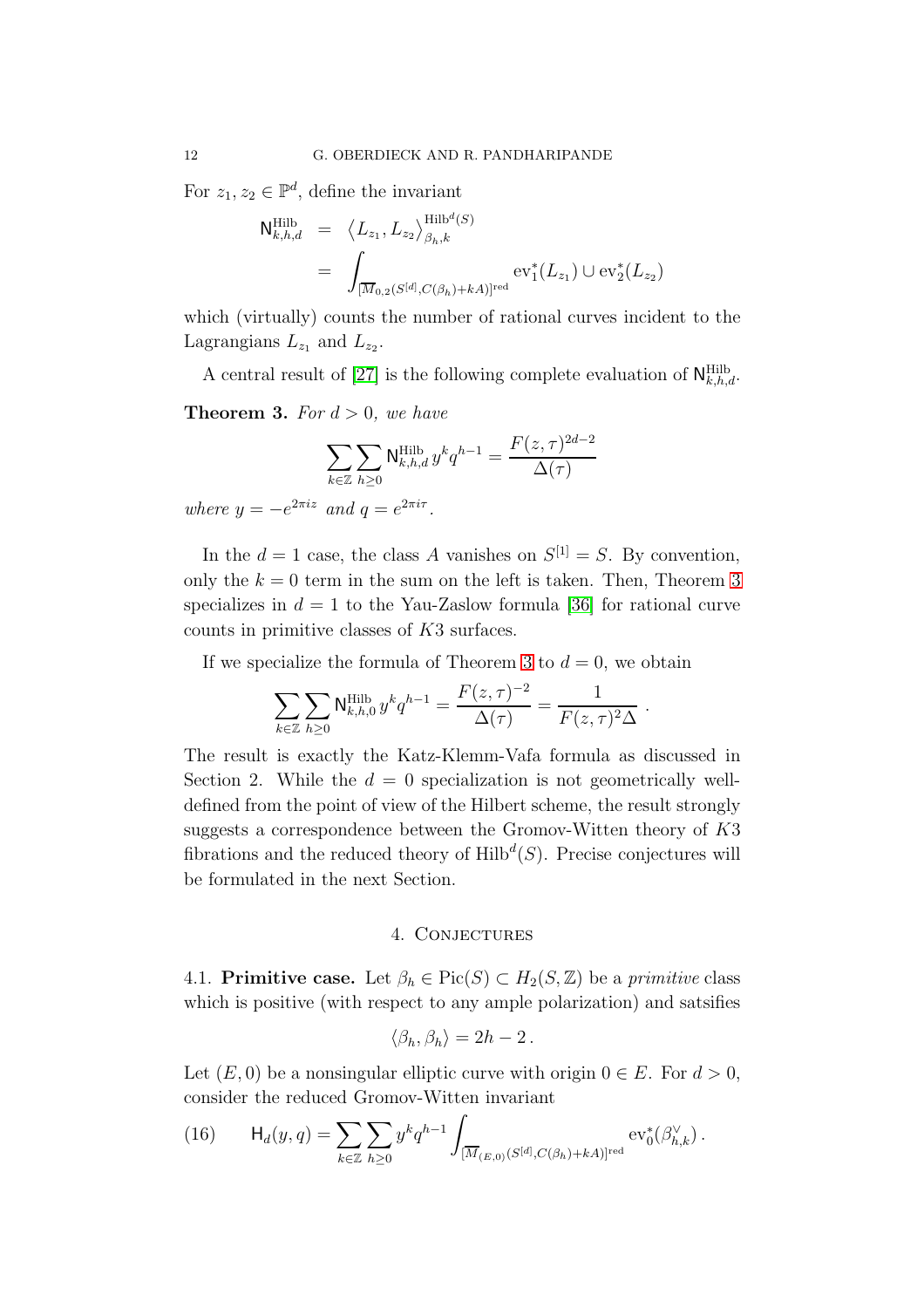The moduli space [\(16\)](#page-11-2) is of stable maps with 1-pointed domains with complex structure *fixed* after stabilization to be  $(E, 0)$ . The reduced virtual dimension of  $\overline{M}_{(E,0)}(S^{[d]}, C(\beta_h) + kA)$  is 1. The divisor class  $\beta_{h,k}^{\vee} \in H^2(S^{[d]},{\mathbb Q})$  is chosen to satisfy

<span id="page-12-1"></span>(17) 
$$
\int_{C(\beta_h)+kA} \beta_{h,k}^{\vee} = 1.
$$

The integral [\(16\)](#page-11-2) is well-defined.

Following the perspective of [\[6,](#page-34-1) [29,](#page-35-5) [30\]](#page-35-6), a connection between the disconnected Gromov-Witten invariants  $\mathsf{N}^\bullet_{g,\beta_h,d}$  of  $K3\times E$  and the series [\(16\)](#page-11-2) obtained from the geometry of  $S<sup>[d]</sup>$  is natural to expect.

We may rewrite  $H_d(y, q)$  by degenerating  $(E, 0)$  to the nodal elliptic curve (and using the divisor equation) as

<span id="page-12-0"></span>
$$
(18)\ \ \mathsf{H}_{d}(y,q) = \sum_{k \in \mathbb{Z}} \sum_{h \geq 0} y^k q^{h-1} \int_{[\overline{M}_{0,2}(S^{[d]}, C(\beta_h) + kA)]^{\text{red}}} (\text{ev}_1 \times \text{ev}_2)^* [\Delta^{[d]}],
$$

where  $[\Delta^{[d]}] \in H^{2d}(S^{[d]} \times S^{[d]}, \mathbb{Q})$  is the diagonal class. Equation [\(18\)](#page-12-0) shows the integral [\(16\)](#page-11-2) is independent of the choice of  $\beta_{h,k}^{\vee}$  satisfying [\(17\)](#page-12-1). By convention,

$$
H_1(q) = \sum_{h \ge 0} q^{h-1} \int_{\overline{[M}_{0,2}(S^{[1]}, C(\beta_h))]^{\text{red}}} (\text{ev}_1 \times \text{ev}_2)^* [\Delta^{[1]}]
$$
  
=  $2q \frac{d}{dq} \Delta^{-1}$   
=  $-2 \frac{E_2}{\Delta}$ .

For the second equality, we have used the Yau-Zaslow formula.

We define a generating series over all  $d > 0$  of the Hilbert scheme geometry:

$$
\mathsf{H}(y,q,\tilde{q}) = \sum_{d>0} \mathsf{H}_d(y,q) \,\tilde{q}^{d-1}.
$$

The analogous generating series over all d for the 3-fold geometry

$$
X=S\times E
$$

is defined by

<span id="page-12-2"></span>(19) 
$$
\mathsf{N}^{X\bullet}(u, q, \tilde{q}) = \sum_{g \in \mathbb{Z}} \sum_{h \geq 0} \sum_{d \geq 0} \mathsf{N}^{X\bullet}_{g, \beta_h, d} u^{2g-2} q^{h-1} \tilde{q}^{d-1}.
$$

The main conjecture in the primitive case is the following.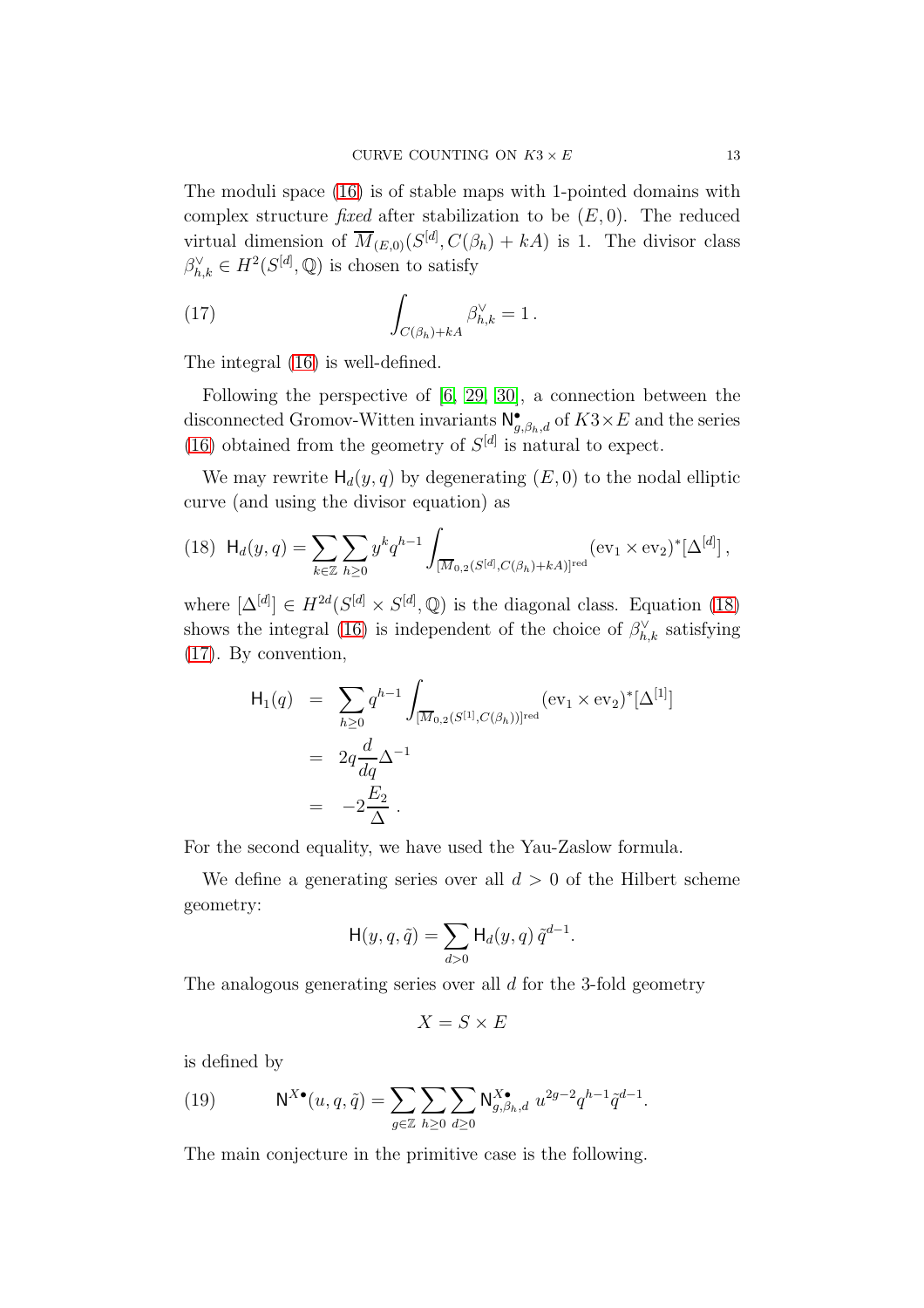Conjecture A. Under  $y = -\exp(iu)$ ,

$$
\mathsf{N}^{X\bullet}(u,q,\tilde{q}) = \mathsf{H}(y,q,\tilde{q}) + \frac{1}{F^2\Delta} \cdot \frac{1}{\tilde{q}} \prod_{n \geq 1} \frac{1}{(1 - (\tilde{q} \cdot G)^n)^{24}} = -\frac{1}{\chi_{10}(\Omega)}.
$$

The Igusa cusp form  $\chi_{10}(\Omega)$  and the functions  $F(z, \tau)$ ,  $\Delta(\tau)$ , and  $G(z, \tau)$  are as defined in Section 2.

The second factor in the correction term added to  $H(y, q, \tilde{q})$  can be expanded as

$$
\frac{1}{\tilde{q}} \prod_{n \ge 1} \frac{1}{(1 - (\tilde{q} \cdot G)^n)^{24}} = G \cdot \frac{1}{\Delta(\tilde{\tau})} \Big|_{\tilde{q} = G \cdot \tilde{q}}
$$
  
=  $\tilde{q}^{-1} + 24G + 324G^2 \tilde{q} + 3200G^3 \tilde{q}^2 + \cdots$ 

From definition  $(10)$  of G and property  $(9)$ ,

$$
G = 1 + O(q).
$$

Hence the full correction term has  $\tilde{q}^{-1}$  coefficient  $\frac{1}{F^2\Delta}$  which is the Katz-Klemm-Vafa formula (required since  $H(y, q, \tilde{q})$  has no  $\tilde{q}^{-1}$  term). The  $\tilde{q}^0$  term yields the identity

$$
-2\frac{E_2}{\Delta} + 24\frac{G}{F^2\Delta} = -24\frac{\wp}{\Delta}
$$

which is equivalent to  $(11)$ .

We do not at present have a geometric explanation for the full correction term

(20) 
$$
\frac{1}{F^2 \Delta} \cdot \frac{1}{\tilde{q}} \prod_{n \geq 1} \frac{1}{(1 - (\tilde{q} \cdot G)^n)^{24}}.
$$

Denote the  $\tilde{q}^d$  coefficient of [\(20\)](#page-13-0) by

<span id="page-13-0"></span>
$$
\phi_d = \frac{a(d)}{\Delta(\tau)} \cdot \frac{G^{d+1}}{F^2} \ .
$$

Here,  $a(d)$  is the  $q^d$  coefficient of  $\frac{1}{\Delta}$ . Then  $\phi_d$  is a meromorphic Jacobi form with poles of order 2 at  $z = 0$  and its translates. The principal part of  $\phi_d$  at  $z=0$  equals

$$
\frac{a(d)}{\Delta(\tau)} \frac{1}{(2\pi z)^2}.
$$

Comparing with [\(15\)](#page-9-1), we see  $\phi_d$  accounts for all the poles in  $-\psi_d$ . The second equality in Conjecture A therefore determines a natural splitting

$$
(21) \qquad \qquad -\psi_d = \mathsf{H}_d + \phi_d
$$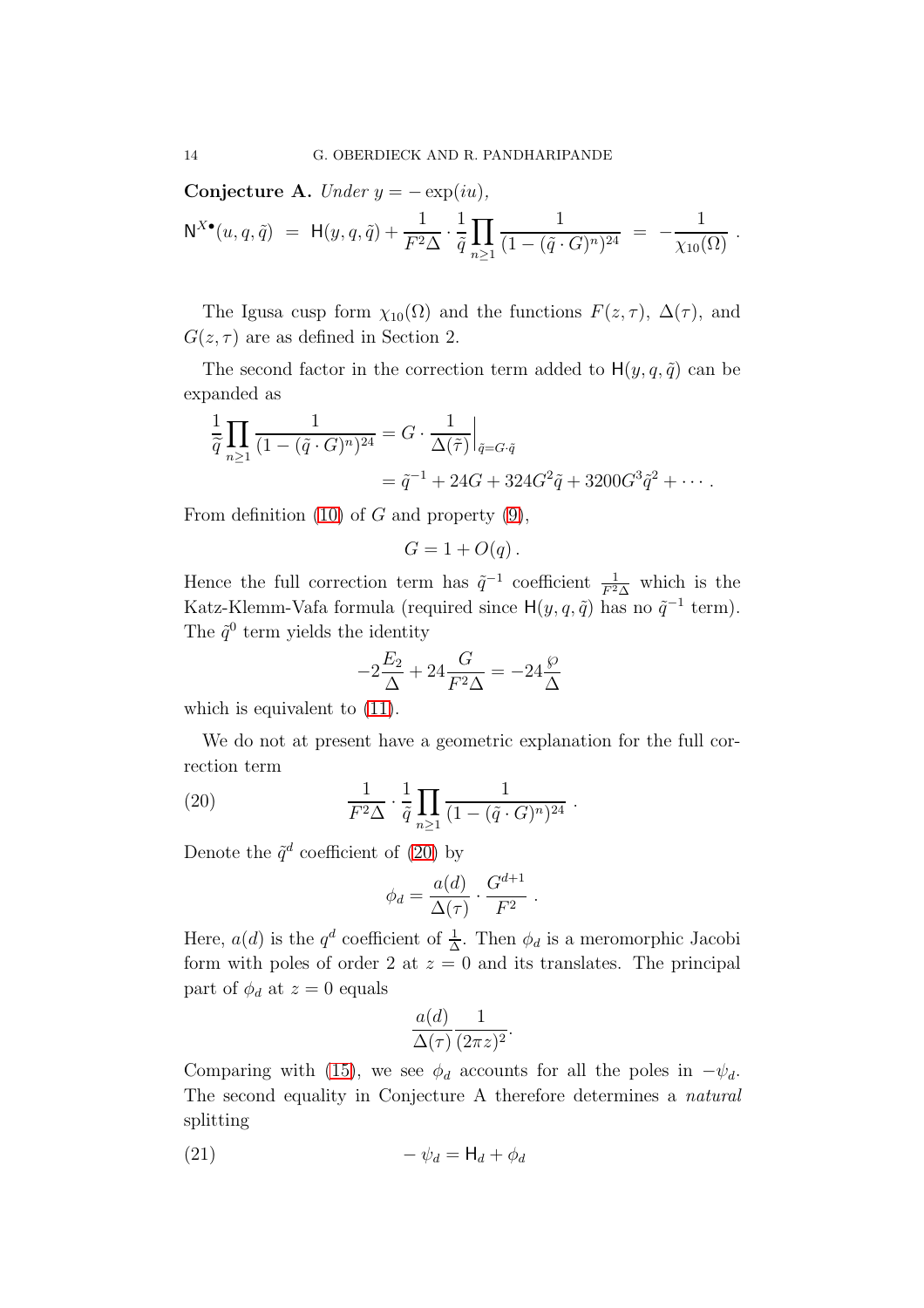of  $-\psi_d$  into a finite (holomorphic) quasi-Jacobi form  $H_d$  and a polar part  $\phi_d$ . In particular, the Fourier expansion of  $H_d$  is independent of the moduli  $\tau$ . Hence, all wall-crossings are related to  $\phi_d$ . The splitting of  $\psi_d$  into a finite and polar part has been studied by Dabholkar, Murthy, and Zagier [\[7\]](#page-34-4) and has a direct interpretation in a physical model of quantum black holes. In fact, up to the  $E_2$  summand in [\(11\)](#page-7-3) our splitting matches their simplest choice, see [\[7,](#page-34-4) Equations 1.5 and 9.1].

The two equalities of Conjecture A are independent claims. The first is a correspondence result (up to correction). We have made verifications by partially evaluating both sides. The second equality, which evalutes the series, has already been seen to hold for the coefficients of  $\tilde{q}^{-1}$  and  $\tilde{q}^{0}$ . The second equality has been proven for the coefficient of  $\tilde{q}^1$  in [\[27\]](#page-35-7). The conjecture

<span id="page-14-1"></span>(22) 
$$
\mathsf{N}^{X\bullet}(u,q,\tilde{q}) = -\frac{1}{\chi_{10}(\Omega)}
$$

is directly related to the predictions of Section 6.2 of [\[15\]](#page-35-1). J. Bryan [\[4\]](#page-34-5) has verified<sup>[6](#page-14-0)</sup> conjecture [\(22\)](#page-14-1) for the coefficients  $q^{-1}$  and  $q^{0}$ .

The conjectural equality [\(22\)](#page-14-1) may be viewed as a mathematically precise formulation of [\[15,](#page-35-1) Section 6.2]. The Igusa cusp form  $\chi_{10}$  appears in [\[15\]](#page-35-1) via the elliptic genera of the symmetric products of a K3 surface (the  $\chi_{10}$  terminology is not used in [\[15\]](#page-35-1)). The development of the reduced virtual class occurred in the years following [\[15\]](#page-35-1). Since the  $K3 \times E$  geometry carries a free E-action, a further step (beyond reduction) must be taken to avoid a trivial theory. Definition [\(2\)](#page-1-3) with an insertion is a straightforward solution. Finally, the Igusa cusp form  $\chi_{10}$  is related to the *disconnected* reduced Gromov-Witten theory of  $K3 \times E$ . With these foundations, the prediction of [\[15\]](#page-35-1) may be interpreted to exactly match [\(22\)](#page-14-1).

By the symmetry [\(13\)](#page-8-2) of the Igusa cusp form  $\chi_{10}$ , Conjecture A predicts a surprising symmetry for disconnected Gromov-Witten theory of  $X$ ,

$$
\mathsf{N}^{X\bullet}_{g,\beta_h,d}=\mathsf{N}^{X\bullet}_{g,\beta_d,h}\,,
$$

for all primitive classes  $\beta_h$  and  $\beta_d$ . In the notation [\(3\)](#page-2-2), the symmetry can be written as

$$
\mathsf{N}^{X\bullet}_{g,1,h,d}=\mathsf{N}^{X\bullet}_{g,1,d,h}
$$

for all  $h, d \geq 0$  (where the subscript 1 denotes primitivity).

<span id="page-14-0"></span> ${}^{6}$ Bryan's calculation is on the sheaf theory side, see Conjecture D below.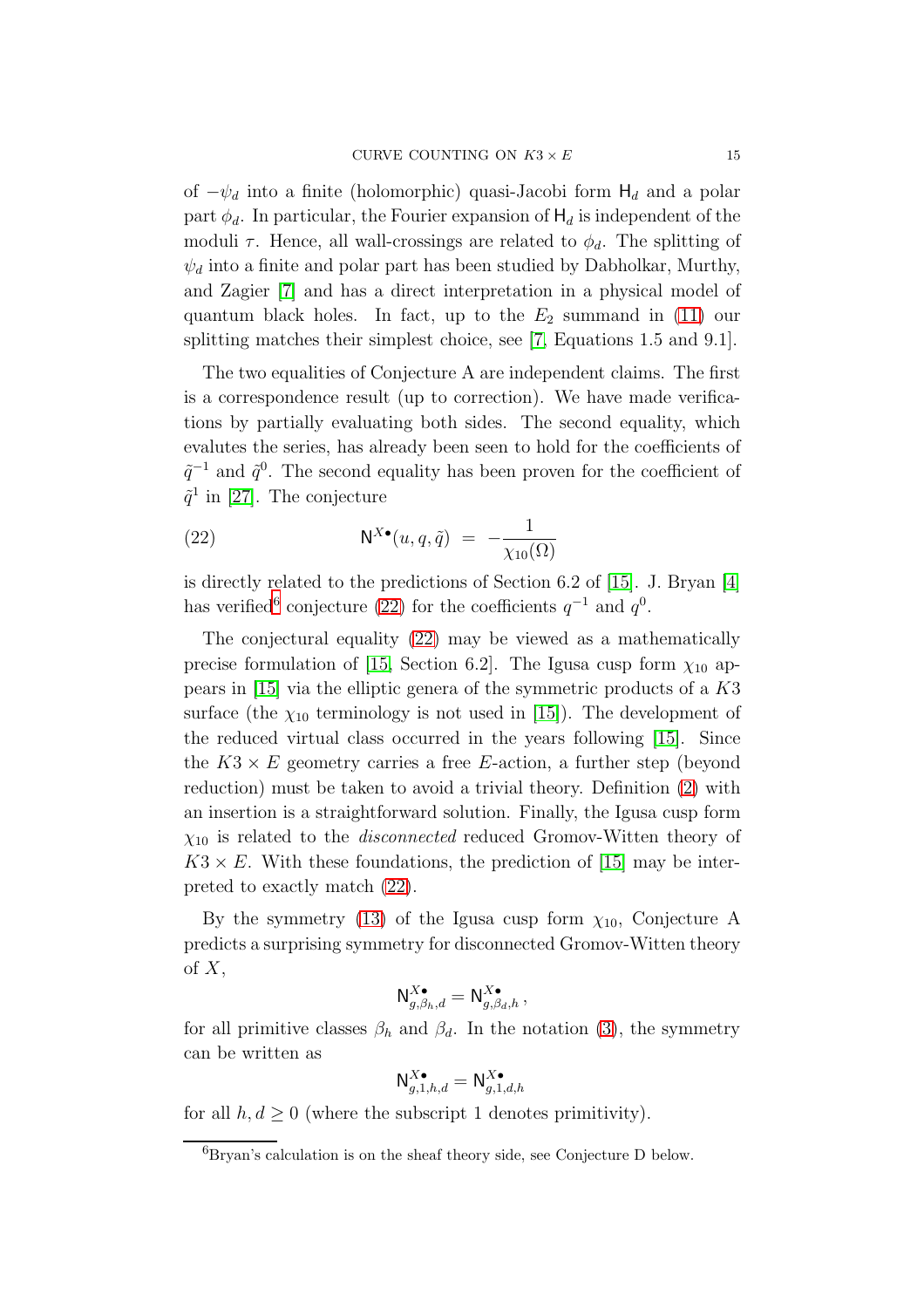Conjectures for the motivic generalization of the  $d = 0$  case are presented in [\[14\]](#page-35-8). An interesting connection to the Mathieu  $M_{24}$  moonshine phenomena appears there in the data. Since the Gromov-Witten theory of X is related via  $-\frac{1}{\sqrt{1}}$  $\frac{1}{\chi_{10}}$  by Conjecture A to the elliptic genera of the symmetric products of  $K3$  surfaces, the Mathieu  $M_{24}$  moonshine must also arise here.

4.2. Imprimitive classes. The generating series  $N^{X\bullet}(u, q, \tilde{q})$  defined by [\(19\)](#page-12-2) concerns only the primitive classes  $\beta_h \in Pic(S)$ . To study the imprimitive case, we define

(23) 
$$
\mathsf{N}_{\beta}^{X}(u,\tilde{q}) = \sum_{g \in \mathbb{Z}} \sum_{d \geq 0} \mathsf{N}_{g,\beta,d}^{X} u^{2g-2} \tilde{q}^{d-1}
$$

for any  $\beta \in Pic(S)$ . The coefficents of  $\mathsf{N}_{\beta}^X(u, \tilde{q})$  are *connected* invari-ants.<sup>[7](#page-15-0)</sup> We may write  $(23)$  in the notation  $(3)$  as

<span id="page-15-1"></span>
$$
\mathsf{N}^X_{m\beta_h}(u, \tilde{q}) = \sum_{g \geq 0} \sum_{d \geq 0} \mathsf{N}^X_{g,m,m^2(h-1)+1,d} \ u^{2g-2} \tilde{q}^{d-1}
$$

for primitive  $\beta_h \in Pic(S)$  satisfying

$$
\langle \beta_h, \beta_h \rangle = 2h - 2.
$$

In the primitive  $(m=1)$  case, instead of writing  $\mathsf{N}_{\beta_h}^X$ , we write

<span id="page-15-2"></span>
$$
N_h^X(u, \tilde{q}) = \sum_{g \ge 0} \sum_{d \ge 0} N_{g,1,h,d}^X u^{2g-2} \tilde{q}^{d-1}
$$

Conjecture B. For all  $m > 0$ ,

(24) 
$$
\mathsf{N}_{m\beta_h}^X(u, \tilde{q}) = \sum_{k|m} \frac{1}{k} \mathsf{N}_{(\frac{m}{k})^2(h-1)+1}^X(ku, \tilde{q}),
$$

for the primitive class  $\beta_h$ .

Conjecture B expresses the series  $\mathsf{N}_{m\beta_h}^X$  in terms of series for *primitive* classes corresponding to the divisors  $k$  of  $m$ . To such a divisor  $k$ , we associate the class  $\frac{m}{k}\beta_h$  with square

$$
\left\langle \frac{m}{k} \beta_h, \frac{m}{k} \beta_h \right\rangle = \left(\frac{m}{k}\right)^2 (2h - 2) = 2 \left( \left(\frac{m}{k}\right)^2 (h - 1) + 1 \right) - 2.
$$

The term in the sum on the right side of  $(24)$  corresponding to k may be viewed as the contribution of the primitive class of square

<span id="page-15-0"></span> ${}^{7}$ By Proposition 1, there is no difficulty in moving back and forth between connected and disconnected invariants.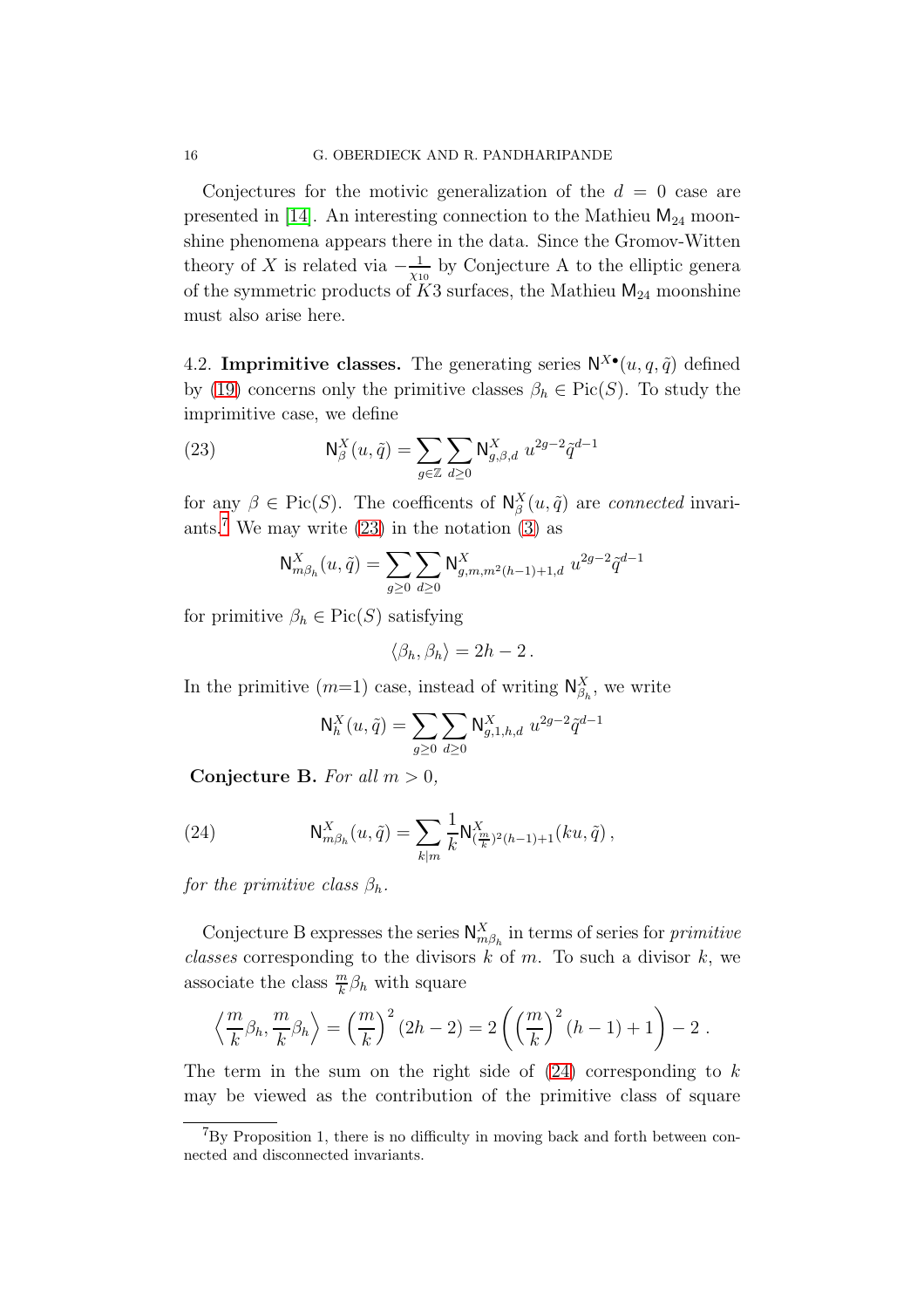equal to  $\left\langle \frac{m}{k} \right\rangle$  $\frac{m}{k}\beta_h, \frac{m}{k}$  $\frac{m}{k}\beta_h$ ). The primitive contribution of the divisor k to  $N_{g,m,m^2(h-1)+1,d}^X$  is

(25) 
$$
k^{2g-3} \cdot \mathsf{N}^{X}_{g,1,\left(\frac{m}{k}\right)^2(h-1)+1,d}.
$$

The scaling factor  $k^{2g-3}$  is *independent* of d. In fact, the variable  $\tilde{q}$ plays no role in formula [\(24\)](#page-15-2). To emphasize the point, the contribution of the divisor  $k$  geometrically is a contribution of the class

$$
\left(\frac{m}{k}\beta_h, d\right) = \iota_{S*}\left(\frac{m}{k}\beta\right) + \iota_{E*}(d[E])
$$

to  $(m\beta_h, d)$  in the 3-fold  $S \times E$ . Unless  $d = 0$ , such a contribution can not be viewed as a multiple cover contribution in the usual Gopakumar-Vafa perspective of Calabi-Yau 3-fold invariants.

In the  $d = 0$  case, Conjecture B specializes to the multiple cover structure of the KKV conjecture proven in [\[34\]](#page-36-1) which is usually formulated in terms of BPS counts. We could rewrite Conjecture B in terms of nonstandard 3-fold BPS counts which do not interact with the curve class  $|E|$  associated to  $\tilde{q}$ . Instead, we have written Conjecture B in the most straightforward Gromov-Witten form. In fact, the simple form of Conjecture B suggests a much more general underlying structure for K3 surfaces (which we will discuss in Section [4.3\)](#page-16-0).

Further evidence for Conjecture B can be found in case  $h = 0$ . Lo-calization arguments<sup>[8](#page-16-1)</sup> (with respect to the  $\mathbb{C}^*$  acting on the  $-2$  curve) yield

$$
\mathsf{N}_{m\beta_0}^X(u,\tilde{q})=\frac{1}{m}\mathsf{N}_{0}^X(mu,\tilde{q})\,.
$$

Hence, Conjecture B predicts the primitive contributions corresponding to  $k \neq m$  all vanish in the  $h = 0$  case. Such vanishing is correct: the reduced Gromov-Witten invariants of X vanish for classes  $(\beta, d)$  where  $\beta$  is primitive and

$$
\langle \beta, \beta \rangle < -2.
$$

Finally, an elementary analysis leads to the proof of Conjecture B in all cases for  $q = 1$ . Both sides of [\(24\)](#page-15-2) are easily calculated.

<span id="page-16-0"></span>4.3. Descendent theory for K3 surfaces. Let S be a nonsingular projective K3 surface, and let  $\beta \in Pic(S)$  be a positive class. We define

<span id="page-16-1"></span><sup>8</sup>The localization required here is parallel to the proof of the scaling in [\[9,](#page-34-6) Theorem 3].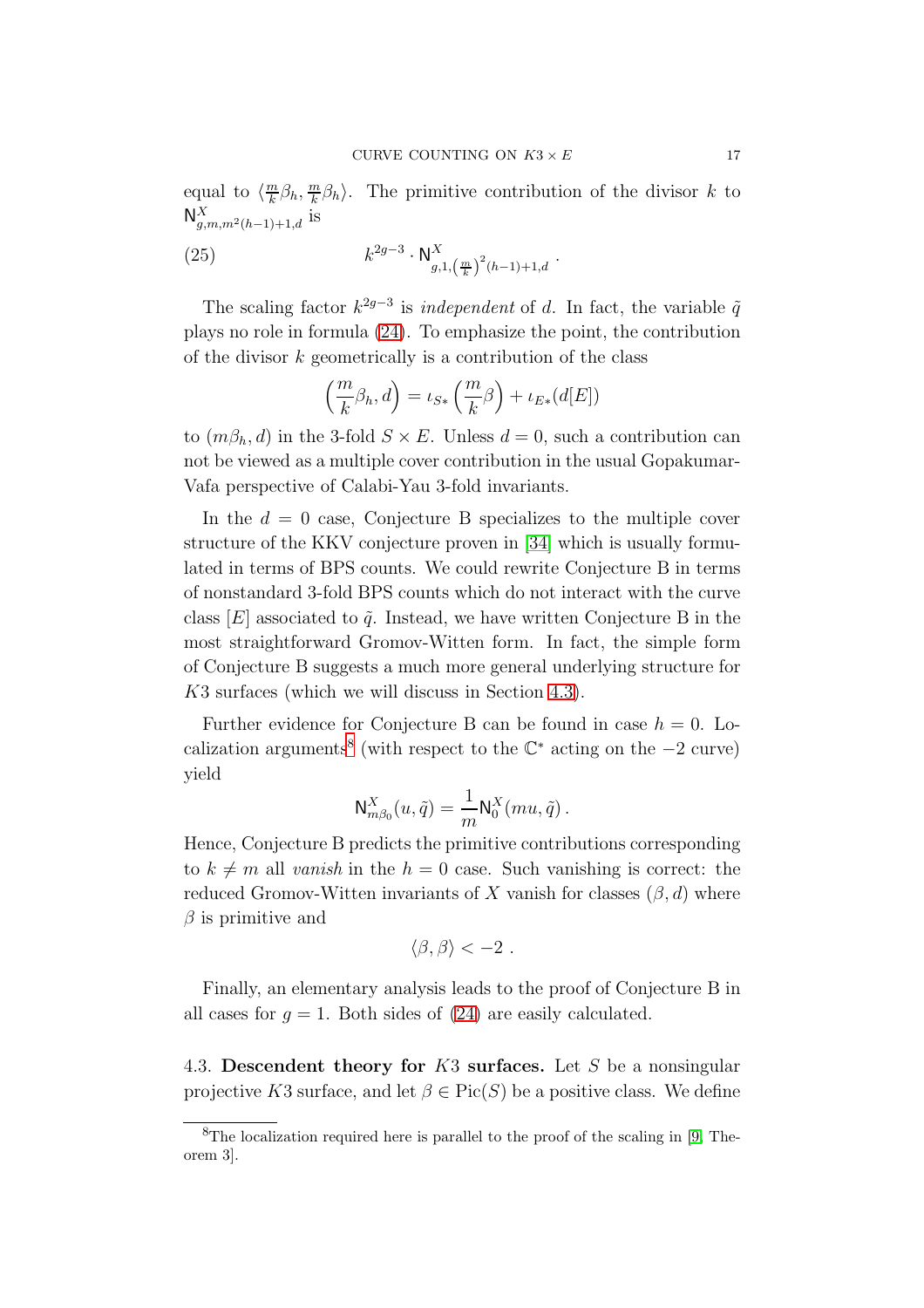the (reduced) descendent Gromov-Witten invariants by

$$
\left\langle \prod_{i=1}^n \tau_{\alpha_i}(\gamma_i) \right\rangle_{g,\beta}^S = \int_{[\overline{M}_{g,n}(S,\beta)]^{red}} \prod_{i=1}^n \psi_i^{\alpha_i} \cup \text{ev}_i^*(\gamma_i) , \quad \gamma_i \in H^*(S,\mathbb{Q}) .
$$

A potential function for the descendent theory of K3 surfaces in primitive classes is defined by

<span id="page-17-0"></span>(26) 
$$
\mathsf{F}_g\big(\tau_{k_1}(\gamma_{l_1})\cdots\tau_{k_r}(\gamma_{l_r})\big)=\sum_{h=0}^{\infty}\left\langle\tau_{k_1}(\gamma_{l_1})\cdots\tau_{k_r}(\gamma_{l_r})\right\rangle_{g,\beta_h}^S q^{h-1}
$$

for  $q \geq 0$ .

The descendent potential [\(26\)](#page-17-0) is a quasimodular form [\[25\]](#page-35-2). The ring

$$
Q\text{Mod} = \mathbb{Q}[E_2(q), E_4(q), E_6(q)]
$$

of holomorphic quasimodular forms (of level 1) is the Q-algebra generated by Eisenstein series  $E_{2k}$ , see [\[3\]](#page-34-7). The ring QMod is naturally graded by weight (where  $E_{2k}$  has weight  $2k$ ) and inherits an increasing filtration

$$
\mathrm{QMod}_{\leq 2k} \subset \mathrm{QMod}
$$

given by forms of weight  $\leq 2k$ . The precise result proven in [\[25\]](#page-35-2) is the following.

Theorem 4. The descendent potential is the Fourier expansion in q of a quasimodular form

$$
\mathsf{F}_g(\tau_{k_1}(\gamma_1)\cdots\tau_{k_r}(\gamma_r))\in\frac{1}{\Delta(q)}\,\mathrm{QMod}_{\leq 2g+2r}
$$

with pole at  $q = 0$  of order at most 1.

Conjectures C1 and C2 below will reduce all descendent invariants to the primitive case.

Conjecture C1 is an invariance property. Let S and  $\widetilde{S}$  be two K3 surfaces, and let

$$
\varphi:\left(H^2(S,\mathbb{R})\,,\langle,\rangle\right)\to\left(H^2(\widetilde{S}\,,\mathbb{R}),\langle,\rangle\right)
$$

be a *real isometry* sending a effective curve<sup>[9](#page-17-1)</sup> class  $\beta \in H^2(S, \mathbb{Z})$  to an effective curve class  $\beta \in H^2(S, \mathbb{Z}),$ 

$$
\varphi(\beta)=\widetilde{\beta}.
$$

<span id="page-17-1"></span><sup>&</sup>lt;sup>9</sup>Since there is a canonical isomorphism  $H_2(S, \mathbb{Z}) \cong H^2(S, \mathbb{Z})$ , we may consider  $\beta$  also as a cohomology class.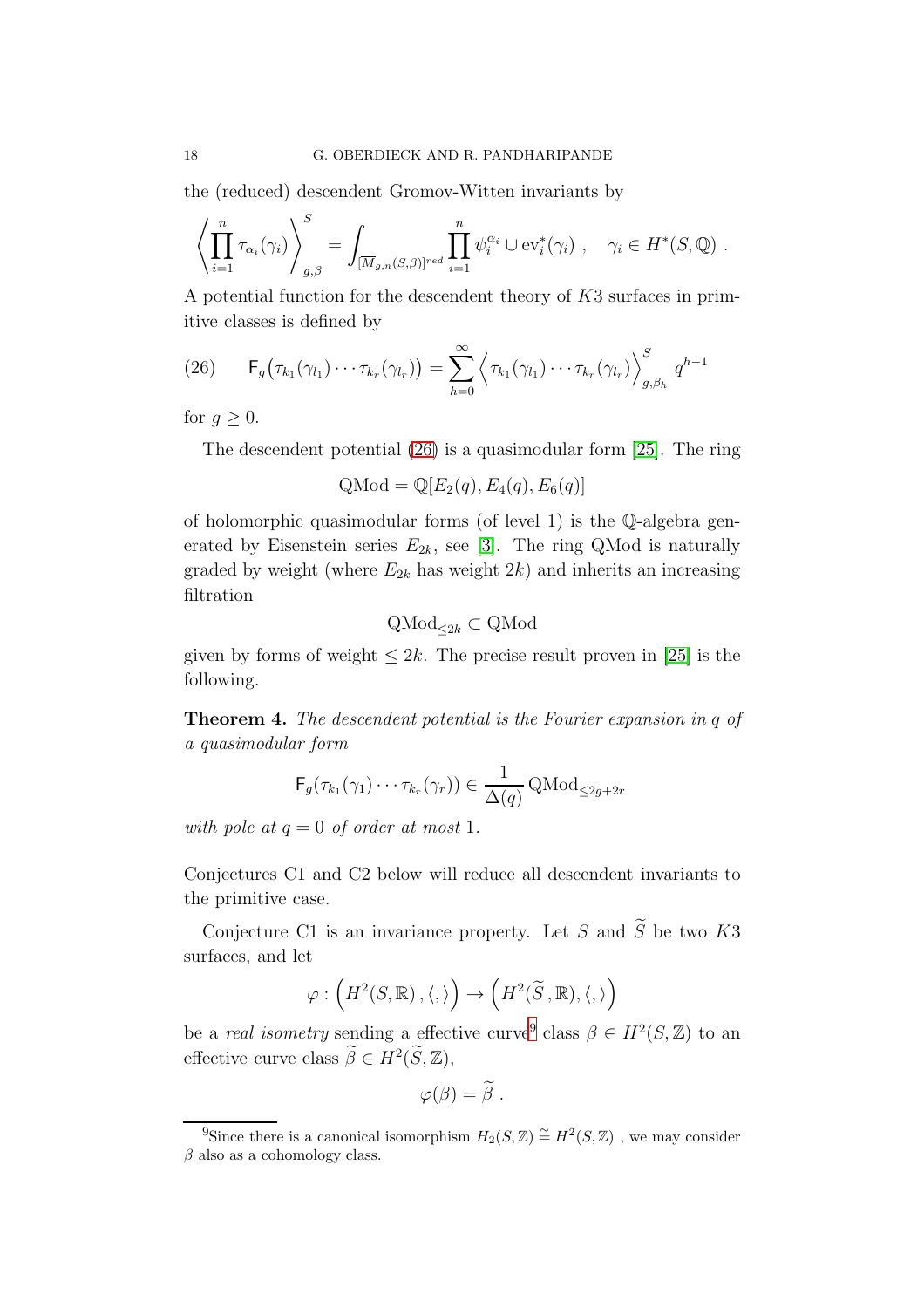It is convenient to extend  $\varphi$  to all of  $H^*(S, \mathbb{R})$  by

$$
\varphi(1)=1\,,\quad \ \varphi(\mathsf{p})=\mathsf{p}
$$

where 1 and **p** are the identity and point classes respectively.

**Conjecture C1.** If  $\beta \in H^2(S, \mathbb{Z})$  and  $\beta \in H^2(S, \mathbb{Z})$  have the same divisibility,

$$
\left\langle \prod_{i=1}^r \tau_{\alpha_i}(\gamma_i) \right\rangle_{g,\beta}^S = \left\langle \prod_{i=1}^n \tau_{\alpha_i}(\varphi(\gamma_i)) \right\rangle_{g,\widetilde{\beta}}^S.
$$

Let  $\delta_i$  be the (complex) codimension of  $\gamma_i$ ,

 $\gamma_i \in H^{2\delta_i}(S,\mathbb{Q})$ .

Conjecture C1 implies the invariant  $\left\langle \prod_{i=1}^r \tau_{\alpha_i}(\gamma_i) \right\rangle_{g,\beta}^S$  depends only upon q, the divisibility of  $\beta$ , and all the pairings

$$
\langle \gamma_i, \gamma_j \rangle, \quad \langle \gamma_i, \beta \rangle, \quad \langle \beta, \beta \rangle
$$

for  $\delta_i = \delta_j = 1$ . For the Gromov-Witten theory of curves, a similar invariance statement has been proven in [\[28\]](#page-35-12).

Conjecture C2 expresses descendent invariants in imprimitive classes in term of primitive classes. Let  $\beta_h$  be a primitive curve class on S. Since all invariants vanish if  $h < 0$ , we assume  $h \geq 0$ . Let m be a positive integer. For every divisor k of m, let  $S_k$  be a K3 surface with a real isometry

$$
\varphi_k : \left( H^2(S, \mathbb{R}) \, , \langle , \rangle \right) \to \left( H^2(S^k \, , \mathbb{R}) , \langle , \rangle \right)
$$

for which  $\varphi(\frac{m}{k})$  $\frac{m}{k}\beta_h$ ) is a primitive and effective curve class on  $S_k$ .

- If  $h > 0$ , such  $S_k$  are easily found.
- If  $h = 0$ , such  $S_k$  exist only in the  $k = m$  case.

**Conjecture C2.** For primitive classes  $\beta_h$  and  $m > 0$ ,

$$
\left\langle \prod_{i=1}^r \tau_{\alpha_i}(\gamma_i) \right\rangle_{g,m\beta_h}^S = \sum_{k|m} k^{2g-3+\sum_{i=1}^n \delta_i} \left\langle \prod_{i=1}^n \tau_{\alpha_i}(\varphi_k(\gamma_i)) \right\rangle_{g,\varphi_k(\frac{m}{k}\beta_h)}^{S_k}
$$

In the  $h = 0$  case, the  $k \neq m$  terms on the right side of the equality in Conjecture C2 are defined to vanish. By Conjecture C1, the right side is independent of the choices of  $S_k$  and  $\varphi_k$ .

.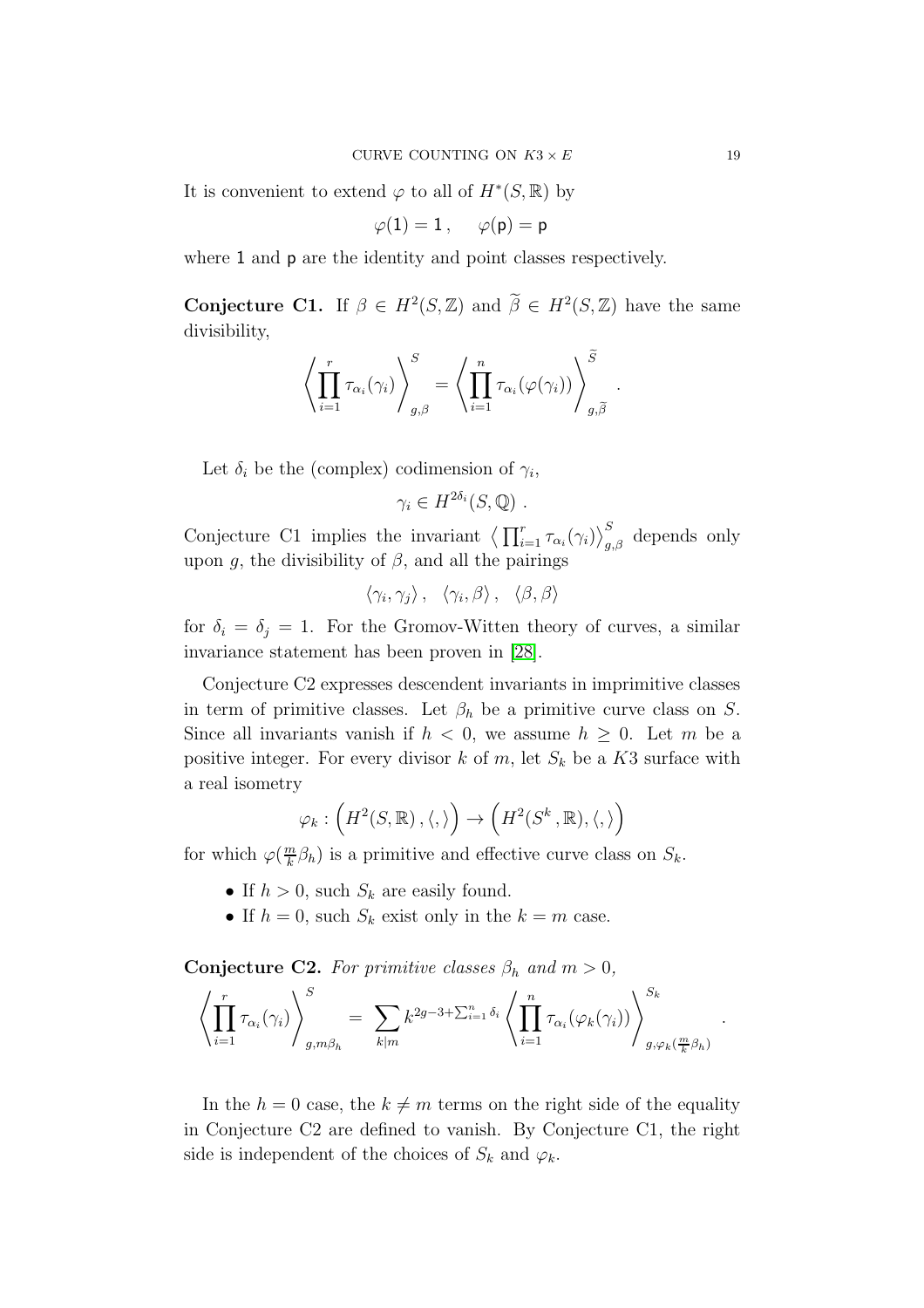The first evidence: the KKV formula interpreted as the Hodge integral [\(4\)](#page-2-1) exactly satisfies Conjecture C2 with the integrand viewed as having no descendent insertions. In fact,  $(-1)^{g} \lambda_{g}$  can be expanded in terms of descendent integrands on strata — applying Conjecture C2 to such an expansion exactly yields the multiple cover scaling of the KKV formula. In particular, Conjecture C2 together with the KKV formula in the primitive case implies the full KKV formula.

Conjecture B, when fully expanded, has a scaling factor of  $k^{2g-3}$ which corresponds to Conjecture C2 with no insertions. In fact, Conjecture B follows from Conjecture C2 via the product formula [\[2\]](#page-34-8) for virtual classes in Gromov-Witten theory. Conjecture C2 was motived for us by Conjecture B.

The second evidence: Maulik in [\[21,](#page-35-13) Theorem 1.1] calculated descendents for the  $A_1$  singularity. We may interpret the calculation of [\[21\]](#page-35-13) as verifiying Conjecture C2 in case  $h = 0$ . The scaling of Conjecture C2 appears in [\[21,](#page-35-13) Theorem 1.1] as the final result because the primitive contributions corresponding to  $k \neq m$  all vanish in the  $h = 0$  case. Of course, the  $A_1$  singularity only captures codimensions 0 and 1 for  $\delta$ .

A simple example not covered by the two above cases is the integral

$$
(27) \t\t \left\langle \tau_0(\mathbf{p}) \right\rangle_{1,m\beta_1}^S
$$

where  $p \in H^4(S, \mathbb{Q})$  is the point class. The primitive class  $\beta_1$  may be taken to be the fiber  $F$  of an elliptically fibered  $K3$  surface

<span id="page-19-0"></span>
$$
\pi: S \to \mathbb{P}^1 .
$$

The primitive invariant is immediate:

$$
\left\langle \tau_0(\mathsf{p}) \right\rangle_{1,\beta_1}^{K3} = 1
$$

Hence, Conjecture C2 yields the prediction

$$
\langle \tau_0(\mathsf{p}) \rangle_{1,m\beta_h}^S = \sum_{k|m} k^{2-3+2} \langle \tau_0(\mathsf{p}) \rangle_{1,\beta_1}^{K3}
$$
  
= 
$$
\sum_{k|m} k.
$$

We can evaluate [\(27\)](#page-19-0) directly from the geometry of stable maps in the class  $mF$  of S. The integral equals the number of connected degree m covers of an elliptic curve by an elliptic curve (times  $m$  for the insertion),

$$
m\sum_{k|m}\frac{1}{k}=\sum_{k|m}k,
$$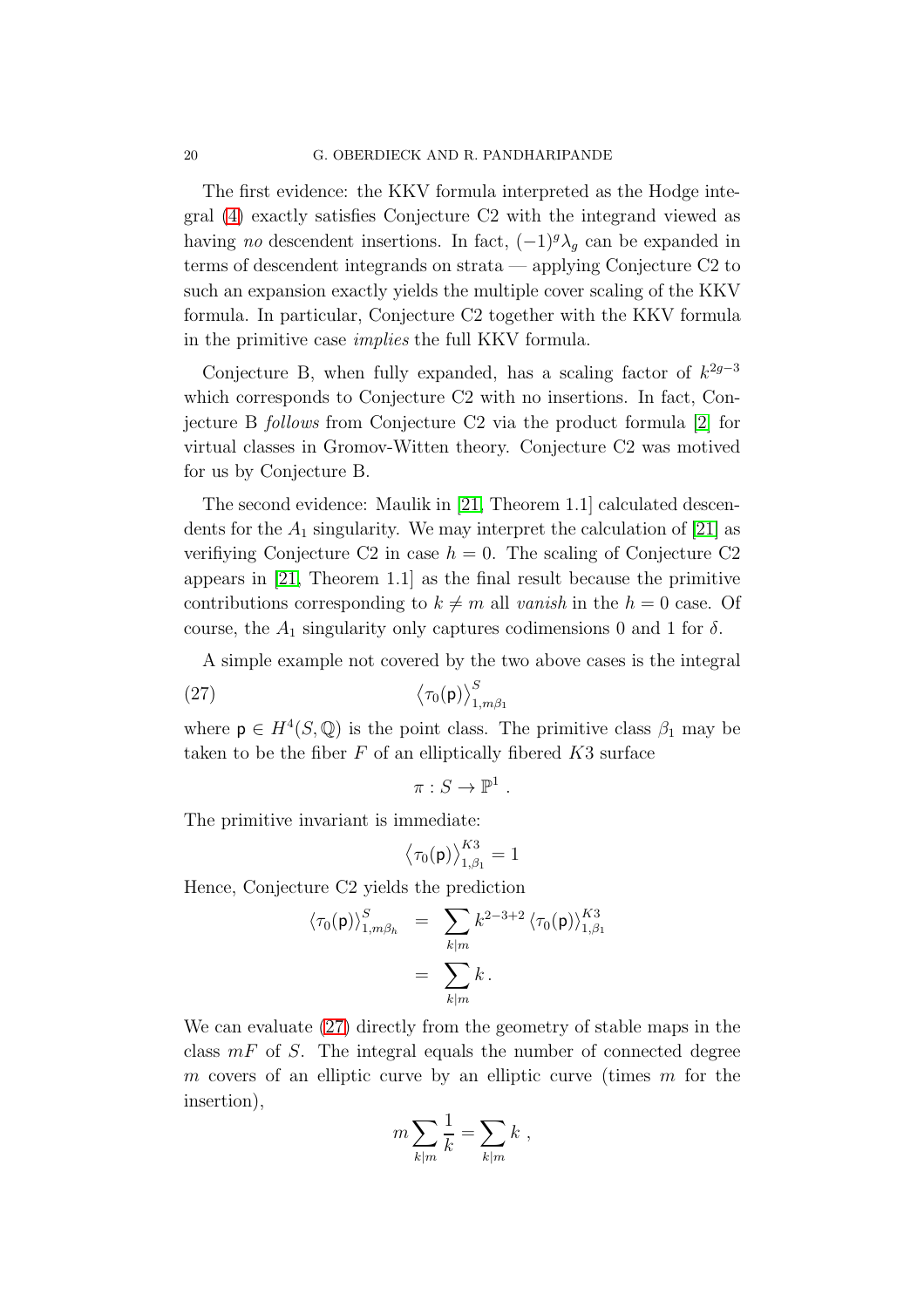which agrees with the prediction.

A much more interesting example is the genus 2 invariant

$$
\left\langle \tau_0(\mathsf{p}),\tau_0(\mathsf{p}) \right\rangle_{2,2\beta_2}^S
$$

in twice the primitive class  $\beta_2$ . Via standard geometry,  $\beta_2$  may be taken to be the hyperplane section of a  $K3$  surface S with a degree 2 cover

$$
\epsilon: S \to \mathbb{P}^2
$$

branched along a nonsingular sextic

$$
C_6\subset\mathbb{P}^2.
$$

Conjecture C2 predicts the following equation:

$$
\left\langle \tau_0(\mathsf{p}), \tau_0(\mathsf{p}) \right\rangle_{2,2\beta_2}^S \;\; = \;\; \left\langle \tau_0(\mathsf{p}), \tau_0(\mathsf{p}) \right\rangle_{2,\beta_5}^{K3} \; + \; 2^{2 \cdot 2 - 3 + 4} \left\langle \tau_0(\mathsf{p}), \tau_0(\mathsf{p}) \right\rangle_{2,\beta_2}^{K3}.
$$

The primitive counts can be found in [\[5,](#page-34-9) Theorem 1.1],

<span id="page-20-0"></span>
$$
\langle \tau_0(\mathsf{p}), \tau_0(\mathsf{p}) \rangle_{2,\beta_2}^{K3} = 1, \quad \langle \tau_0(\mathsf{p}), \tau_0(\mathsf{p}) \rangle_{2,\beta_5}^{K3} = 8728.
$$

So we obtain the prediction

(28) 
$$
\langle \tau_0(\mathbf{p}), \tau_0(\mathbf{p}) \rangle_{2,2\beta_2}^S = 8728 + 2^5 \cdot 1 = 8760.
$$

The verification of [\(28\)](#page-20-0) is more subtle than the primitive calculation. We study the geometry of curves in class  $2\beta_2$  on the branched K3 surface S. The two point insertions on S determine two points  $p, q \in \mathbb{P}^2$ . There are 3 contributions to the invariant [\(28\)](#page-20-0):

- (i) genus 2 curves in the series  $2\beta_2$  arising as  $\epsilon^{-1}(Q)$  where  $Q \subset \mathbb{P}^2$ is a conic passing through  $p$  and  $q$  and tangent to the branch divisor  $C_6$  at 3 distinct points,
- (ii) genus 2 curves which are the union of two genus 1 curves arising as  $\epsilon$  inverse images of a tangent line of  $C_6$  through p and a tangent line of  $C_6$  through q,
- (iii) genus 2 curves which are the union of genus 2 and genus 0 curves arising as the  $\epsilon$  inverse images of the unique line passing through p and q and a bitangent line of  $C_6$ .

The most difficult count of the three is the first. An analysis shows there are no excess issues, hence (i) is equal to the corresponding genus 0 relative invariant of  $\mathbb{P}^2/C_6$ ,

<span id="page-20-1"></span>(29) 
$$
\int_{[\overline{M}_{0,2}(\mathbb{P}^2/C_6,2)_{(1)^6(2)^3}]^{vir}} \mathrm{ev}_1^{-1}(p) \cup \mathrm{ev}_2^{-1}(q) = 6312 ,
$$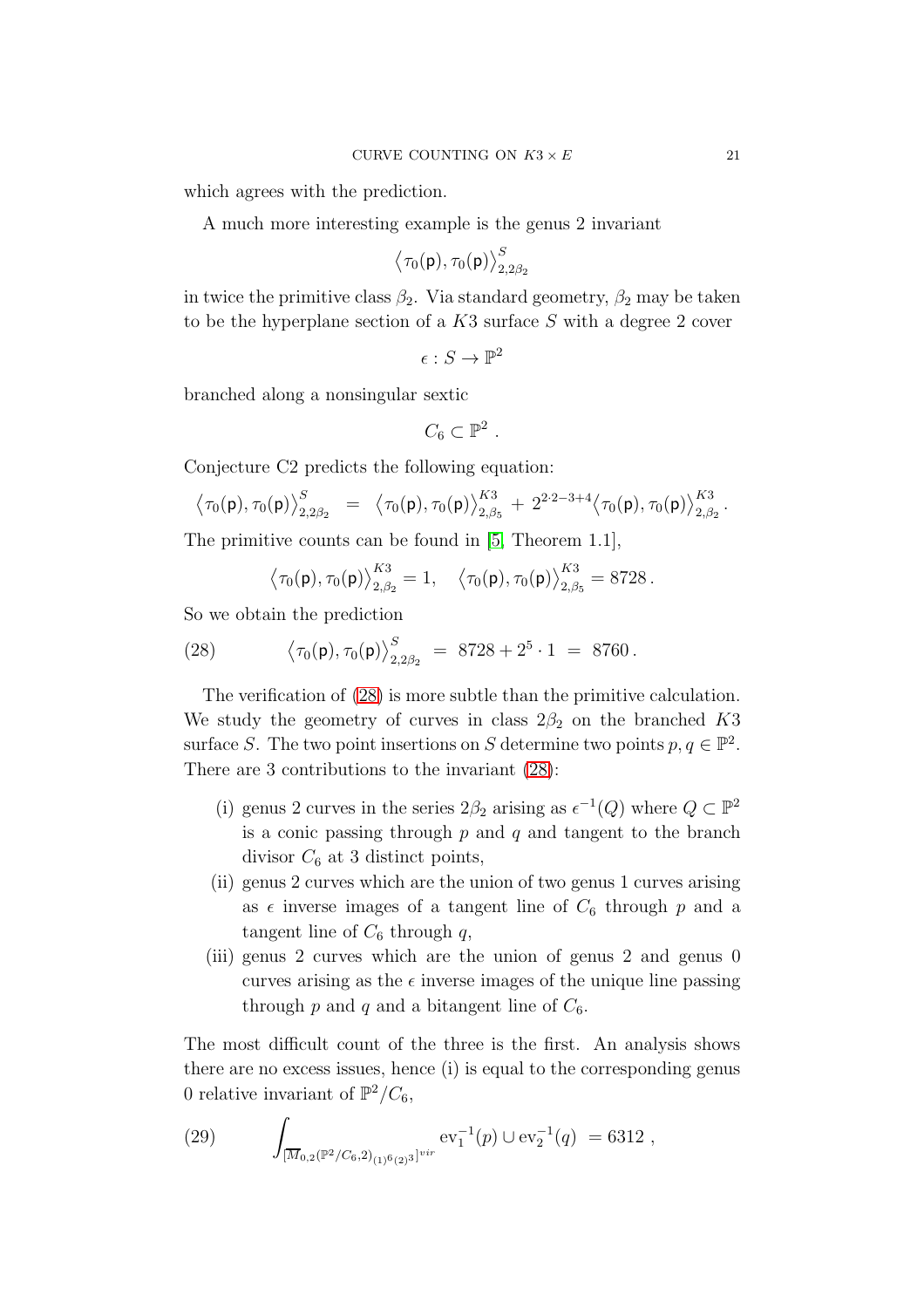where  $(1)^{6}(2)^{3}$  indicates the (unordered) relative boundary condition of 3-fold tangency.[10](#page-21-0)

For (ii), there are 30 tangent lines of  $C_6$  through p and another 30 through  $q$ . Since we have a choice of node over the intersection of the two lines, the contribution (ii) is

$$
2 \cdot 30^2 = 1800 \; .
$$

Since the number of bitangent to  $C_6$  is 324, the contribution (iii) is

 $2 \cdot 324 = 648$ 

remembering again the factor 2 for the choice of node. Hence, we calculate

$$
\langle \tau_0(\mathsf{p}), \tau_0(\mathsf{p}) \rangle_{2,2\beta_2}^S = 6312 + 1800 + 648 = 8760
$$

in perfect (and nontrivial) agreement with the prediction [\(28\)](#page-20-0).

4.4. Gromov-Witten/Pairs correspondence. Let S be a nonsingular projective  $K3$  surface, and let

$$
X = S \times E.
$$

A stable pair  $(F, s)$  is a coherent sheaf F with dimension 1 support in X and a section  $s \in H^0(X, F)$  satisfying the following stability condition:

- $F$  is pure, and
- $\bullet$  the section s has zero dimensional cokernel.

To a stable pair, we associate the Euler characteristic and the class of the support  $C$  of  $F$ ,

$$
\chi(F) = n \in \mathbb{Z}
$$
 and  $[C] = (\beta, d) \in H_2(X, \mathbb{Z})$ .

For fixed n and  $(\beta, d)$ , there is a projective moduli space of stable pairs  $P_n(X, (\beta, d))$ , see [\[33,](#page-35-4) Lemma 1.3].

The moduli space  $P_n(X, (\beta, d))$  has a perfect obstruction theory of virtual dimension 0 which yields a vanishing virtual fundamental class. If  $\beta \in Pic(S)$  is a positive class, then the obstruction theory can be

growi  $N = 1, G = 0, D = 2, E = 6, H^2 : 2, [1, 2] : 3,$ 

and the output is  $37872 = 3! \cdot 6312$ . Since GROWI orders the 3 relative tangency points (which we do not do in [\(29\)](#page-20-1)), a division by 3! completes the calculation.

In addition to providing the software, Gathmann inspired our entire approach to  $\langle \tau_0(\mathsf{p}), \tau_0(\mathsf{p}) \rangle^S_{2,2\beta_2}$  by his imprimitive genus 0 Yau-Zaslow calculation in [\[11\]](#page-35-15).

<span id="page-21-0"></span> $10$ To calculate the relative invariant [\(29\)](#page-20-1), we have used the program GROWI written by A. Gathmann and available on his webpage [\[10\]](#page-35-14) at TU Kaiserslautern. The submission line to GROWI is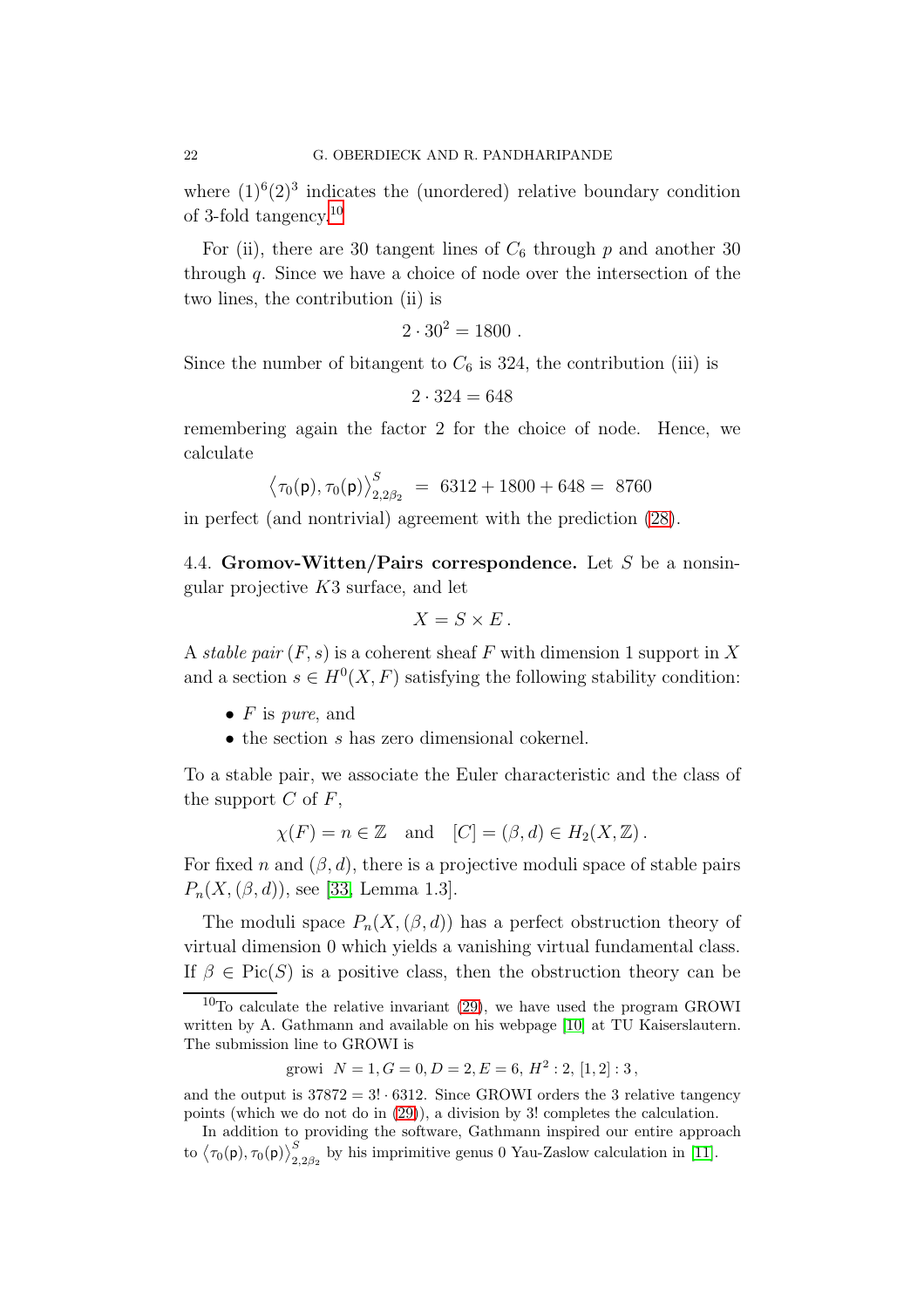reduced to obtain virtual dimension 1. Let  $\beta^{\vee} \in H^2(S, \mathbb{Q})$  be any class satisfying

<span id="page-22-1"></span>
$$
\langle 30 \rangle \qquad \qquad \langle \beta, \beta^{\vee} \rangle = 1
$$

with respect to the intersection pairing on S. For  $n \in \mathbb{Z}$ , we define

<span id="page-22-0"></span>(31) 
$$
\mathsf{P}_{n,\beta,d}^X = \int_{[P_n(X,(\beta,d))]^{red}} \tau_0\Big(\pi_1^*(\beta^{\vee}) \cup \pi_2^*([0])\Big) .
$$

We follow here the notation of Section 0 for the projections  $\pi_1$  and  $\pi_2$ . The insertions in stable pairs theory are defined in [\[33\]](#page-35-4). Definition [\(31\)](#page-22-0) is parallel to [\(2\)](#page-1-3). As in the Gromov-Witten case, definition [\(31\)](#page-22-0) is independent of  $\beta^{\vee}$  satisfying [\(30\)](#page-22-1) by degeneration and the study of the stable pairs theory of the rubber geometry Y .

Define the generating series of stable pairs invariants for  $X$  is class  $(\beta, d)$  by

$$
\mathsf{P}^X_{\beta,d}(y) = \sum_{n \in \mathbb{Z}} \mathsf{P}^X_{n,\beta,d} y^n.
$$

Elementary arguments show the moduli spaces  $P_n(X, (\beta, d))$  are empty for sufficiently negative *n*, so  $P_{\beta,d}^X$  is a Laurent series in *y*. Let

$$
\mathsf{N}^{X\bullet}_{\beta,d}(u) = \sum_{g\in\mathbb{Z}} \mathsf{N}^{X\bullet}_{g,\beta,d}\, u^{2g-2}
$$

be the corresponding Gromov-Witten series for disconnected invariants.

**Conjecture D.** For a positive class  $\beta \in Pic(S)$  and all d, the series  $P_{\beta,d}^X(y)$  is the Laurent expansion of a rational function in y and

$$
\mathsf{N}^{X\bullet}_{\beta,d}(u) \ = \ \mathsf{P}^X_{\beta,d}(y)
$$

after the variable change  $y = -\exp(iu)$ .

The  $d = 0$  case of Conjecture D is exactly the Gromov-Witten/Pairs correspondence established in [\[34\]](#page-36-1) for all  $\beta$  as a step in the proof of the KKV conjecture. The following result is further evidence for Conjecture D.

**Proposition 5.** For primitive  $\beta_h \in Pic(S)$  and all d, the series  $P_{\beta_h,d}^X(y)$ is the Laurent expansion of a rational function in y and

$$
\mathsf{N}^{X\bullet}_{\beta,d}(u) \ = \ \mathsf{P}^X_{\beta,d}(y)
$$

after the variable change  $y = -\exp(iu)$ .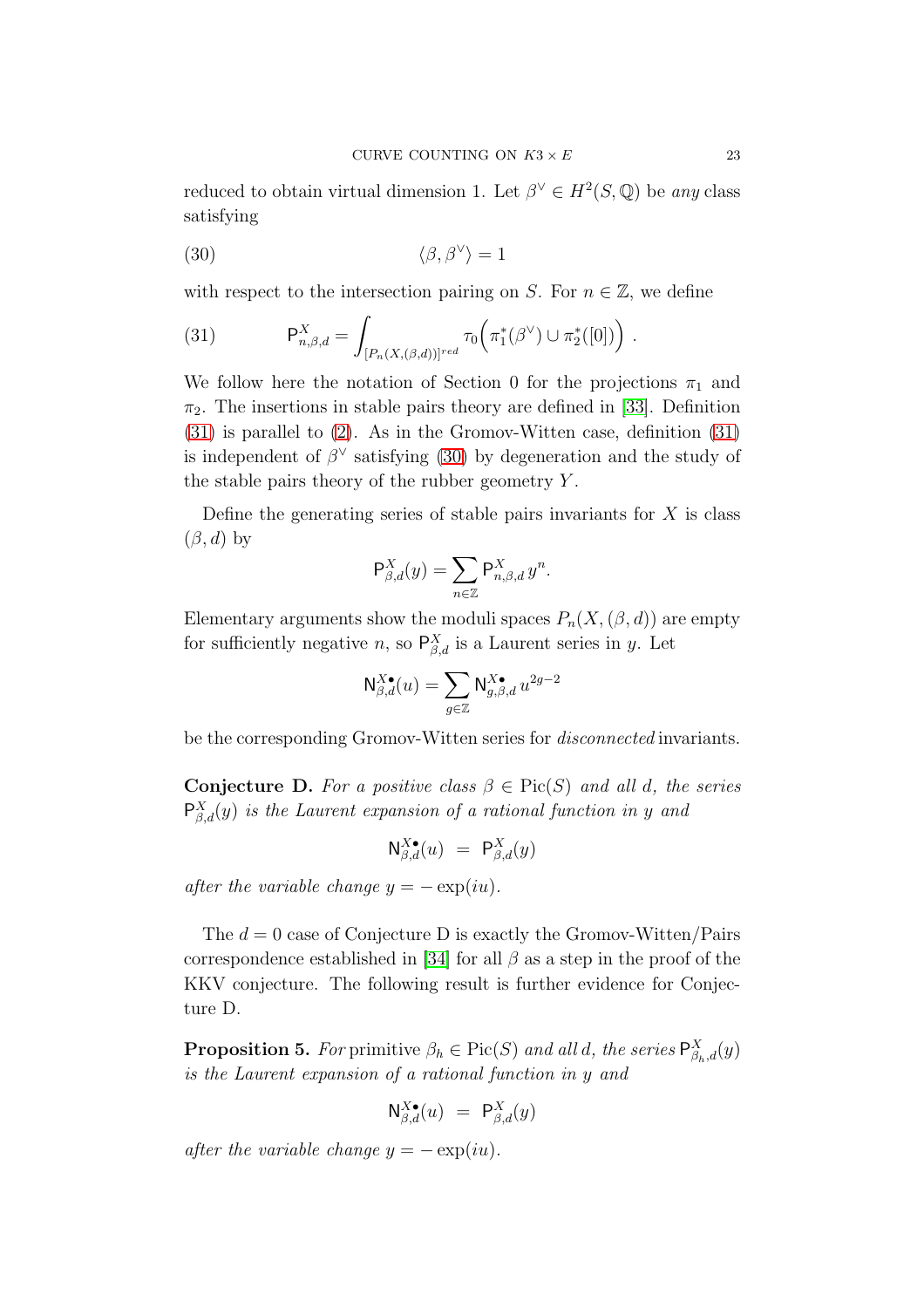Proof. We may assume S is elliptically fibered as in Section [3.2.](#page-10-1) The reduced virtual class of the moduli spaces of stable maps and stable pairs under the degeneration

(32) 
$$
S \times \mathbb{C} \rightsquigarrow R \times \mathbb{C} \cup R \times \mathbb{C}
$$

was studied in [\[25\]](#page-35-2). Here,  $R$  is a rational elliptic surface. The two components of the degeneration [\(32\)](#page-23-1) meet along along  $F \times \mathbb{C}$  where  $F \subset R$  is a nonsingular fiber of

<span id="page-23-1"></span>
$$
\pi: R \to \mathbb{P}^1.
$$

The crucial observation is that the reduced virtual class of the moduli spaces associated to  $S \times \mathbb{C}$  may be expressed in terms of the standard virtual classes of the relative geometries [\(32\)](#page-23-1) of the degeneration. The above argument is valid also for the degeneration

(33) 
$$
X = S \times E \quad \leadsto \quad R \times E \ \cup \ R \times E \ .
$$

Since the GW/Pairs correspondence for the relative geometry

$$
R \times E / F \times E
$$

<span id="page-23-0"></span>follows from the results of [\[31,](#page-35-16) [32\]](#page-35-17), we obtain the reduced correspondence for  $S \times E$ .

### <span id="page-23-2"></span>5. The full matrix

5.1. The Fock space. The Fock space of the K3 surface S,

(34) 
$$
\mathcal{F}(S) = \bigoplus_{d \geq 0} \mathcal{F}_d(S) = \bigoplus_{d \geq 0} H^*(S^{[d]},{\mathbb{Q}}),
$$

is naturally bigraded with the  $(d, k)$ -th summand given by

$$
\mathcal{F}_d^k(S) = H^{2(k+d)}(S^{[d]},{\mathbb{Q}})
$$

For a bihomogeneous element  $\mu \in \mathcal{F}_d^k(S)$ , we let

$$
|\mu| = d, \qquad k(\mu) = k.
$$

The Fock space  $\mathcal{F}(S)$  carries a natural scalar product  $\langle \cdot | \cdot \rangle$  defined by declaring the direct sum [\(34\)](#page-23-2) orthogonal and setting

$$
\left<\mu\,|\,\nu\right>=\int_{S^{[d]}}\mu\cup\nu
$$

for every  $\mu, \nu \in H^*(S^{[d]},{\mathbb Q})$ . For  $\alpha, \alpha' \in H^*(S,{\mathbb Q})$ , we also write

$$
\langle \alpha, \alpha' \rangle = \int_S \alpha \cup \alpha'.
$$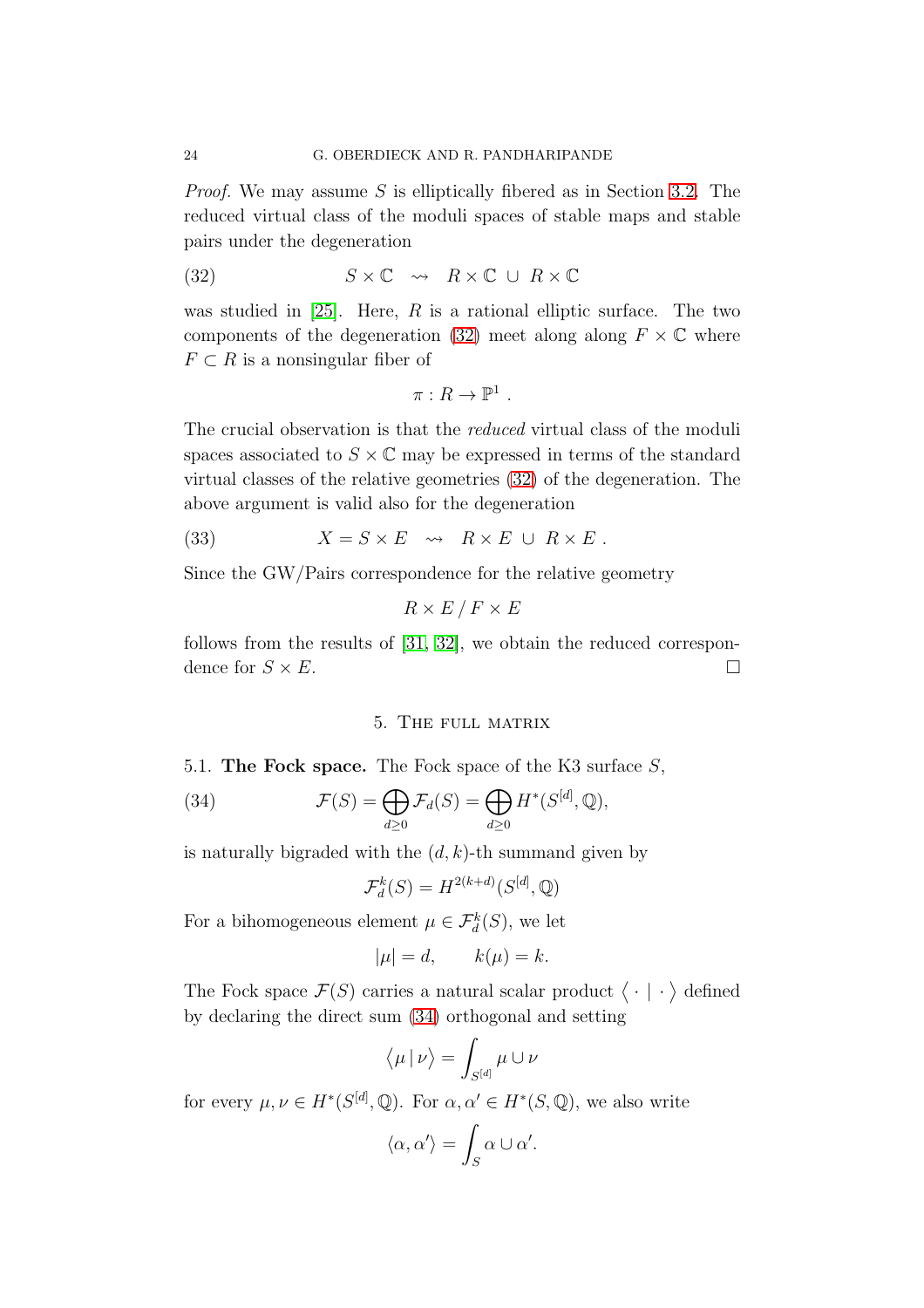If  $\mu, \nu$  are bihomogeneous, then  $\langle \mu | \nu \rangle$  is nonvanishing only in the case  $|\mu| = |\nu|$  and  $k(\mu) + k(\nu) = 0$ .

For all  $\alpha \in H^*(S, \mathbb{Q})$  and  $m \neq 0$ , the Nakajima operators  $\mathfrak{p}_m(\alpha)$  act on  $\mathcal{F}(S)$  bihomogeneously of bidegree  $(-m, k(\alpha))$ ,

<span id="page-24-0"></span>
$$
\mathfrak{p}_m(\alpha): \mathcal{F}_d^k \longrightarrow \mathcal{F}_{d-m}^{k+k(\alpha)}.
$$

The commutation relations

(35) 
$$
[\mathfrak{p}_m(\alpha), \mathfrak{p}_{m'}(\alpha')] = -m\delta_{m+m',0}\langle \alpha, \alpha' \rangle \operatorname{id}_{\mathcal{F}(S)},
$$

are satisfied for all  $\alpha, \alpha' \in H^*(S)$  and all  $m, m' \in \mathbb{Z} \setminus 0$ .

The inclusion of the diagonal  $X \subset X^m$  induces a map

$$
\tau_{*m}: H^*(X,\mathbb{Q}) \longrightarrow H^*(X^m,\mathbb{Q}) \stackrel{\sim}{=} H^*(X,\mathbb{Q})^{\otimes m}.
$$

For  $\tau_* = \tau_{*2}$ , we have

$$
\tau_*(\alpha) = \sum_{i,j} g^{ij} (\alpha \cup \gamma_i) \otimes \gamma_j,
$$

where  $\{\gamma_i\}$  is a basis of  $H^*(X)$  and  $g^{ij}$  is the inverse of the intersection matrix  $g_{ij} = \langle \gamma_i, \gamma_j \rangle$ .

For  $\gamma \in H^*(S, \mathbb{Q})$ , define the degree zero Virasoro operator

$$
L_0(\gamma) = -\frac{1}{2} \sum_{k \in \mathbb{Z} \setminus 0} : \mathfrak{p}_k \mathfrak{p}_{-k} : \tau_*(\gamma) = -\sum_{k \geq 1} \sum_{i,j} g^{ij} \mathfrak{p}_{-k}(\gamma_i \cup \gamma) \mathfrak{p}_k(\gamma_j) ,
$$

where :  $--$  : is the normal ordered product, see [\[18\]](#page-35-18). For  $\alpha \in H^*(S, \mathbb{Q})$ , we have then

$$
[\mathfrak{p}_k(\alpha), L_0(\gamma)] = k \mathfrak{p}_k(\alpha \cup \gamma).
$$

Let  $1 \in H^*(S)$  denote the unit. The restriction of  $L_0(\gamma)$  to  $\mathcal{F}_d(S)$ ,

$$
L_0(\gamma)|_{\mathcal{F}_d(S)}: H^*(S^{[d]},{\mathbb{Q}}) \longrightarrow H^*(S^{[d]},{\mathbb{Q}})
$$

is the cup product by the class

$$
D_d(\gamma) = \frac{1}{(d-1)!} \mathfrak{p}_{-1}(\gamma) \mathfrak{p}_{-1}(1)^{d-1} \in H^*(S^{[d]},{\mathbb Q})
$$

of subschemes incident to  $\gamma$ , see [\[19\]](#page-35-19). In the special case,  $\gamma = 1$ ,  $L_0 = L_0(1)$  is the energy operator,

$$
L_0(1)|_{\mathcal{F}_d(S)} = d \cdot \mathrm{id}_{\mathcal{F}_d(S)}.
$$

Finally, define Lehn's diagonal operator [\[19\]](#page-35-19):

$$
\partial = -\frac{1}{2} \sum_{i,j \geq 1} (\mathfrak{p}_{-i} \mathfrak{p}_{-j} \mathfrak{p}_{i+j} + \mathfrak{p}_i \mathfrak{p}_j \mathfrak{p}_{-(i+j)}) \tau_{3*}([X]) .
$$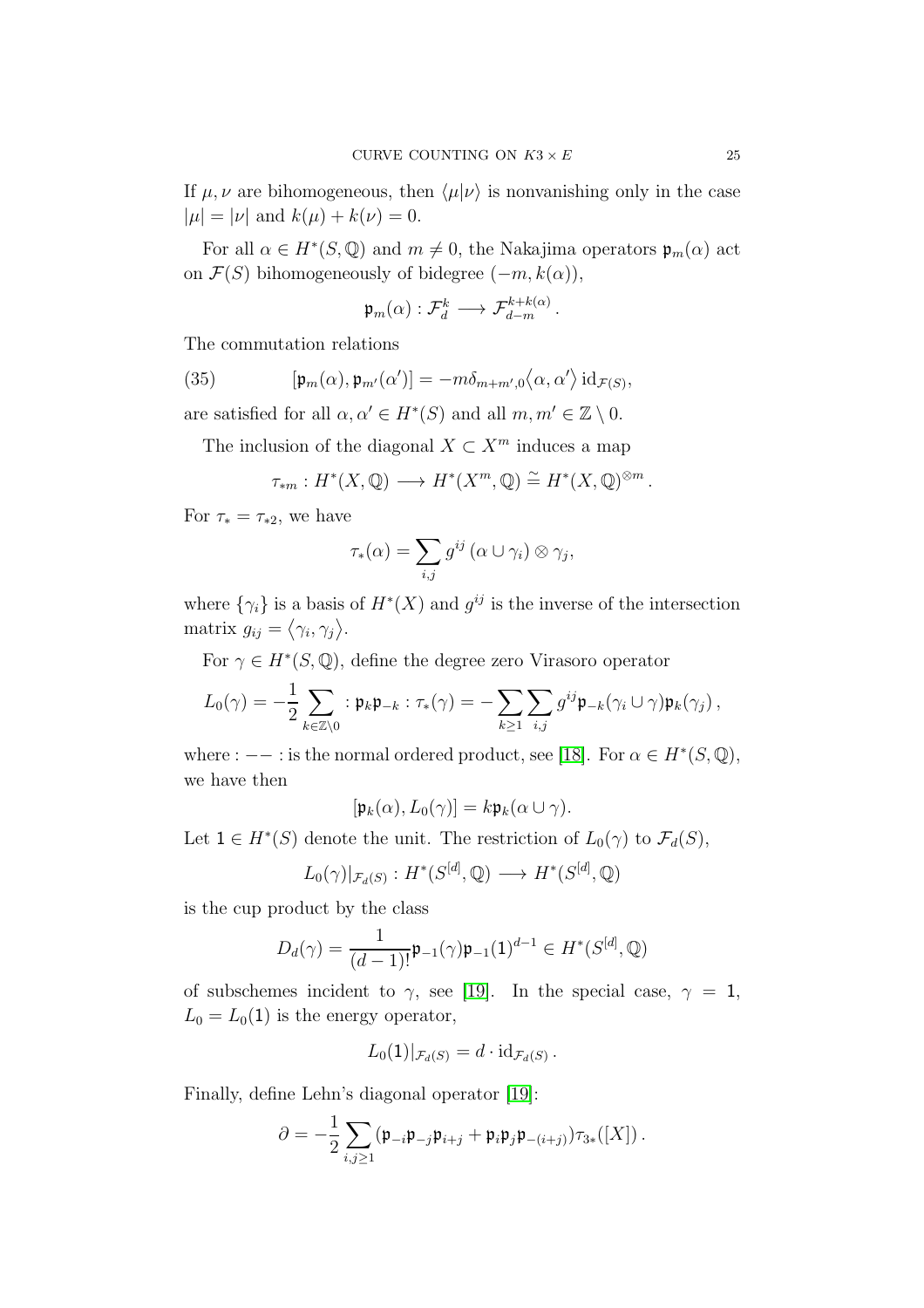For  $d \geq 2$ ,  $\partial$  acts on  $\mathcal{F}_d(S)$  by the cup product with  $-\frac{1}{2}\Delta_{S^{[d]}}$ , where

$$
\Delta_{S^{[d]}} = \frac{1}{(n-2)!} \mathfrak{p}_{-2}(1) \mathfrak{p}_{-1}(1)^{n-2}
$$

denotes the class of the diagonal in  $S^{[d]}$ .

5.2. Quantum multiplication. Let S be an elliptic  $K3$  surface with section class B and fiber class F. For  $h \geq 0$ , let

$$
\beta_h=B+hF.
$$

We will define quantum multiplication on  $\mathcal{F}(S)$  with respect to the classes  $\beta_h$ .

For  $\alpha_1, \ldots, \alpha_m \in H^*(S^{[d]}, \mathbb{Q})$ , define the quantum bracket

<span id="page-25-1"></span>(36) 
$$
\langle \alpha_1, \dots, \alpha_m \rangle_q^{S^{[d]}} =
$$
  

$$
\sum_{h \geq 0} \sum_{k \in \mathbb{Z}} y^k q^{h-1} \int_{[\overline{M}_{0,m}(S^{[d]}, C(\beta_h) + kA)]^{\text{red}}} \text{ev}_1^*(\alpha_1) \cdots \text{ev}_m^*(\alpha_m)
$$

as an element of  $\mathbb{Q}((y))((q))$ .<sup>[11](#page-25-0)</sup> Because d is determined by the  $\alpha_i$ , we often omit  $S^{[d]}$ . The multilinear pairing  $\langle \cdots \rangle$  extends naturally to the Fock space by declaring the pairing orthogonal with respect to [\(34\)](#page-23-2).

Let  $\epsilon$  be a formal parameter with  $\epsilon^2 = 0$ . For

$$
a, b, c \in H^*(S^{[d]},{\mathbb Q})\,,
$$

define the (primitive) quantum product ∗ by

$$
\langle a\ |\ b \ast c \big\rangle \ =\ \big\langle a\ |\ b\cup c \big\rangle + \epsilon\cdot \big\langle a,b,c \big\rangle_q\,.
$$

As  $\langle \cdots \rangle_q$  takes values in  $\mathbb{Q}((y))((q))$ , the product  $*$  is defined over the ring

$$
H^*(S^{[d]},{\mathbb Q})\otimes {\mathbb Q}((y))((q))\otimes {\mathbb Q}[\epsilon]/\epsilon^2.
$$

By the WDVV equation in the reduced case (see [\[27,](#page-35-7) Appendix 1]),  $\ast$  is associative. We extend  $\ast$  to an associative product on  $\mathcal{F}(S)$  by  $b * c = 0$  whenever b and c are in different summands of [\(34\)](#page-23-2).

The parameter  $\epsilon$  has to be introduced since we use *reduced* Gromov-Witten theory to define the bracket [\(36\)](#page-25-1). It can be thought of as an infinitesimal virtual weight on the canonical class  $K_{S[n]}$  and corresponds in the toric case (see [\[23,](#page-35-20) [29\]](#page-35-5)) to the equivariant parameter  $(t_1 + t_2)$ mod  $(t_1 + t_2)^2$ .

<span id="page-25-0"></span><sup>&</sup>lt;sup>11</sup>By standard arguments [\[27\]](#page-35-7), the moduli space  $\overline{M}_{0,m}(S^{[d]}, C(\beta_h) + kA)$  is empty for  $k$  sufficiently negative.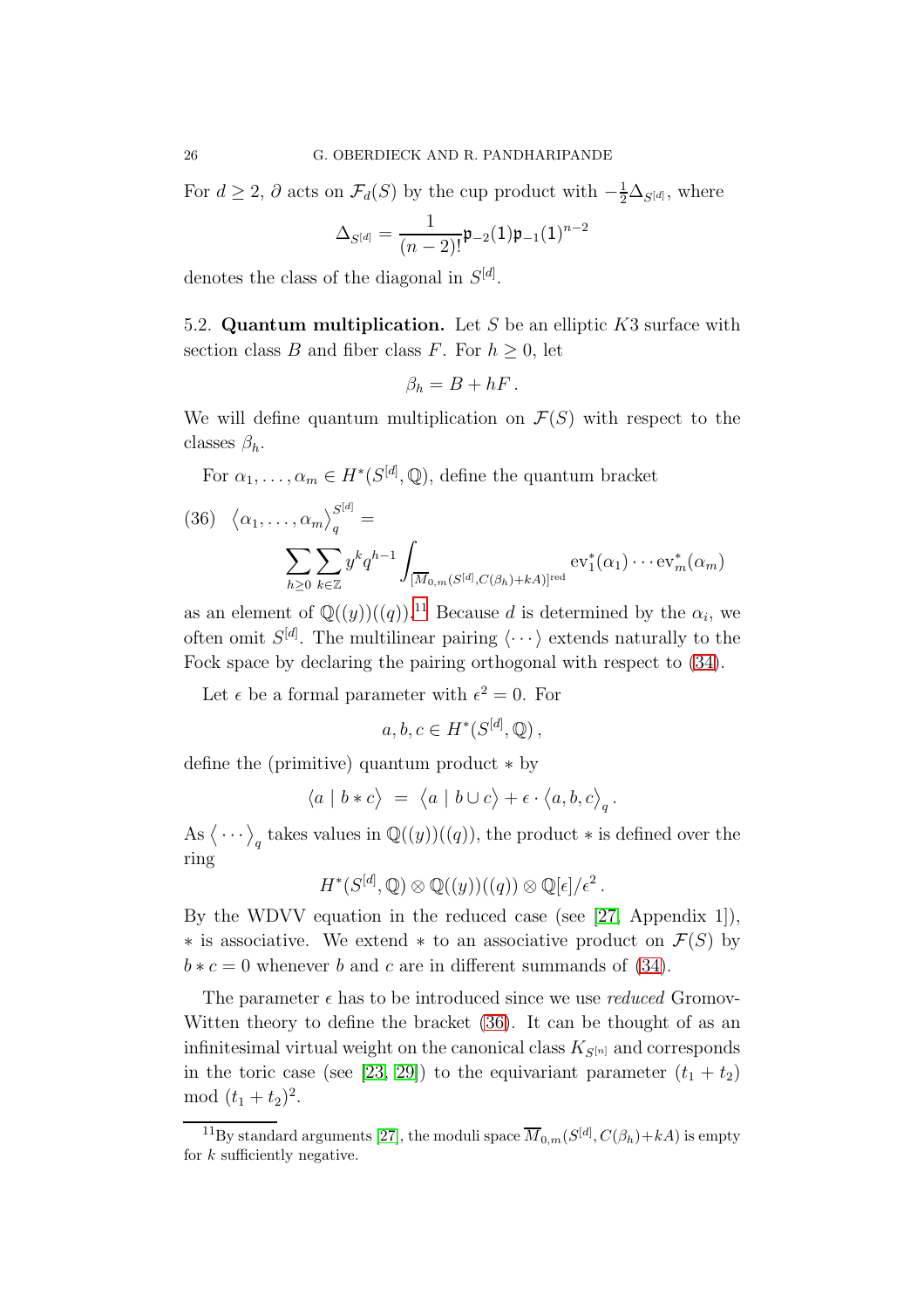We are mainly interested in the 2-point quantum operator

$$
\mathcal{E}^{\text{Hilb}} : \mathcal{F}(S) \otimes \mathbb{Q}((y))((q)) \longrightarrow \mathcal{F}(S) \otimes \mathbb{Q}((y))((q))
$$

defined by the bracket

$$
\left\langle a \, \left| \right. \mathcal{E}^{\mathrm{Hilb}}b \right\rangle = \left\langle a,b \right\rangle_q
$$

and extended q and y linearly. Because  $\overline{M}_{0,2}(S^{[d]}, \alpha)$  has reduced virtual dimension 2d,  $\mathcal{E}^{\text{Hilb}}$  is a self-adjoint operator of bidegree  $(0,0)$ .

Let  $D_1, D_2 \in H^2(S^{[d]}, \mathbb{Q})$  be divisor classes. By associativity and commutativity,

(37) 
$$
D_1 * (D_2 * a) = D_2 * (D_1 * a)
$$

for all a. By the divisor axiom, we have

$$
D_d(\gamma) * \cdot \Big|_{\mathcal{F}_d(S)} = (L_0(\gamma) + \epsilon \mathfrak{p}_0(\gamma) \mathcal{E}^{\text{Hilb}}) \Big|_{\mathcal{F}_d(S)}
$$
  

$$
\frac{-1}{2} \Delta_{S^{[d]}} * \cdot \Big|_{\mathcal{F}_d(S)} = ( \partial + \epsilon y \frac{d}{dy} \mathcal{E}^{\text{Hilb}}) \Big|_{\mathcal{F}_d(S)}.
$$

for every  $\gamma \in H^2(S, \mathbb{Q})$ . Here,  $\frac{d}{dy}$  is formal differentiation with respect to the variable y, and  $\mathfrak{p}_0(\gamma)$  for  $\gamma \in H^*(S)$  is the degree 0 Nakajima operator defined by the following condition<sup>[12](#page-26-0)</sup>:

$$
[\mathfrak{p}_0(\gamma), \mathfrak{p}_m(\gamma')] = 0
$$

for all  $\gamma' \in H^*(S)$ ,  $m \in \mathbb{Z}$  and

$$
\mathfrak{p}_0(\gamma) q^{h-1} y^k 1_S = \langle \gamma, \beta_h \rangle q^{h-1} y^k 1_S.
$$

After specializing  $D_i$ , we obtain the main commutator relations for  $\mathcal{E}^{\text{Hilb}}$  on  $\mathcal{F}(S)$ ,

<span id="page-26-1"></span>(38) 
$$
\mathfrak{p}_0(\gamma) \left[ \mathcal{E}^{\text{Hilb}}, L_0(\gamma') \right] = \mathfrak{p}_0(\gamma') \left[ \mathcal{E}^{\text{Hilb}}, L_0(\gamma) \right]
$$

$$
\mathfrak{p}_0(\gamma) \left[ \mathcal{E}^{\text{Hilb}}, \partial \right] = y \frac{d}{dy} \left[ \mathcal{E}^{\text{Hilb}}, L_0(\gamma) \right],
$$

for all  $\gamma, \gamma' \in H^2(S, \mathbb{Q})$ . The equalities [\(38\)](#page-26-1) are true only after restricting to  $\mathcal{F}(S)$ , and not on all of  $\mathcal{F}(S) \otimes \mathbb{Q}((y))((q))$  by definition of  $\mathfrak{p}_0(\gamma)$ and  $y\frac{d}{dy}$ .

Equation [\(38\)](#page-26-1) shows the commutator of  $\mathcal{E}^{\text{Hilb}}$  with a divisor intersection operator to be essentially independent of the divisor.

<span id="page-26-0"></span> $12$ This definition precisely matches the action of the extended Heisenberg algebra  $\langle \mathfrak{p}_k(\gamma) \rangle, k \in \mathbb{Z}$  on the full Fock space  $\mathcal{F}(S) \otimes \mathbb{Q}[H^*(S, \mathbb{Q})]$  under the embedding  $q^{h-1} \mapsto q^{B+hF}$ , see [\[17,](#page-35-21) section 6.1].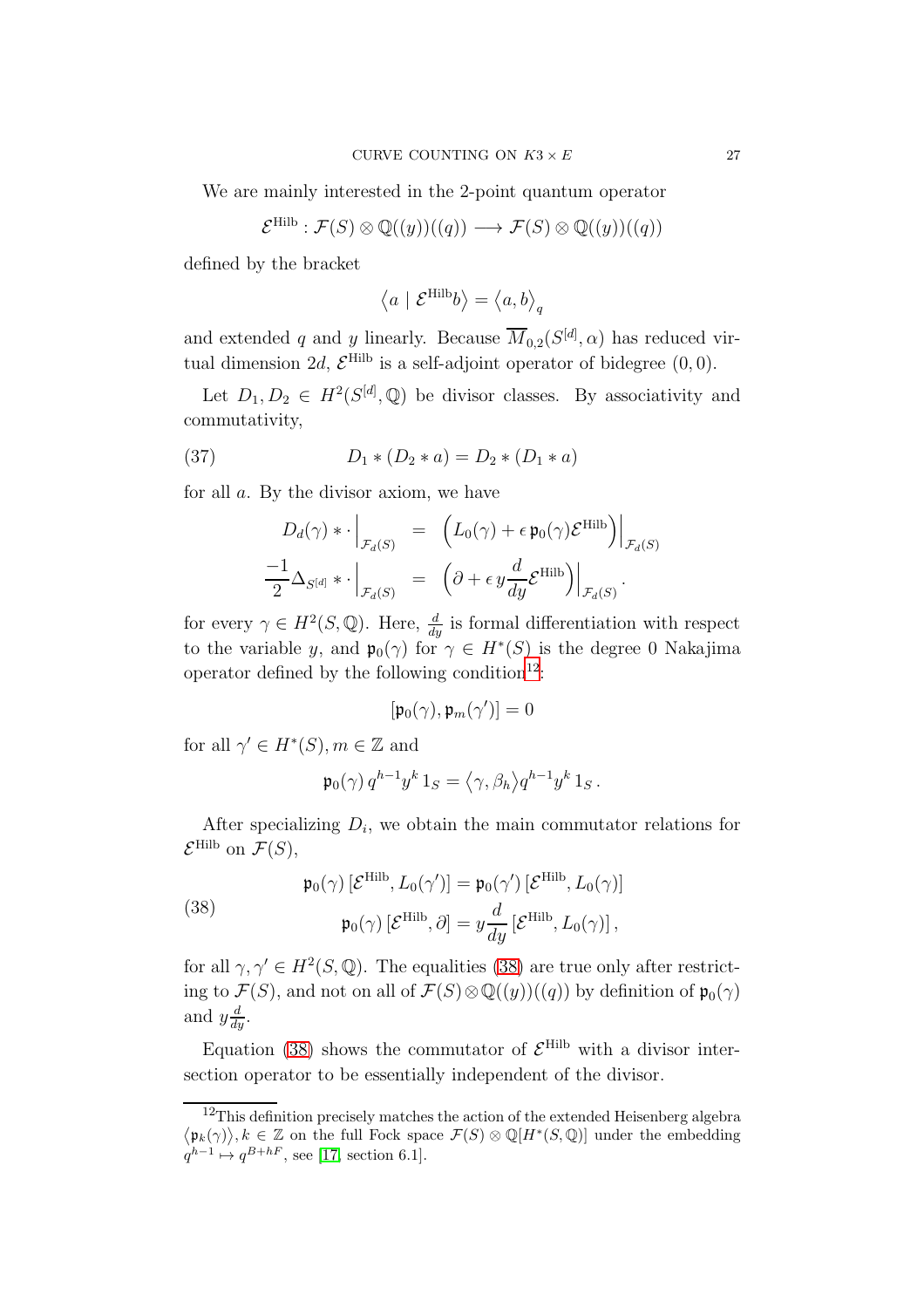5.3. The operators  $\mathcal{E}^{(r)}$ . Let

<span id="page-27-0"></span>(39) 
$$
\varphi_{m,\ell}(y,q) \in \mathbb{C}((y^{1/2}))[[q]]
$$

be fixed power series that satisfy the symmetries

(40) 
$$
\varphi_{m,\ell} = -\varphi_{-m,-\ell}
$$

$$
\ell \varphi_{m,\ell} = m \varphi_{\ell,m}.
$$

for all  $(m, \ell) \in \mathbb{Z}^2 \setminus 0$ . Depending on the functions [\(39\)](#page-27-0), define for all

$$
r \in \mathbb{Z}
$$
 operators

<span id="page-27-1"></span>
$$
\mathcal{E}^{(r)} : \mathcal{F}(S) \otimes \mathbb{C}((y^{1/2}))((q)) \longrightarrow \mathcal{F}(S) \otimes \mathbb{C}((y^{1/2}))((q))
$$

by the following recursion relations:

## **Step 1.** For all  $r \geq 0$ ,

$$
\mathcal{E}^{(r)}\Big|_{\mathcal{F}_0(S)\otimes\mathbb{C}((y^{1/2}))((q))}=\frac{\delta_{0r}}{F(y,q)^2\Delta(q)}\cdot\mathrm{id}_{\mathcal{F}_0(S)\otimes\mathbb{C}((y^{1/2}))((q))},
$$

where  $F(y, q)$  and  $\Delta(q)$  are the functions defined in section 2 considered as formal expansions in the variables  $y$  and  $q$ .

Step 2. For all  $m \neq 0, r \in \mathbb{Z}$ ,

$$
[\mathfrak{p}_m(\gamma), \mathcal{E}^{(r)}] = \sum_{\ell \in \mathbb{Z}} \frac{\ell^{k(\gamma)}}{m^{k(\gamma)}} : \mathfrak{p}_\ell(\gamma) \mathcal{E}^{(r+m-\ell)} : \varphi_{m,l}(y, q)
$$

Here  $k(\gamma)$  denotes the shifted complex cohomological degree of  $\gamma$ ,

$$
\gamma \in H^{2(k(\gamma)+1)}(S; \mathbb{Q}),
$$

and : −− : is a variant of the normal ordered product defined by

$$
:\mathfrak{p}_\ell(\gamma)\mathcal{E}^{(k)}:=\begin{cases}\mathfrak{p}_\ell(\gamma)\mathcal{E}^{(k)}&\text{if }\ell\leq 0\\\mathcal{E}^{(k)}\mathfrak{p}_\ell(\gamma)&\text{if }\ell>0\,.\end{cases}
$$

The two steps uniquely determine the operators  $\mathcal{E}^{(r)}$ . It follows from the symmetries [\(40\)](#page-27-1), that  $\mathcal{E}^{(r)}$  respects the Nakajima commutator re-lations [\(35\)](#page-24-0). Hence  $\mathcal{E}^{(r)}$  acts on  $\mathcal{F}(S)$  and is therefore well defined. By definition, it is an operator of bidegree  $(-r, 0)$ , which is y-linear, but not q linear.

**Conjecture E.** There exist unique functions  $\varphi_{m,\ell}$  for  $(m,\ell) \in \mathbb{Z}^2 \setminus \{0\}$ that satisfy:

(i) Initial conditions:

$$
\varphi_{1,1} = G(y,q) - 1, \quad \varphi_{1,0} = -iF(y,q), \quad \varphi_{1,-1} = -\frac{1}{2}q\frac{d}{dq}(F(y,q)^2).
$$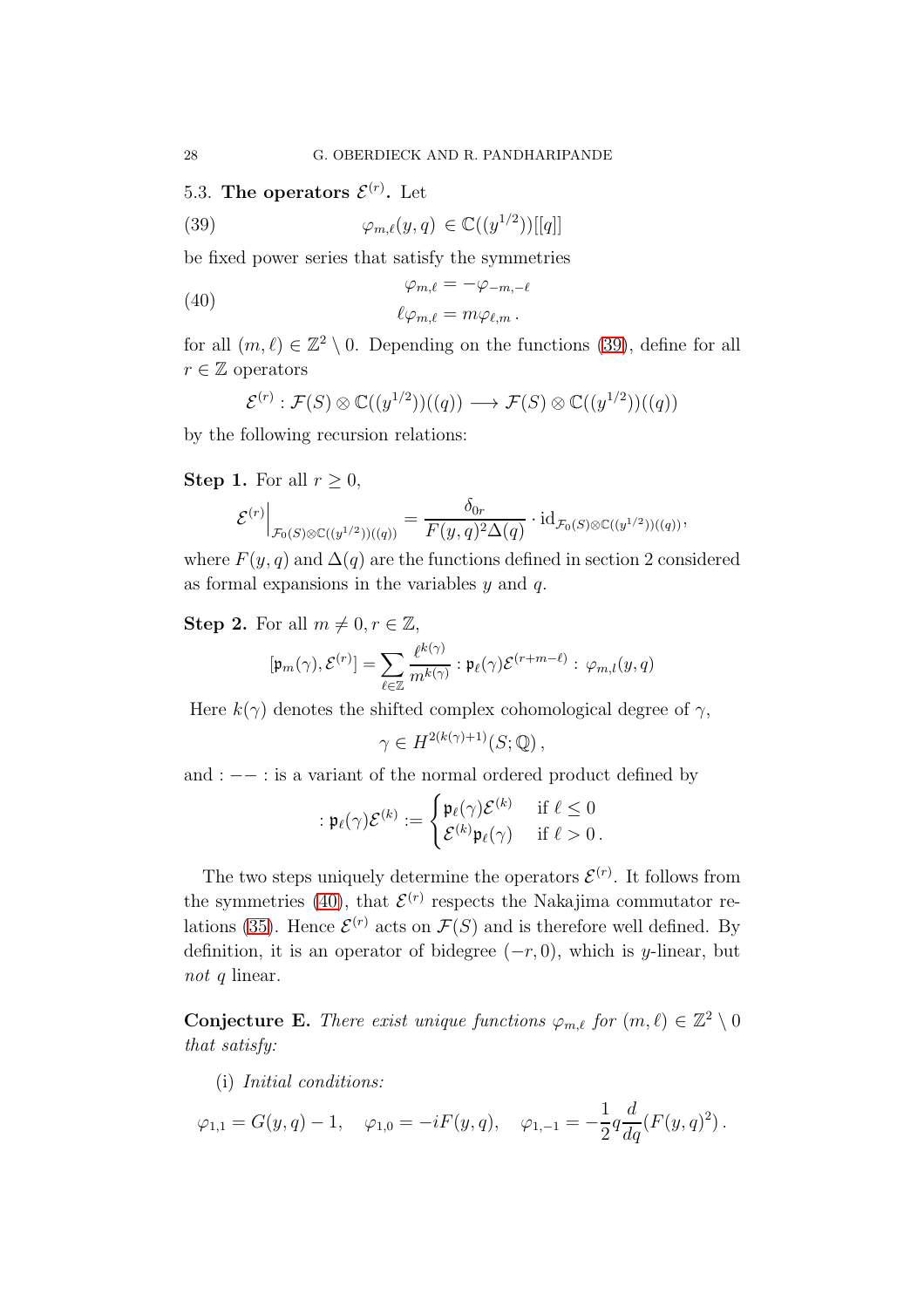(ii)  $\mathcal{E}^{(0)}$  satisfies the WDVV equations:

$$
\mathfrak{p}_0(\gamma) \left[ \mathcal{E}^{(0)}, L_0(\gamma') \right] = \mathfrak{p}_0(\gamma') \left[ \mathcal{E}^{(0)}, L_0(\gamma) \right]
$$

$$
\mathfrak{p}_0(\gamma) \left[ \mathcal{E}^{(0)}, \partial \right] = y \frac{d}{dy} \left[ \mathcal{E}^{(0)}, L_0(\gamma) \right]
$$
  
on  $\mathcal{F}(S)$  for all  $\gamma, \gamma' \in H^2(S, \mathbb{Q})$ .

Conjecture E has been checked numerically on  $\mathcal{F}_d(S)$  for  $d \leq 5$ . The functions  $\varphi_{m,\ell} + \text{sgn}(m)\delta_{ml}$  are expected to be quasi Jacobi forms with weights and index for all non-vanishing cases given by the following table:

|                         | index   weight |
|-------------------------|----------------|
| $m \neq 0, \ell \neq 0$ |                |
| $m \neq 0, \ell = 0$    |                |

The first values of  $\varphi_{m,l}$  are:

$$
\varphi_{2,2} + 1 = 2K^4 \cdot \left( J_1^2 \wp(z) - \frac{1}{12} J_1^2 E_2 + \frac{3}{2} \wp(z)^2 + J_1 \partial_z(\wp(z)) - \frac{1}{96} E_4 \right)
$$
  
\n
$$
\varphi_{2,1} = 2K^3 \cdot \left( J_1 \wp(z) - \frac{1}{12} J_1 E_2 + \frac{1}{2} \partial_z(\wp(z)) \right)
$$
  
\n
$$
\varphi_{2,0} = -2 \cdot J_1 \cdot K^2
$$
  
\n
$$
\varphi_{2,-1} = -\frac{4}{3} \cdot K^3 \cdot \left( J_1^3 - \frac{3}{2} J_1 \wp(z) - \frac{1}{8} J_1 E_2 - \frac{1}{4} \partial_z(\wp(z)) \right)
$$
  
\n
$$
\varphi_{2,-2} = 2J_1 \cdot K^4 \cdot \left( J_1^3 - 2J_1 \wp(z) - \frac{1}{12} J_1 E_2 - \frac{1}{2} \partial_z(\wp(z)) \right),
$$

where  $K = iF$  and  $J_1 = \partial_z(\log(F)).$ 

Conjectures E and F (below) were first proposed in different but equivalent forms in [\[27\]](#page-35-7).

5.4. **Further conjectures.** Let  $L_0$  be the energy operator on  $\mathcal{F}(S)$ . We define the operator

$$
G^{L_0} : \mathcal{F}(S) \otimes \mathbb{Q}((y))((q)) \longrightarrow \mathcal{F}(S) \otimes \mathbb{Q}((y))((q))
$$

by

$$
G^{L_0}(\mu) = G(y, q)^{|\mu|} \cdot \mu
$$

for any homogeneous  $\mu \in \mathcal{F}(S)$ .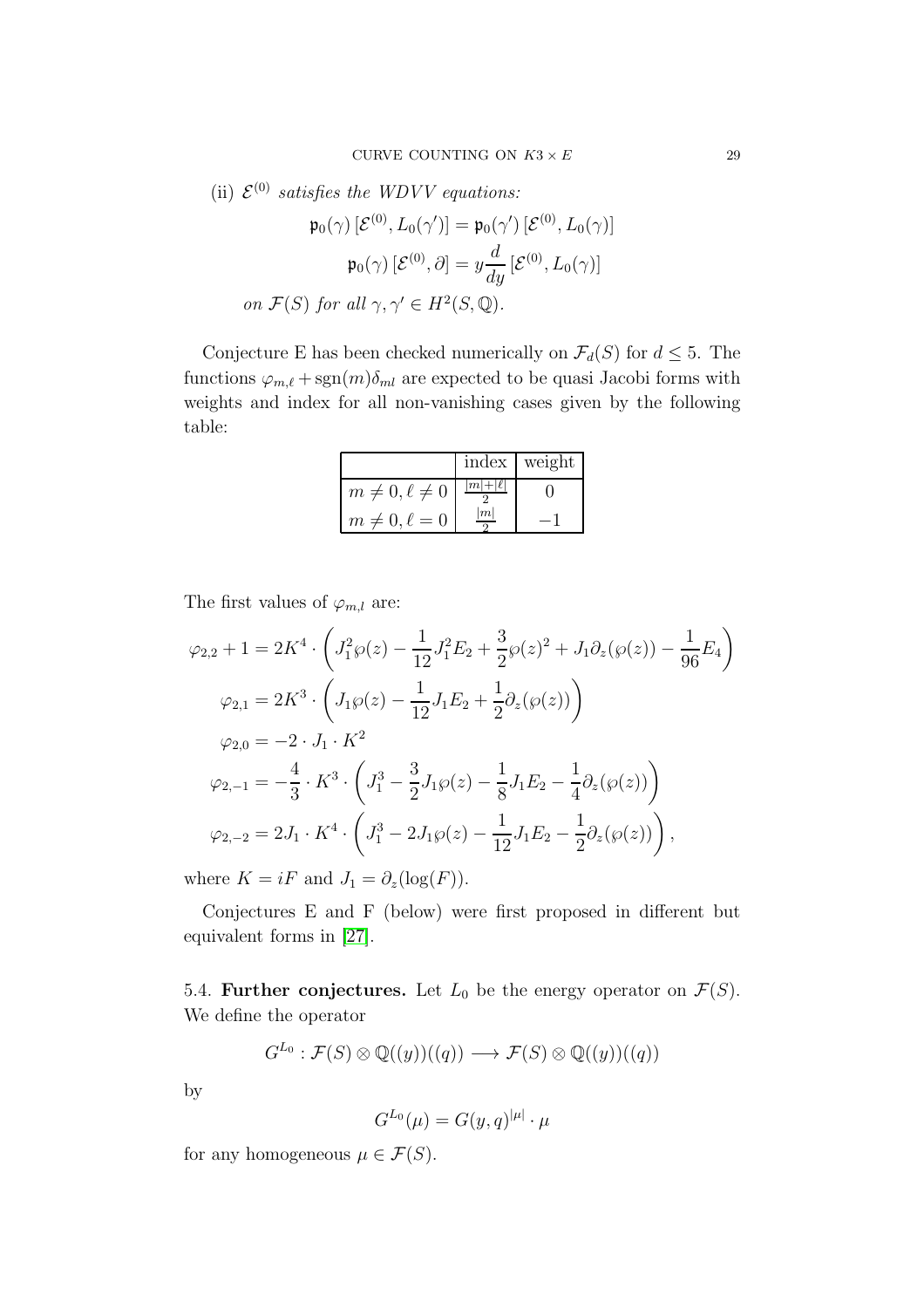**Conjecture F.** For S an elliptic K3 surface we have on  $\mathcal{F}(S)$ 

$$
\mathcal{E}^{\mathrm{Hilb}}\ =\ \mathcal{E}^{(0)}-\frac{1}{F^2\Delta}G^{L_0}\,.
$$

We stated the Conjecture for the elliptic  $K3$  surface S with respect to the classes

$$
\beta_h=B+hF.
$$

By extracting the  $q^{h-1}$ -coefficient and deforming the K3 surface, we obtain the 2-point invariants for any pair  $(S', \beta')$  of a K3 surface S' and a primitive curve class  $\beta'$  of square  $2h-2$ .

The trace of the operator  $\frac{1}{F^2\Delta}G^{L_0}$  on the Fock space  $\mathcal{F}(S)$  is

$$
\text{Tr}_{\mathcal{F}(S)} \frac{1}{F^2 \Delta} \tilde{q}^{L_0 - 1} G^{L_0} = \frac{1}{F^2 \Delta} \sum_{d \ge 0} G^d \chi(S^{[d]}) \tilde{q}^{d-1}.
$$

By Göttsche's formula  $[12]$ , we obtain precisely the correction term [\(20\)](#page-13-0). Hence Conjectures A and F together imply

$$
\text{Tr}_{\mathcal{F}(S)}\,\tilde{q}^{L_0-1}\mathcal{E}^{(0)} = -\frac{1}{\chi_{10}(\Omega)}\,.
$$

The above equation is a purely algebraic statement about the operator  $\mathcal{E}^{(0)}$  .

Let  $P_n(Y, (\beta_h, d))$  be the moduli space of stable pairs on the straight rubber geometry

$$
Y = S \times R
$$

defined in Section 1. The reduced virtual dimension of the moduli space  $P_n(Y, (\beta_h, d))$  is 2d. Let

$$
ev_i: P_n(Y, (\beta_h, d)) \to S^{[d]}, \quad i = 0, \infty
$$

be the boundary maps<sup>[13](#page-29-0)</sup>.

Define the bidegree  $(0, 0)$  operator

$$
\mathcal{E}^{\text{Pairs}} : \mathcal{F}(S) \otimes \mathbb{Q}((y))((q)) \longrightarrow \mathcal{F}(S) \otimes \mathbb{Q}((y))((q))
$$

on  $\mathcal{F}_d(S)$  by

$$
\left\langle \mu \mid \mathcal{E}^{\text{Pairs}} \nu \right\rangle = \sum_{h \geq 0} \sum_{n \in \mathbb{Z}} y^n q^{h-1} \int_{[P_n(Y,(\beta_h,d))]^{\text{red}}} \text{ev}_0^*(\mu) \cup \text{ev}_\infty^*(\nu).
$$

<span id="page-29-0"></span><sup>13</sup>For  $d = 0$ , we take  $S^{[0]}$  to be a point.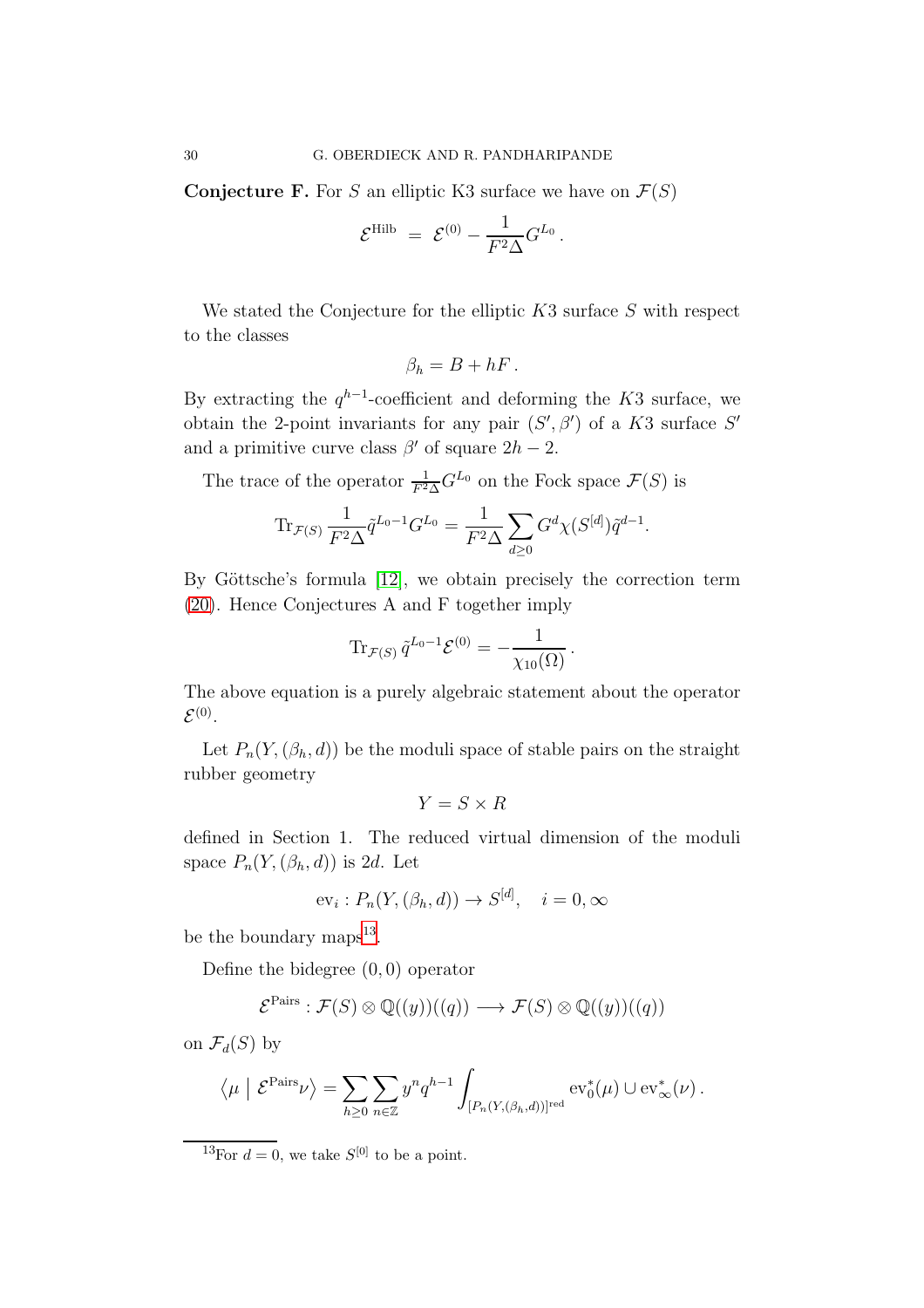**Conjecture G.** On the elliptic  $K3$  surface  $S$ ,

$$
\mathcal{E}^{\text{Hilb}} + \frac{1}{F^2 \Delta} G^{L_0} = y^{-L_0} \mathcal{E}^{\text{Pairs}}.
$$

We have stated Conjecture G as relating  $\mathcal{E}^{\text{Hilb}}$  and  $\mathcal{E}^{\text{Pairs}}$ . Combining Conjectures F and G leads to the direct prediction on  $\mathcal{F}(S)$ :

$$
\mathcal{E}^{\text{Pairs}} \ = \ y^{L_0} \, \mathcal{E}^{(0)} \ .
$$

A conjecture relating the stable pairs theory of  $S \times R$  to the Gromov-Witten side is formulated exactly as in Conjecture D. We can express the conjectural relationship between the different theories by the triangle:



5.5. Three examples. (i) Let  $F$  be the fiber of the elliptic fibration. Then, we have

$$
\begin{aligned}\n\langle \mathfrak{p}_{-1}(F)^{d}1_{S} \mid \mathcal{E}^{(0)}\mathfrak{p}_{-1}(F)^{d}1_{S}\rangle &= (-1)^{d}\langle 1_{S} \mid \mathfrak{p}_{1}(F)^{d}\mathcal{E}^{(0)}\mathfrak{p}_{-1}(F)^{d}1_{S}\rangle \\
&= (-1)^{d}\langle 1_{S} \mid \mathfrak{p}_{0}(F)^{d}\mathcal{E}^{(d)}\varphi_{1,0}^{d}\mathfrak{p}_{-1}(F)^{d}1_{S}\rangle \\
&= (-1)^{d}\langle 1_{S} \mid \mathfrak{p}_{0}(F)^{2d}\mathcal{E}^{(0)}(-1)^{d}\varphi_{1,0}^{d}\varphi_{-1,0}^{d}1_{S}\rangle \\
&= \frac{\varphi_{1,0}^{d}\varphi_{-1,0}^{d}}{F(y,q)^{2}\Delta(q)} \\
&= \frac{F(y,q)^{2d-2}}{\Delta(q)}\n\end{aligned}
$$

in agreement with Theorem [3.](#page-11-1) We have used  $\mathfrak{p}_0(F) = 1$  above.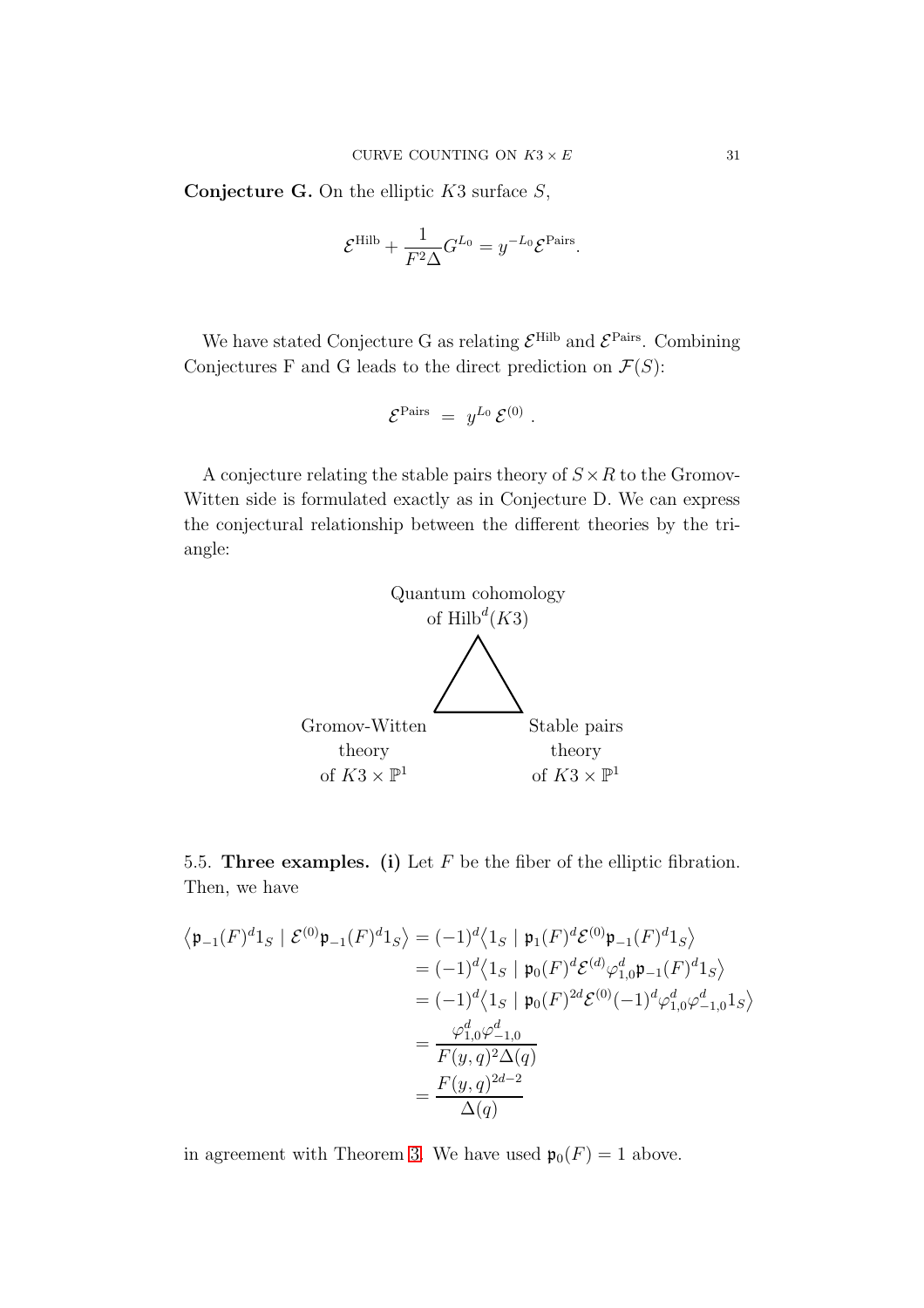(ii) Let  $W = B + F$ . Then  $W^2 = 0$  and  $\langle W, \beta_h \rangle = h - 1$ . In particular  $\mathfrak{p}_0(W)$  acts as  $\partial_{\tau} = q \frac{d}{dq}$ . We have

$$
\langle \mathfrak{p}_{-1}(W)^d 1_S \mid \mathcal{E}^{(0)} \mathfrak{p}_{-1}(W)^d 1_S \rangle = (-1)^d \langle 1_S \mid \mathfrak{p}_0(W)^d \mathcal{E}^{(d)} \varphi_{1,0}^d \mathfrak{p}_{-1}(W)^d 1_S \rangle
$$
  
\n
$$
= \langle 1_S \mid \mathfrak{p}_0(W)^{2d} \mathcal{E}^{(0)} \varphi_{1,0}^d \varphi_{-1,0}^d 1_S \rangle
$$
  
\n
$$
= \partial_{\tau}^{2d} \left( \frac{\varphi_{1,0}^d \varphi_{-1,0}^d}{F(y,q)^2 \Delta(q)} \right)
$$
  
\n
$$
= \partial_{\tau}^{2d} \left( \frac{F(y,q)^{2d-2}}{\Delta(q)} \right).
$$

(iii) Let  $p \in H^4(S; \mathbb{Z})$  be the class of a point. For all  $d \geq 1$ , let

$$
C(F) = \mathfrak{p}_{-1}(F)\mathfrak{p}_{-1}(\mathfrak{p})^{d-1}1_S \in H_2(S^{[d]},{\mathbb{Z}}).
$$

Then, assuming Conjecture F,

$$
\langle C(F) \rangle_{q} = \langle C(F), D_{d}(F) \rangle_{q}
$$
  
=  $\frac{1}{(d-1)!} \langle \mathfrak{p}_{-1}(F) \mathfrak{p}_{-1}(p)^{d-1} 1_{S} | \mathcal{E}^{(0)} \mathfrak{p}_{-1}(F) \mathfrak{p}_{-1}(e)^{d-1} 1_{S} \rangle$   
=  $\frac{1}{(d-1)!} \langle \mathfrak{p}_{-1}(p)^{d-1} 1_{S} | \mathcal{E}^{(0)} \varphi_{1,0} \varphi_{-1,0} \mathfrak{p}_{-1}(e)^{d-1} 1_{S} \rangle$   
=  $\frac{(-1)^{d-1}}{(d-1)!} \langle 1_{S} | \mathcal{E}^{(0)} \varphi_{1,0} \varphi_{-1,0} (\varphi_{1,1} + 1)^{d-1} \mathfrak{p}_{1}(p)^{d-1} \mathfrak{p}_{-1}(e)^{d-1} 1_{S} \rangle$   
=  $\frac{\varphi_{1,0} \varphi_{-1,0} (\varphi_{1,1} + 1)^{d-1}}{F(y,q)^{2} \Delta(q)}$   
=  $\frac{G(y,q)^{d-1}}{\Delta(q)}$ 

in full agreement with the first part of Theorem 2 in [\[27\]](#page-35-7).

# 5.6. The  $A_1$  resolution. Let

$$
\mathcal{E}_B^{\text{Pairs}} = [q^{-1}]\mathcal{E}^{\text{Pairs}} \quad \text{and} \quad \mathcal{E}_B^{\text{Hilb}} = [q^{-1}]\mathcal{E}^{\text{Hilb}}
$$

be the restriction of  $\mathcal{E}^{\text{Hilb}}$  and  $\mathcal{E}^{\text{Pairs}}$  to the case of the class  $\beta_0 = B$ .<sup>[14](#page-31-0)</sup> The corresponding local case was considered before in [\[22,](#page-35-23) [23\]](#page-35-20). Define operators  $\mathcal{E}_B^{(r)}$  by

$$
\langle 1_S | \mathcal{E}_B^{(r)} 1_S \rangle = \frac{y}{(1+y)^2} \delta_{0r}
$$

$$
[\mathfrak{p}_m(\gamma), \mathcal{E}_B^{(r)}] = \langle \gamma, B \rangle \left( (-y)^{-m/2} - (-y)^{m/2} \right) \mathcal{E}_B^{(r+m)}
$$

<span id="page-31-0"></span><sup>&</sup>lt;sup>14</sup>We denote with  $[q^{-1}]$  the operator that extracts the  $q^{-1}$  coefficient.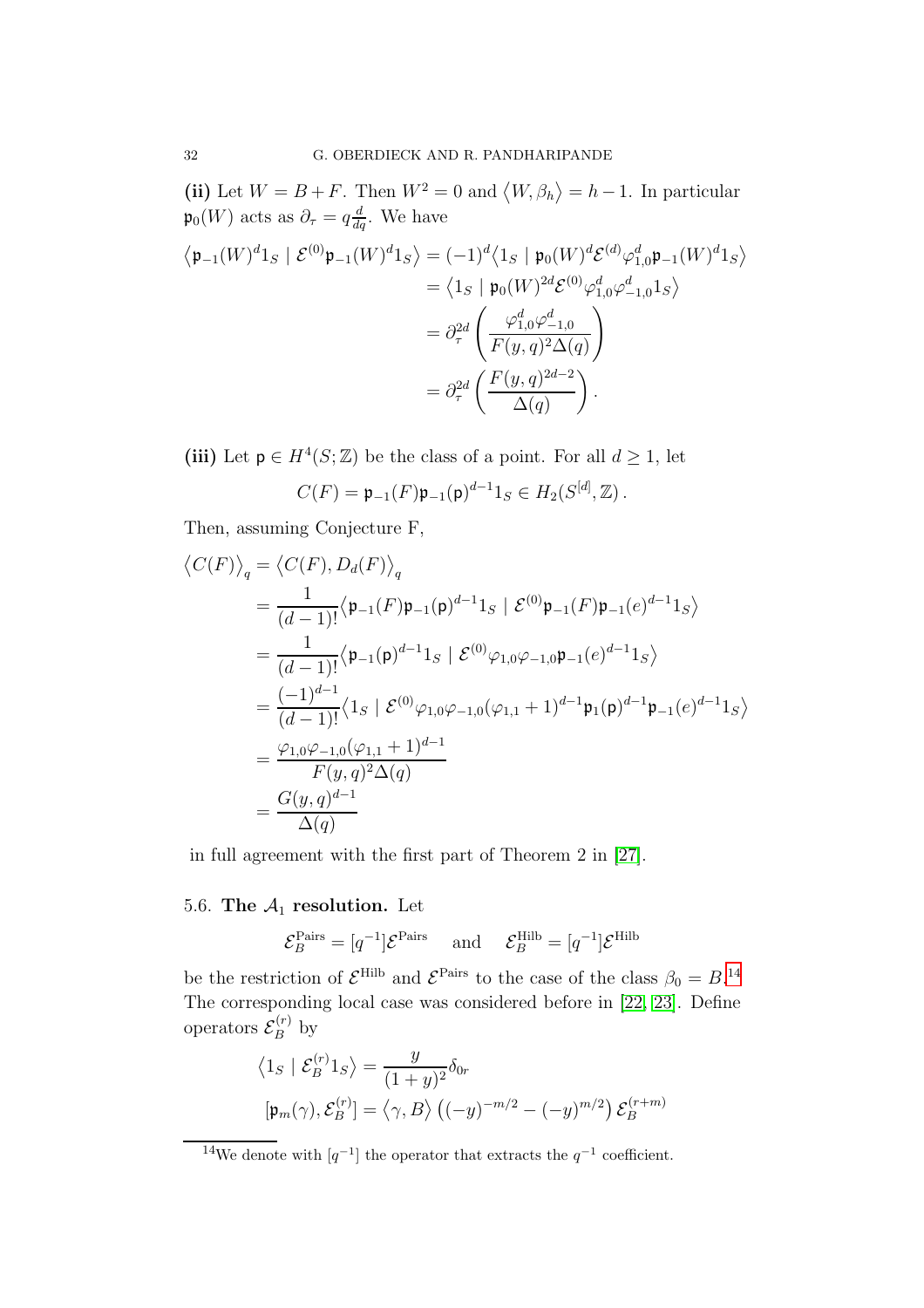for all  $m \neq 0$  and  $\gamma \in H^*(S)$ , see [\[23,](#page-35-20) Section 5.1]. Translating the results of [\[22,](#page-35-23) [23\]](#page-35-20) to the K3 surface leads to the following evaluation.

### <span id="page-32-1"></span>Theorem 6. We have

$$
\mathcal{E}_B^{\text{Hilb}} + \frac{y}{(1+y)^2} \text{Id}_{\mathcal{F}(\text{S})} = y^{-L_0} \mathcal{E}_B^{Pairs} = \mathcal{E}_B^{(0)}.
$$

From numerical experiments [\[27\]](#page-35-7), we expect the expansions

$$
\varphi_{m,0} = \left( (-y)^{-m/2} - (-y)^{m/2} \right) + O(q) \quad \text{for all } m \neq 0
$$
  

$$
\varphi_{m,\ell} = O(q) \quad \text{for all } \ell \neq 0, m \in \mathbb{Z}.
$$

Because of

$$
[q^{-1}]\frac{G^{L_0}}{F^2\Delta} = \frac{y}{(1+y)^2} \mathrm{Id}_{\mathcal{F}(S)},
$$

we find conjectures F and G to be in complete agreement with Theorem [6.](#page-32-1)

From Theorem [6,](#page-32-1) we obtain the interesting relation

$$
\operatorname{Tr}_{\mathcal{F}(S)} q^{L_0 - 1} \mathcal{E}_B^{\text{Pairs}} = \frac{1}{y + 2 + y^{-1}} \frac{1}{q} \prod_{m \ge 1} \frac{1}{(1 + y^{-1}q^m)^2 (1 - q^m)^{20} (1 + yq^m)^2}.
$$

<span id="page-32-0"></span>By the symmetry of  $\chi_{10}$  in the variables q and  $\tilde{q}$ , we obtain agreement with Conjecture A.

#### 6. MOTIVIC THEORY

Let S be a nonsingular projective K3 surface, and let  $\beta \in Pic(S)$ be a positive class (with respect to any ample polarization). We will assume  $\beta$  is *irreducible* (not expressible as a sum of effective classes).

To unify our study with [\[14\]](#page-35-8), we end the paper with a discussion of the motivic stable pairs invariants of

$$
X = S \times E
$$

in class  $(\beta, d)$ . Following the conjectural perspective of [\[14\]](#page-35-8), we assume the Betti realization of the motivic invariants of  $X$  is *both* well-defined and independent of deformations of S for which  $\beta$  remains algebraic and irreducible.

We define a generating function Z of the Betti realizations of the motivic stable pairs theory of X in classes  $(\beta_h, d)$  where  $\beta_h$  is irreducible and satisfies

$$
\langle \beta_h, \beta_h \rangle = 2h - 2.
$$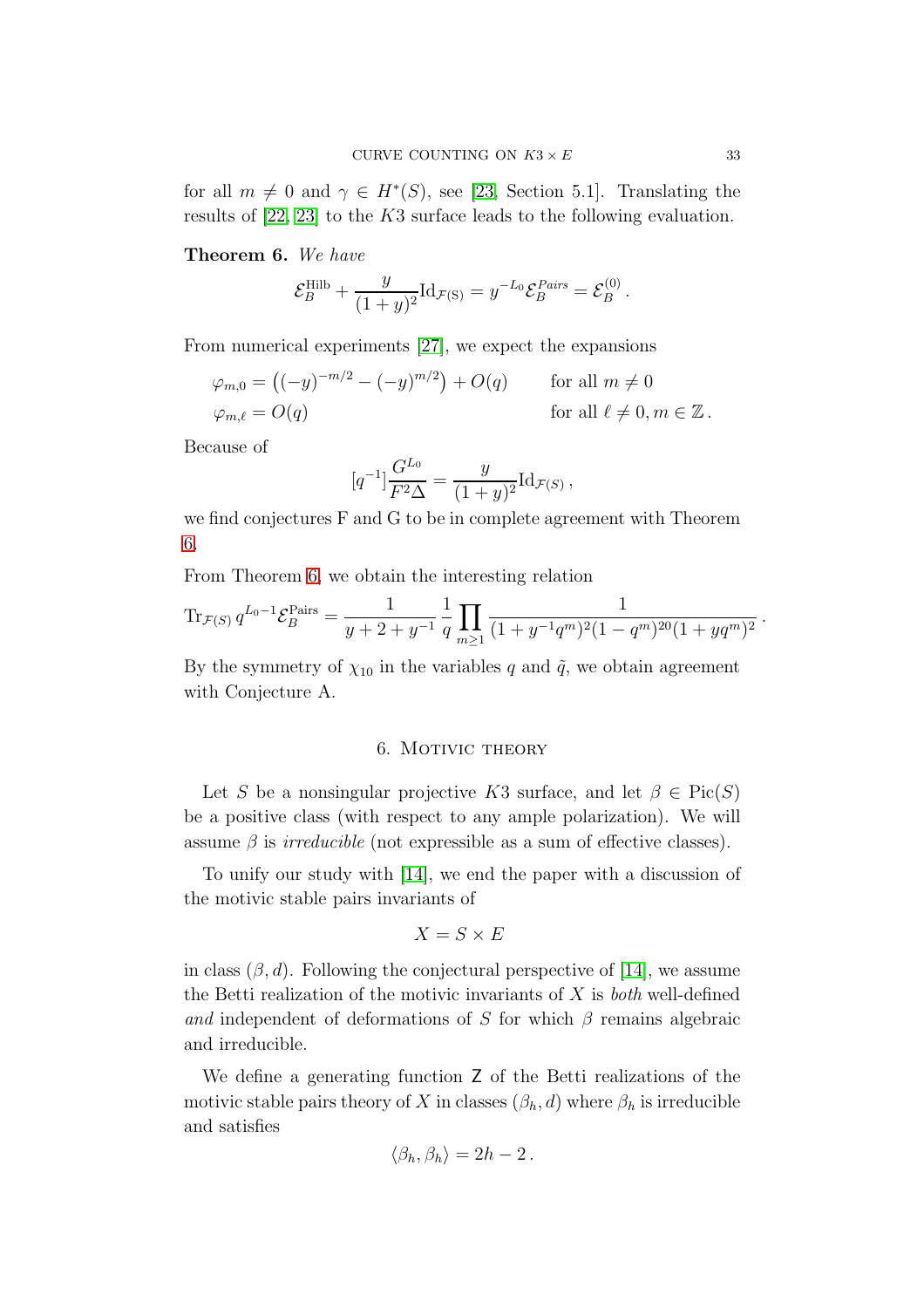The series Z depends upon the variables  $y, q, \tilde{q}$  just as before and a new variable u for the virtual Poincare polynomial:

$$
\mathsf{Z}(u, y, q, \tilde{q}) = \frac{1}{u^{-1} + 2 + u} \sum_{h \geq 0} \sum_{d \geq 0} \mathsf{H}\big(P_n(S \times E, (\beta_h, d))\big) y^n q^{h-1} \tilde{q}^{d-1}.
$$

Here we follow the notation of [\[14,](#page-35-8) Section 6] for the normalized virtual Poincaré polynomial

$$
\mathsf{H}(P_n(S \times E, (\beta_h, d))) \in \mathbb{Z}[u, u^{-1}].
$$

In the definition of Z, the prefactor  $\frac{1}{u^{-1}+2+u}$  (the reciprocal of the normalized Poincaré polynomial of  $E$ ) quotients by the translation action of E on  $P_n(S \times E, (\beta_h, d)).$ 

Because of the  $u$  normalization, we have the following symmetry of  $Z$  in the variable  $u$ :

(i) 
$$
Z(u, y, q, \tilde{q}) = Z(u^{-1}, y, q, \tilde{q})
$$
.

Two further properties which constrain Z are:

(ii) the specialization  $u = -1$  must recover the stable pairs invariants (determined by Conjectures A and D),

$$
\mathsf{Z}(-1, y, q, \tilde{q}) = -\frac{1}{\chi_{10}} ,
$$

(iii) the coefficient of  $\tilde{q}^{-1}$  must specialize to the motivic series of [\[14,](#page-35-8) Section 4],

$$
(uy-1)\left(u^{-1}-y^{-1}\right) \cdot \text{Coeff}_{\tilde{q}^{-1}}\left(\mathsf{Z}(u,y,q,\tilde{q})\right) =
$$
  

$$
\prod_{n=1}^{\infty} \frac{1}{(1-u^{-1}y^{-1}q^n)(1-u^{-1}yq^n)(1-q^n)^{20}(1-uy^{-1}q^n)(1-uyq^n)},
$$

obtained from the Kawai-Yoshioka calculation [\[17\]](#page-35-21).

To obtain further constraints, we study the virtual Poincaré polynomial

<span id="page-33-0"></span>
$$
\mathsf{H}\Big(P_{1-h-d}(S\times E,(h,d))/E\Big)\in\mathbb{Z}[u,u^{-1}]
$$

which arises as

(41) 
$$
\operatorname{Coeff}_{y^{1-h-d}q^{h-1}\tilde{q}^{d-1}}(\mathsf{Z}) .
$$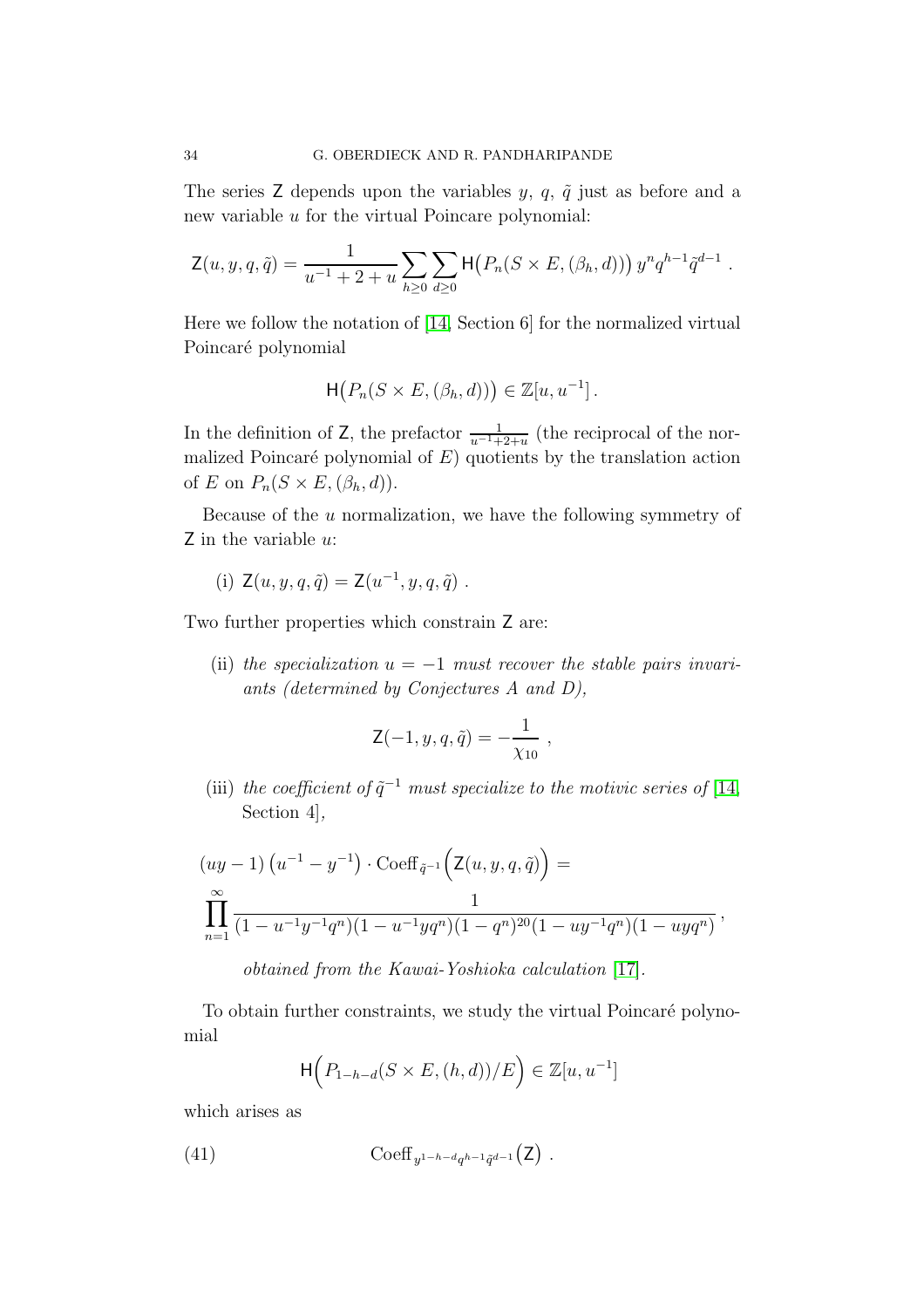For  $q^{h-1}\tilde{q}^{d-1}$ , the coefficient [\(41\)](#page-33-0) corresponds to the the lowest order term in y. We have an isomorphism of the moduli spaces<sup>[15](#page-34-10)</sup>,

 $P_{1-h-d}(S \times E, (h, d))/E \cong P_{1-h+d}(S, h)$ .

Hence, we obtain a fourth constraint for Z.

(iv) Coeff<sub>y1-h-dqh-1</sub>
$$
\tilde{q}^{d-1}
$$
 (**Z**) equals the  $y^{1-h+d}q^{h-1}$  coefficient of  

$$
\frac{1}{(uy-1)(u^{-1}-y^{-1})}\prod_{n=1}^{\infty}\frac{1}{(1-u^{-1}y^{-1}q^n)(1-u^{-1}yq^n)(1-q^n)^{20}(1-uy^{-1}q^n)(1-uyq^n)}
$$

The function  $-\frac{1}{\gamma_1}$  $\frac{1}{\chi_{10}}$  has a basic symmetry in the variables q and  $\tilde{q}$ . As stated, condition (iv) is not symmetric in q and  $\tilde{q}$ . However, the symmetry

$$
\mathrm{Coeff}_{y^{1-h-d}q^{h-1}\tilde{q}^{d-1}}(\mathsf{Z}) = \mathrm{Coeff}_{y^{1-h-d}q^{d-1}\tilde{q}^{h-1}}(\mathsf{Z})
$$

can be easily verified from (iv). Unfortunately, further calculations show that the symmetry in the variables q and  $\tilde{q}$  appears not to lift to the motivic theory.

A basic question is to specify the modular properties of Z. We hope conditions (i)-(iv) together with the modular properties of  $Z$  will uniquely determine Z. There is every reason to expect the function Z will be beautiful.

#### <span id="page-34-0"></span>**REFERENCES**

- <span id="page-34-3"></span>[1] A. Beauville, *Variétés Kähleriennes dont la première classe de Chern est nulle*, J. Differential Geom. 18 (1984), 755–782.
- <span id="page-34-8"></span>[2] K. Behrend, *The product formula for Gromov-Witten invariants*, J. alg. Geom. 8 (1999), 529–541.
- <span id="page-34-7"></span>[3] J. Bruinier, G. van der Geer, G. Harder, and D. Zagier, *The 1-2-3 of modular forms*, Springer Verlag: Berlin, 2008.
- <span id="page-34-9"></span><span id="page-34-5"></span>[4] J. Bryan, *The Donaldson-Thomas theory of* K3 × E *via the topological vertex*, arXiv:1504.02920.
- [5] J. Bryan and C. Leung, *The enumerative geometry of* K3 *surfaces and modular forms*, JAMS 13 (2000), 549–568.
- <span id="page-34-1"></span>[6] J. Bryan and R. Pandharipande, *The local Gromov-Witten theory of curves*, J. Amer. Math. Soc. 21 (2008), 101–136.
- <span id="page-34-4"></span>[7] A. Dabholkar, S. Murthy, and D. Zagier, *Quantum black holes, wall crossing, and mock modular forms*, arXiv:1208.4074.
- <span id="page-34-2"></span>[8] M. Eichler and D. Zagier, The theory of Jacobi forms, volume 55 of Progress in Mathematics, Birkhäuser Boston Inc., Boston, MA, 1985.
- <span id="page-34-6"></span>[9] C. Faber and R. Pandharipande. *Hodge integrals and Gromov-Witten theory*, Invent. Math., 139 (2000), 173–199.

<span id="page-34-10"></span><sup>&</sup>lt;sup>15</sup>We follow the notation of [\[14\]](#page-35-8) for the moduli of stable pairs  $P_n(S, h)$  on K3 surfaces.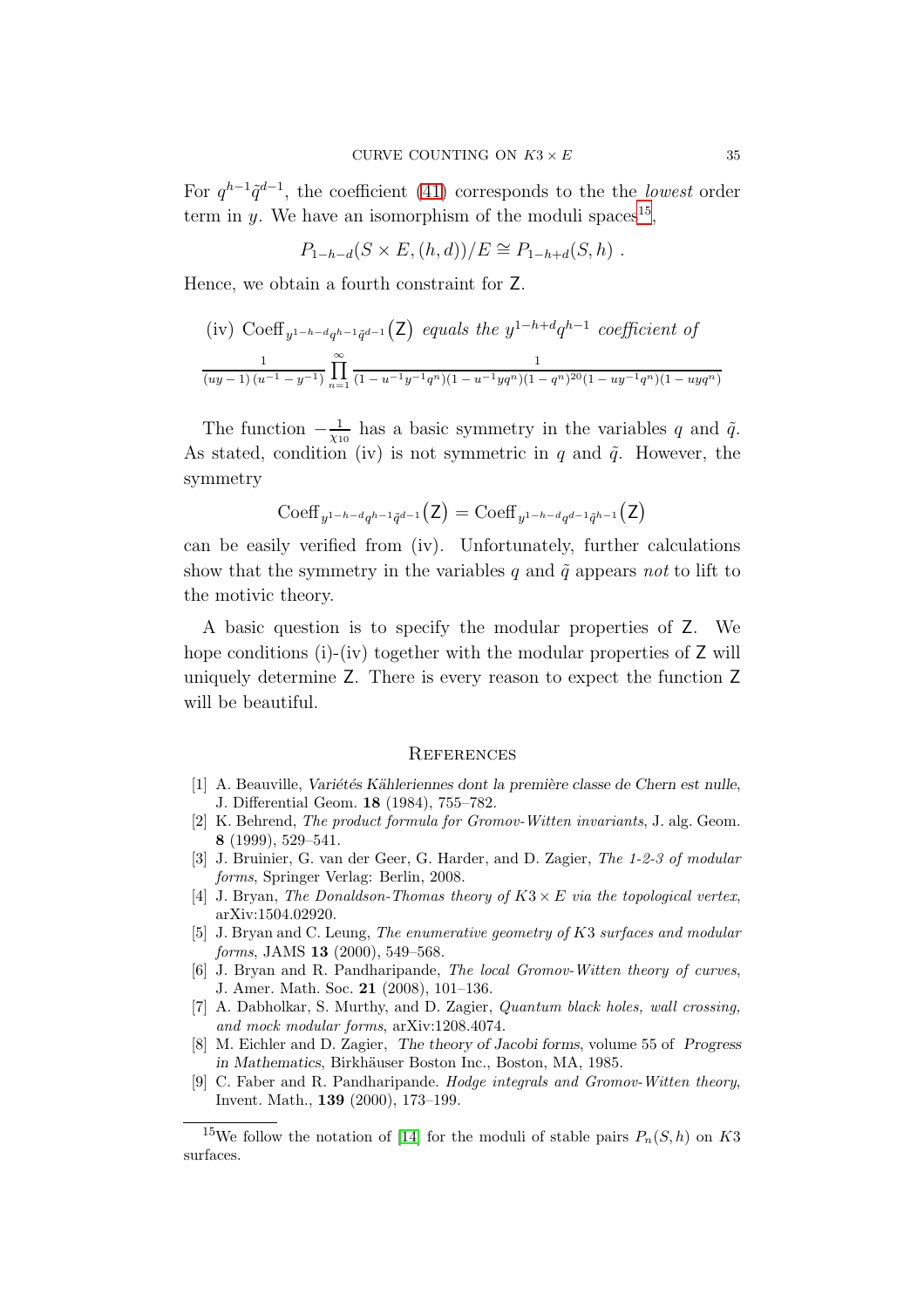- <span id="page-35-15"></span><span id="page-35-14"></span>[10] A. Gathmann, *GROWI: a C++ program for Gromov-Witten invariants*, www.mathematik.uni-kl.de/agag/mitglieder/professoren/gathmann/software/growi/ .
- [11] A. Gathmann, *The number of plane conics that are 5-fold tangent to a given curve*, Compos. Math. 2 (2005), 487–501.
- <span id="page-35-22"></span>[12] L. Göttsche, *The Betti numbers of the Hilbert scheme of points on a smooth projective surface*, Math. Ann. 286 (1990), 193–207.
- <span id="page-35-9"></span>[13] V. A. Gritsenko and V. V. Nikulin, Siegel automorphic form corrections of some Lorentzian Kac-Moody Lie algebras, Amer. J. Math. 119 (1997), 181– 224.
- <span id="page-35-8"></span><span id="page-35-1"></span>[14] S. Katz, A. Klemm, and R. Pandharipande, *On the motivic stable pairs invariants of* K3 *surfaces*, arXiv:1407.3181.
- [15] S. Katz, A. Klemm, and C. Vafa, *M-theory, topological strings, and spinning black holes*, Adv. Theor. Math. Phys. 3 (1999), 1445–1537.
- <span id="page-35-21"></span><span id="page-35-10"></span>[16] T. Kawai, K3 *surfaces, Igusa cusp form, and string theory*, hep-th/9710016.
- [17] T. Kawai and K Yoshioka, *String partition functions and infinite products*, Adv. Theor. Math. Phys. 4 (2000), 397–485.
- <span id="page-35-18"></span>[18] M. Lehn, Lectures on Hilbert schemes, in Algebraic structures and moduli spaces, volume 38 of CRM Proc. Lecture Notes, pages 1–30, Amer. Math. Soc., Providence, RI, 2004.
- <span id="page-35-19"></span>[19] M. Lehn, *Chern classes of tautological sheaves on Hilbert schemes of points on surfaces*, Invent. Math. 136 (1999), 157–207.
- <span id="page-35-3"></span>[20] D. Maulik, N. Nekrasov, A. Okounkov, and R. Pandharipande, *Gromov-Witten theory and Donaldson-Thomas theory. I,* Compos. Math., 142 (2006), 1263– 1285.
- <span id="page-35-13"></span>[21] D. Maulik, *Gromov-Witten theory of* An*-resolutions*, Geom. and Top. 13 (2009), 1729–1773.
- <span id="page-35-23"></span>[22] D. Maulik and A. Oblomkov, *Donaldson-Thomas theory of*  $A_n \times P^1$ , Compos. Math. 145 (2009), no. 5, 12491276.
- <span id="page-35-20"></span>[23] D. Maulik and A. Oblomkov, *Quantum cohomology of the Hilbert scheme of points on* An*-resolutions*, JAMS 22 (2009), 1055–1091.
- <span id="page-35-0"></span>[24] D. Maulik and R. Pandharipande, *Gromov-Witten theory and Noether-Lefschetz theory*, in *A celebration of algebraic geometry*, Clay Mathematics Proceedings 18, 469–507, AMS (2010).
- <span id="page-35-2"></span>[25] D. Maulik, R. Pandharipande, and R. Thomas, *Curves on* K3 *surfaces and modular forms*, J. of Topology 3 (2010), 937–996.
- <span id="page-35-11"></span>[26] H. Nakajima, *Lectures on Hilbert schemes of points on surfaces*, AMS: Providence, RI, 1999.
- <span id="page-35-7"></span>[27] G. Oberdieck, *Gromov-Witten invariants of the Hilbert scheme of points of a* K3 *surface*, arXiv:1406.1139.
- <span id="page-35-12"></span>[28] A. Okounkov and R. Pandharipande, *Virasoro constraints for target curves*, Invent. Math. 163 (2006), 47–108.
- <span id="page-35-5"></span>[29] A. Okounkov and R. Pandharipande, *Quantum cohomology of the Hilbert scheme of points of the plane*, Invent. Math. 179 (2010), 523–557.
- <span id="page-35-6"></span>[30] A. Okounkov and R. Pandharipande, *The local Donaldson-Thomas theory of curves*, Geom. Topol. 14 (2010), 1503–1567.
- <span id="page-35-16"></span>[31] R. Pandharipande and A. Pixton, *Gromov-Witten/Pairs descendent correspondence for toric 3-folds*, Geom. and Top. (to appear).
- <span id="page-35-17"></span>[32] R. Pandharipande and A. Pixton, *Gromov-Witten/Pairs correspondence for the quintic 3-fold*, arXiv:1206.5490.
- <span id="page-35-4"></span>[33] R. Pandharipande and R. P. Thomas, *Curve counting via stable pairs in the derived category*, Invent. Math. 178 (2009), 407–447.